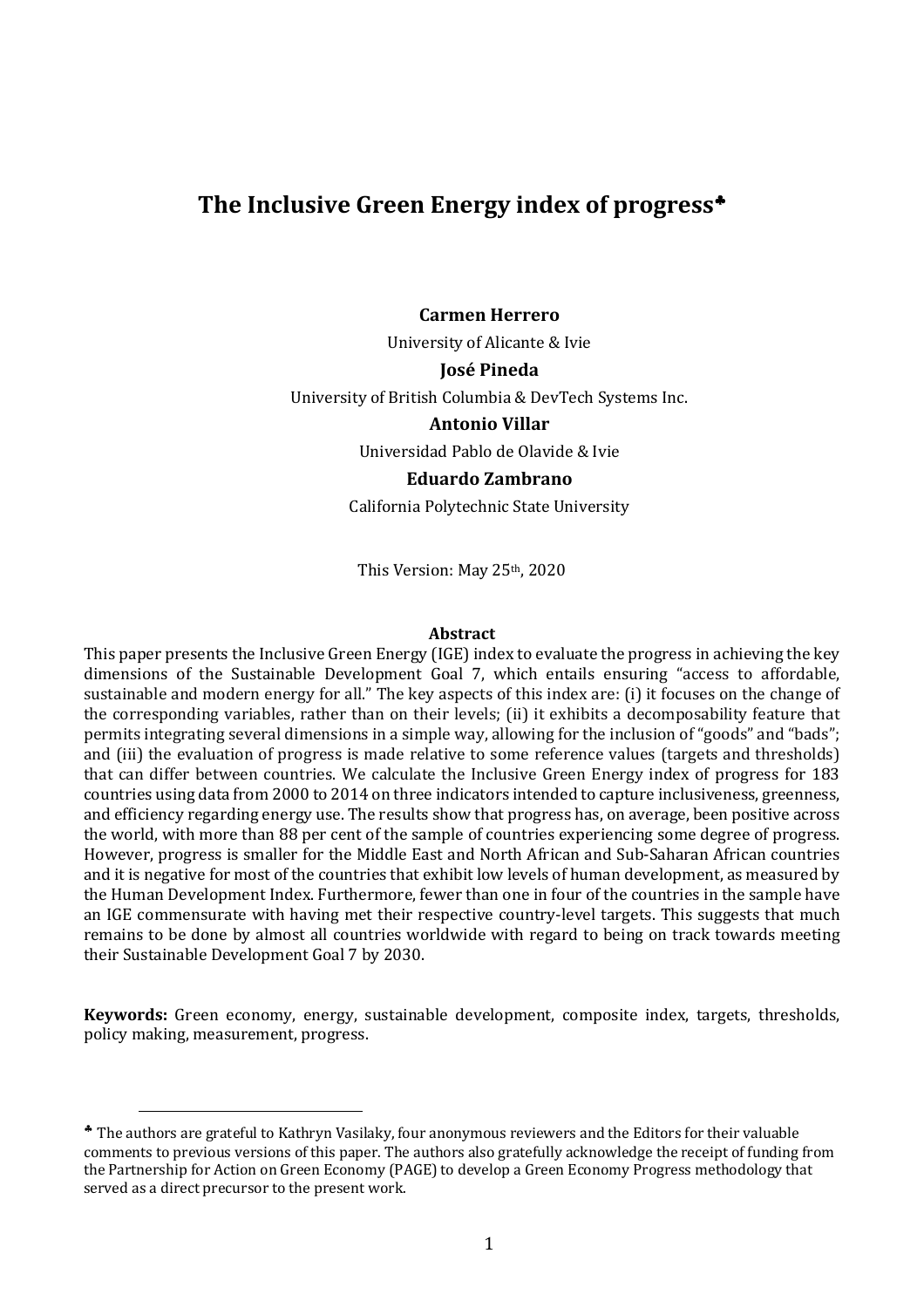## **Highlights**

- We develop a method for measuring progress towards meeting growth targets across many dimensions.
- Greater weight is placed on variables that are not meeting relevant thresholds.
- We evaluate progress towards meeting Sustainable Development Goal 7 for 183 countries.

# **1 Introduction**

The Sustainable Development Goals (SDGs) were born at the UN Conference on Sustainable Development in Rio de Janeiro in June 2012. The two main agreements of that Conference were intended to alter the way countries approach sustainability. First, governments agreed to negotiate a set SDGs that would be universal, aspirational and transformational.<sup>1</sup> Second, they agreed that a green economy approach could be a tool for achieving this sustainable development by contributing to "(...) eradicating poverty as well as sustained economic growth, enhancing social inclusion, improving human welfare and creating opportunities for employment and decent work for all, while maintaining the healthy functioning of the Earth's ecosystems."<sup>2</sup> Sustainable development can be considered as a new paradigm to approach the socioeconomic system (Alaimo and Maggino 2020), even if there are different ways of understanding this notion (Wichaisri and Sopadang 2018). The most common approaches emphasize a holistic viewpoint, linking economic development, social inclusion and environmental sustainability (Sachs 2015).

Seventeen SDGs were identified with the aim of acting against poverty, protecting the planet and ensuring that all people enjoy peace and prosperity. They came into effect in January 2016, and they will continue to guide UN Development System policy and funding until 2030. The SDGs have been interpreted as *alarm bells* (Alaimo and Maggino 2020), which may identify particularly serious situations and call for specific response policies. Such a functionality requires suitable indicators involving goals and targets that can be applied not only to national levels but also adapted to sub-national

 $1$  The objective was to produce a set of universal goals that would meet the urgent environmental, political and economic challenges facing our world.

<sup>&</sup>lt;sup>2</sup> Art. 56, "The Future We Want."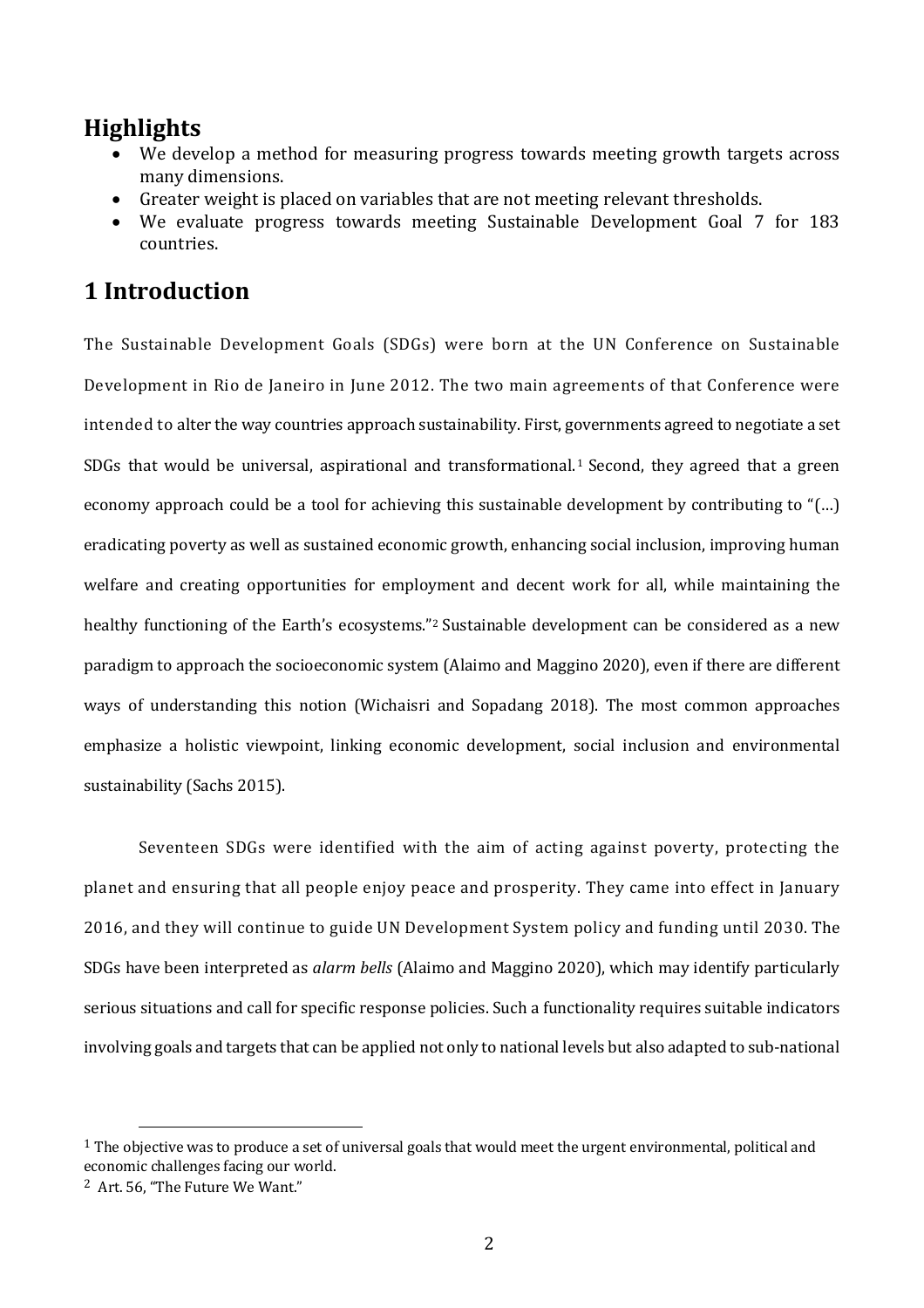realities (Moreno, Fidelis and Ramos 2014; Hatakeyama 2018). SDG Goal 7 (SDG 7) refers to energy and intends to "ensure access to affordable, sustainable and modern energy for all".<sup>3</sup> The outstanding role of energy in the context of sustainable development had already been acknowledged at the World Summit for Sustainable Development in 2002 (Goldemberg and Johansson 2004). In considering the challenges of sustainable growth, priority was given to policies for sustainable development, particularly in the areas of energy access, human health, poverty alleviation, energy security, energy efficiency, renewable energy and climate change (UNDP, UNDESA and WEC 2000).

Figure 1. Latest data on primary indicators of global progress toward SDG 7 targets



Source: Tracking SDG 7: The Energy Progress Report 2019.

According to the 2019 Tracking SDG7 Report,<sup>4</sup> the world is making progress towards achieving SDG 7, but there are some important challenges to meet these targets. For example, the number of people without access to electricity has fallen from 2010 to 2017 whereas the share of renewable energy out of total global energy consumption and energy efficiency have improved

<sup>3</sup> See https://sustainabledevelopment.un.org/sdg7. 

<sup>&</sup>lt;sup>4</sup> See IEA, IRENA, UNSD, WB and WHO (2019), Tracking SDG 7: The Energy Progress Report 2019, Washington DC.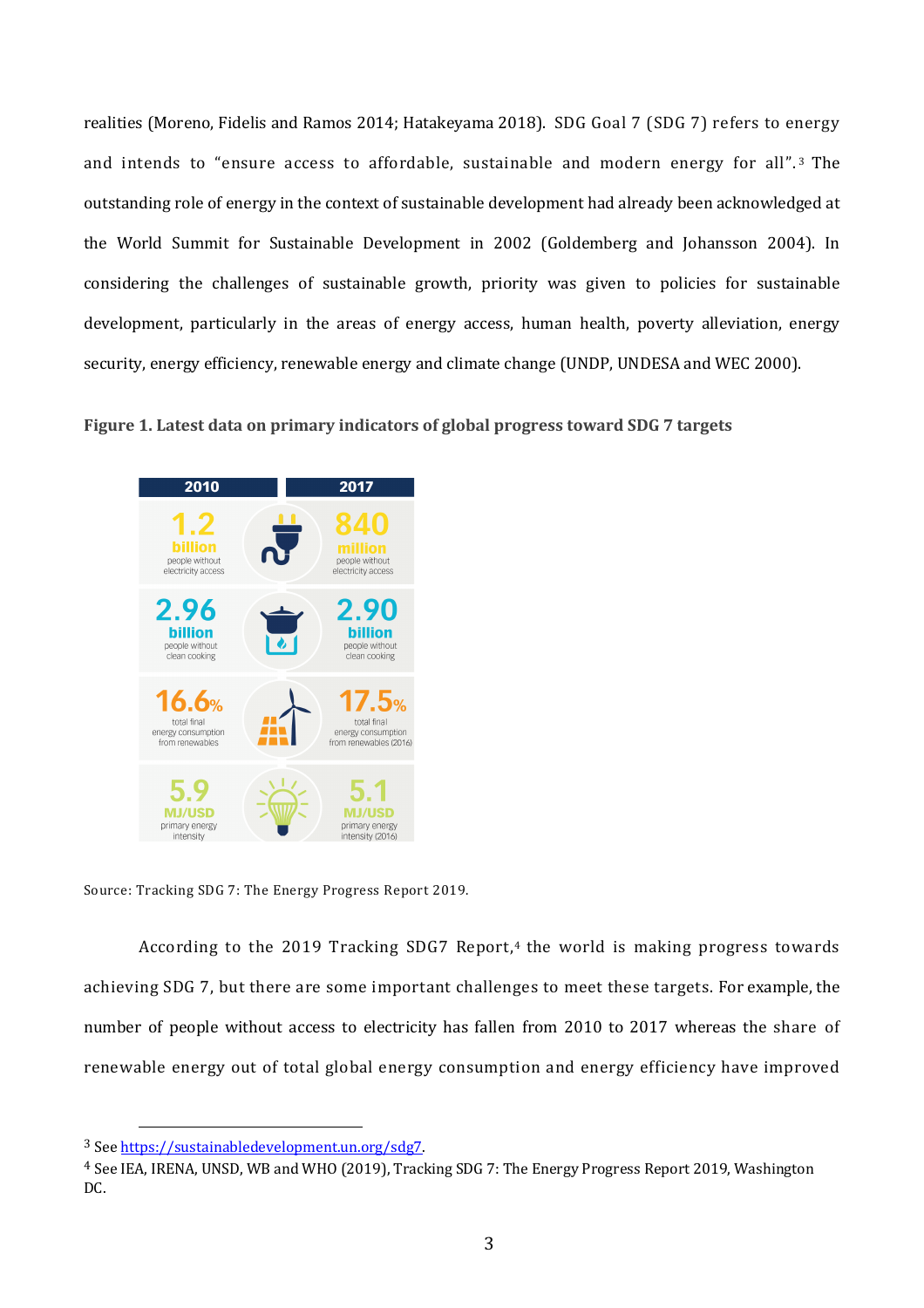(see Figure 1), but the report indicates that these improvements slowed in 2017 and 2018.

Different indicators have been proposed to evaluate energy use (see Applied Energy, special issue, 2016), carbon intensity (Mundaca and Markandya, 2016), or energy access (Pahle, Pachauri and Steinbacher 2016). There are also a number of contributions that analyze the effects of different green energy policies on social welfare, with regards to employment (Markandya, Arto, González-Eguino and Román 2016; Ürge-Vorsatz, Kelemen, Tirado-Herrero, Thomas, Thema and Mzavanadze 2016), and energy efficiency (Ringel, Schlomann, Krail, and Rohde 2016; Yushchenko and Patel 2016). The latter policies have been influential in international organizations (OECD 2011).<sup>5</sup>

None of these initiatives, however, fully monitor the extent to which each of the individual SDG 7 goals is being achieved or not. To answer this question we would want to construct an index that aggregates information from each of the indicators in a meaningful way, giving us an overall measure of progress. The Five UN agencies that created the Partnership for Action on Green Economy  $(PAGE)^6$  have offered a solution to this effect: They have developed a framework for the measurement of an inclusive and green economy (UNEP, 2017a, b). This framework is intended to provide countries with a comprehensive measurement system that includes an index, a dashboard and a resulting country ranking that tracks social progress, economic growth and environmental protection in a unified way, and gives heed to planetary boundaries that ought not be crossed.

The purpose of this study is to develop an Inclusive Green Energy index of progress with similar goals but circumscribed to SDG 7. The purpose of this evaluation protocol is twofold: (1) to provide a sound formula to measure progress and (2) to offer a tool that could be used as a guide for policymaking that not only uses information from the current tracking system but also provides a useful overall

<sup>&</sup>lt;sup>5</sup> See also the contributions by Sasse and Trutnevyte 2019, and Jayadev, Leibowicz and Kutanoglu 2020, discussing the cost-efficiency vs equitable results from the use of renewable energy and whether the costs of decarbonization are affordable, respectively.

 $6$  UN Environment, UNDP, UNIDO, UNITAR and ILO.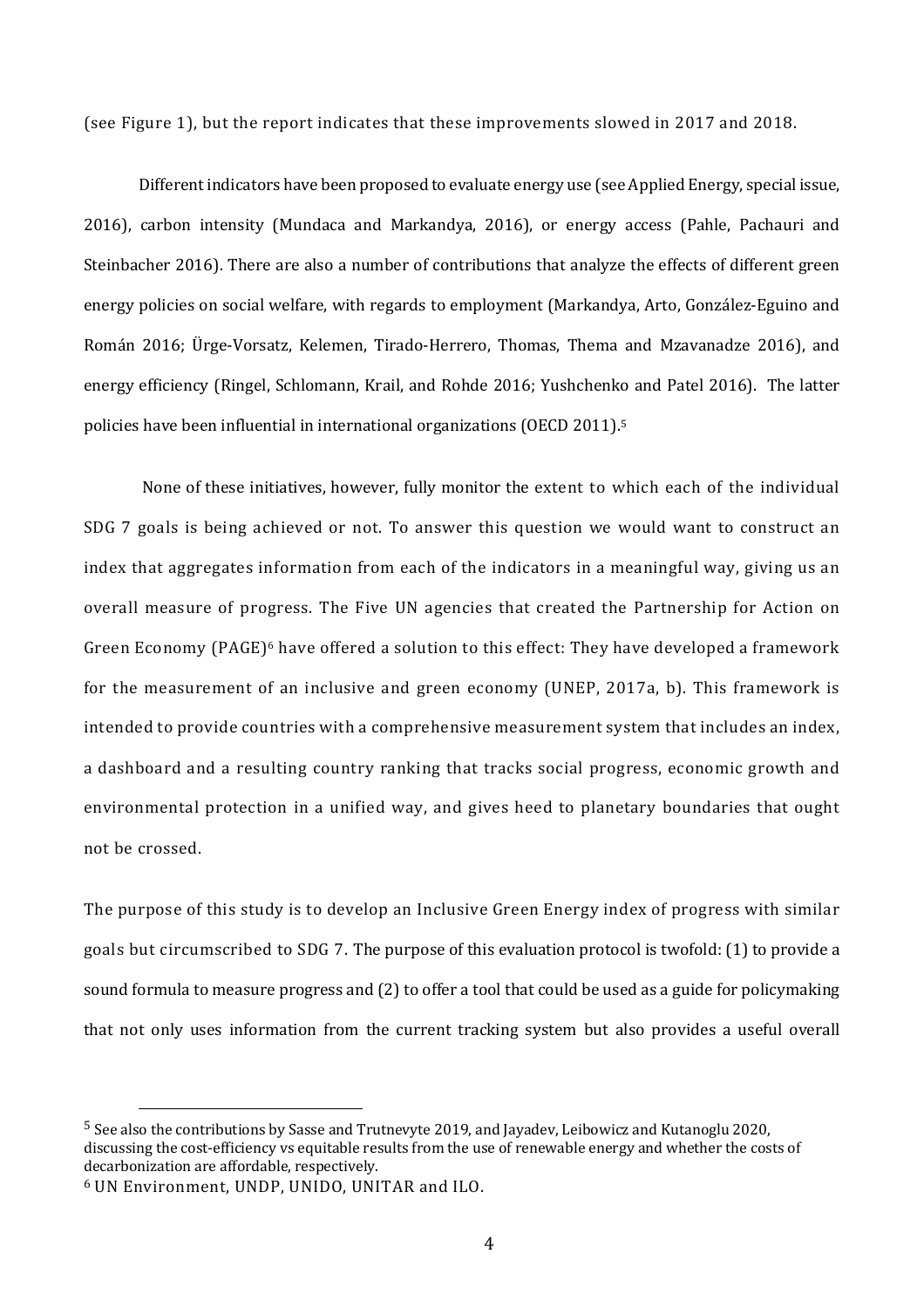assessment of progress that complements the information given by the individual indicators.<sup>7</sup> The present work complements the Green Economy Measurement Framework developed by Page (UNEP, 2017a, b, Herrero, Pineda, Villar and Zambrano, 2019), by focusing on those dimensions related to SDG 7. The Green Economy Measurement framework pays special attention to what ought to be aggregated into an index, what needs to be kept separate in a dashboard, and how to use the index-dashboard combo to rank countries in terms of progress across the SDGs. We refer the readers to Herrero, Pineda, Villar and Zambrano 2019 for details.

The remainder of the paper is organised as follows: Section 2 provides an overview of the literature. Section 3 presents the construction of the Inclusive Green Energy (IGE) index of progress and reviews the literature in light of our construction. Section 4 provides an empirical application that illustrates the working of this evaluation protocol focusing on SDG 7. We will use three of the main indicators that correspond to SDG 7: Indicator 7.1.1- Proportion of population with access to electricity (a measure of inclusiveness of the consumption of energy); Indicator 7.2.1 Renewable energy share in the total final energy consumption (a measure of greenness of the consumption of energy); and Indicator: 7.3.1 Energy intensity measured in terms of primary energy and GDP (a measure of efficiency in the consumption of energy). We develop and implement a methodology for the determination of the weights for these three dimensions. This methodology allows for these weights to vary depending on each country's characteristics. Section 5 illustrates the value of our methodology further by investigating how the IGE changes when making the thresholds more stringent, and also by considering an alternative calculation in which the thresholds do not play a role and all dimensions are treated symmetrically. Section 6 concludes.

### **2 Related Literature8**

The need to go 'beyond GDP' at the moment of evaluating whether a given country advancing towards

 $^7$  See IEA, IRENA, UNSD, WB, WHO 2019, Tracking SDG 7: The Energy Progress Report 2019, Washington DC.

<sup>&</sup>lt;sup>8</sup> This Section is based on Section 3 in Herrero, Pineda, Villar and Zambrano 2019.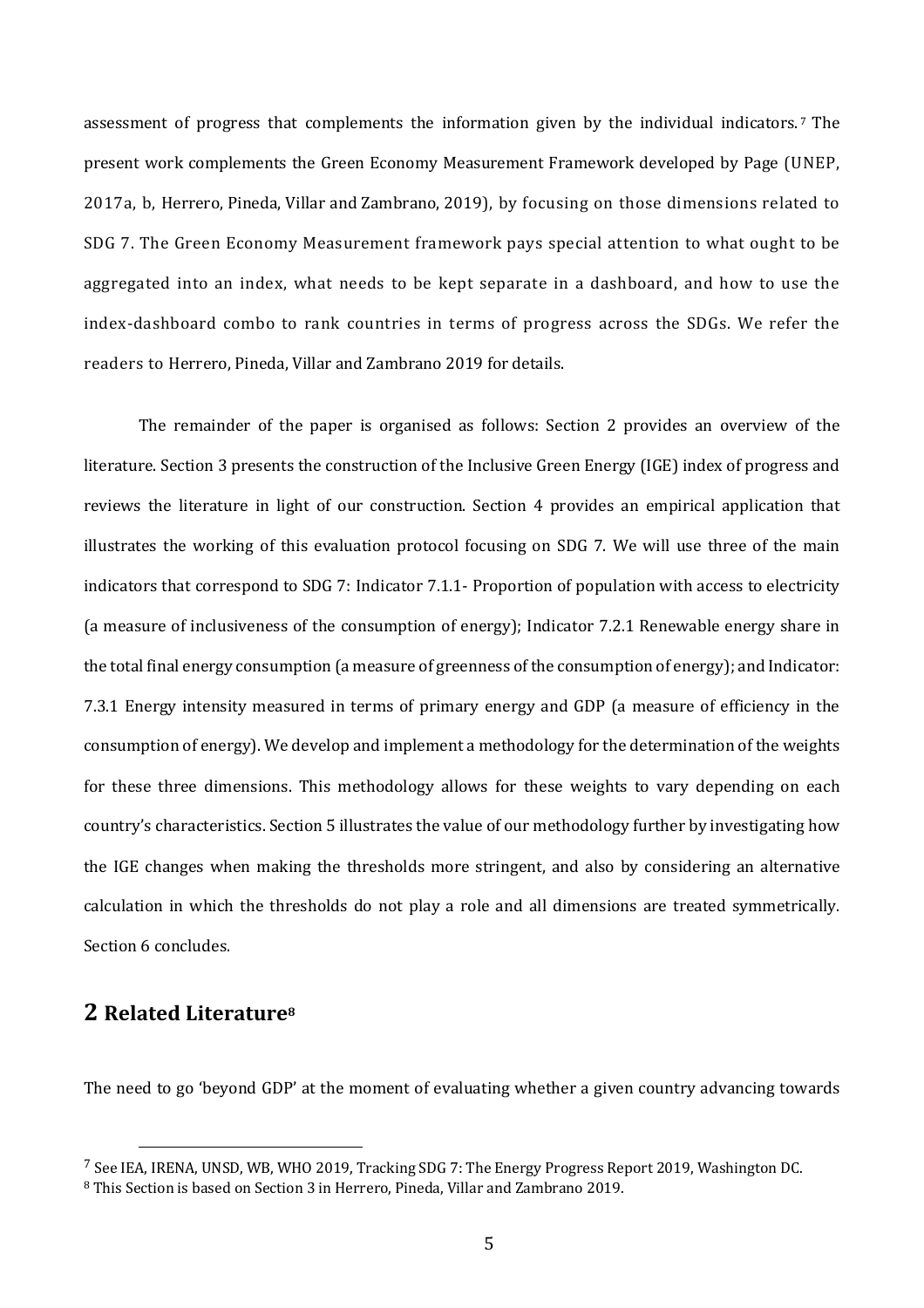meeting its broad development goals has been long acknowledged.<sup>9</sup>

The first global Human Development Report in 1990 introduced the human development index (HDI) as an alternative to GDP in which individuals are central. The HDI has since become a widely-used measure of human progress more related to the lives of people than GDP alone. But even the HDI is lacking information on an important dimension of sustainable development, such as environmental sustainability.10

The search for alternatives to GDP in measuring progress have significantly expanded through the availability of new data and methodologies, including subjective measures of human well-being. The Better Life Initiative, developed by the Organization for Economic Cooperation and Development (OECD), is among the efforts to better capture what is important to people's lives. They have been significantly influenced by the Stiglitz-Sen-Fitoussi Commission, which concluded in 2009 that a broader range of indicators about development and social progress should be used alongside GDP. The Report of the United Nations Secretary-General's High-level Panel on Global Sustainability also highlights that the international community should measure development beyond GDP, and it recommends the creation of a new index or set of indices that incorporate sustainability considerations.

Below we review seven among the many initiatives aimed at tracking multidimensional progress over time.

#### **2.1 The Genuine Progress Indicator (GPI)**

A different way of addressing alternative indicators to the GDP is the Index of Sustainable Economic Welfare (ISEW), introduced by Daly and Cobb (1989), and later reformulated as the Genuine Progress Indicator (GPI) (Cobb et al, 1995). It is an instrument able to put together traditional economic accounting with environmental and social variables under a sustainability viewpoint. In practice, it

<sup>&</sup>lt;sup>9</sup> See, e.g, Fleurbaey and Blanchet 2013.

<sup>&</sup>lt;sup>10</sup> See Pineda 2012 for a proposal on how to adjust the HDI to environmental sustainability and Fleurbaey and Blanchet 2013 for an in-depth exploration of the advantages and disadvantages of those adjustments.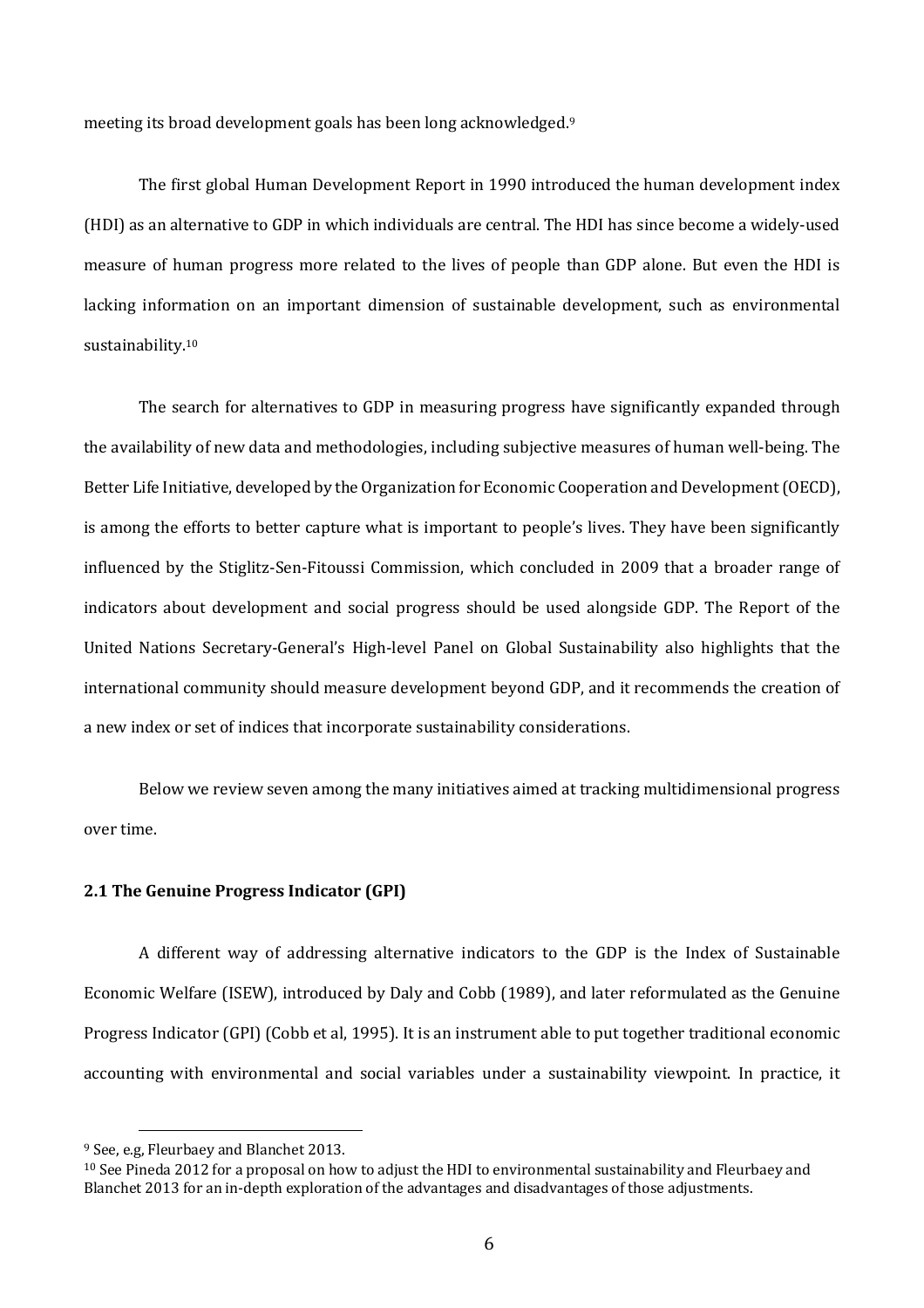proposes some adjustments to the GDP, as personal consumption to account for inequalities, adds health and education to the public expenditure, considers domestic labour, etc. In addition, it subtracts to the final value the environmental emission costs, defensive expenditures, pollution control, social costs, and depreciation of natural capital. It has been widely studied, criticized and improved over time (Bagstad et al 2014: Erickson et al 2013: Fox & Erickson 2020).

#### **2.2 The Human Development Index (HDI)**

Constructed by the UNDP, the HDI methodology takes three indicators of interest (longevity, secondary education attainment, and national income) and normalizes them to a zero-one interval (based on reference values one could interpret as 'thresholds' and 'targets' for the levels of those variables). Since 2010, the HDI is computed as the geometric mean of those normalized values. This methodology can be used to measure progress by tracking the changes in the value of the index over time. The HDI has been extensively studied. See, in particular, Herrero, Martínez and Villar 2010, Zambrano 2014, and Kawada, Nakamura and Otani 2018.

#### **2.3 The Extractives Dependence Index (EDI)**

The EDI methodology, developed by Hailu and Kipgen 2017, calculates the geometric mean of three discounted indicators -- indicators that are intended to capture how dependent a country's exports, fiscal account and GDP are on extractive industries. The discounting accounts for the country's level of development. This methodology can be used to measure progress by tracking the changes in the value of the index over time.

#### **2.4 The Yale Environmental Performance Index (EPI)**

The EPI was designed by Yale (Center for Environmental Law & Policy) and Columbia University (Center for International Earth Science Information Network). <sup>11</sup> EPI is divided into two main environmental protection objectives: environmental health and ecosystem vitality. These two areas are further divided into ten issue categories: Air Quality, Water and Sanitation, Heavy Metals, Biodiversity

<sup>&</sup>lt;sup>11</sup> Wendling, Emerson, Esty, Levy and de Sherbinin 2018.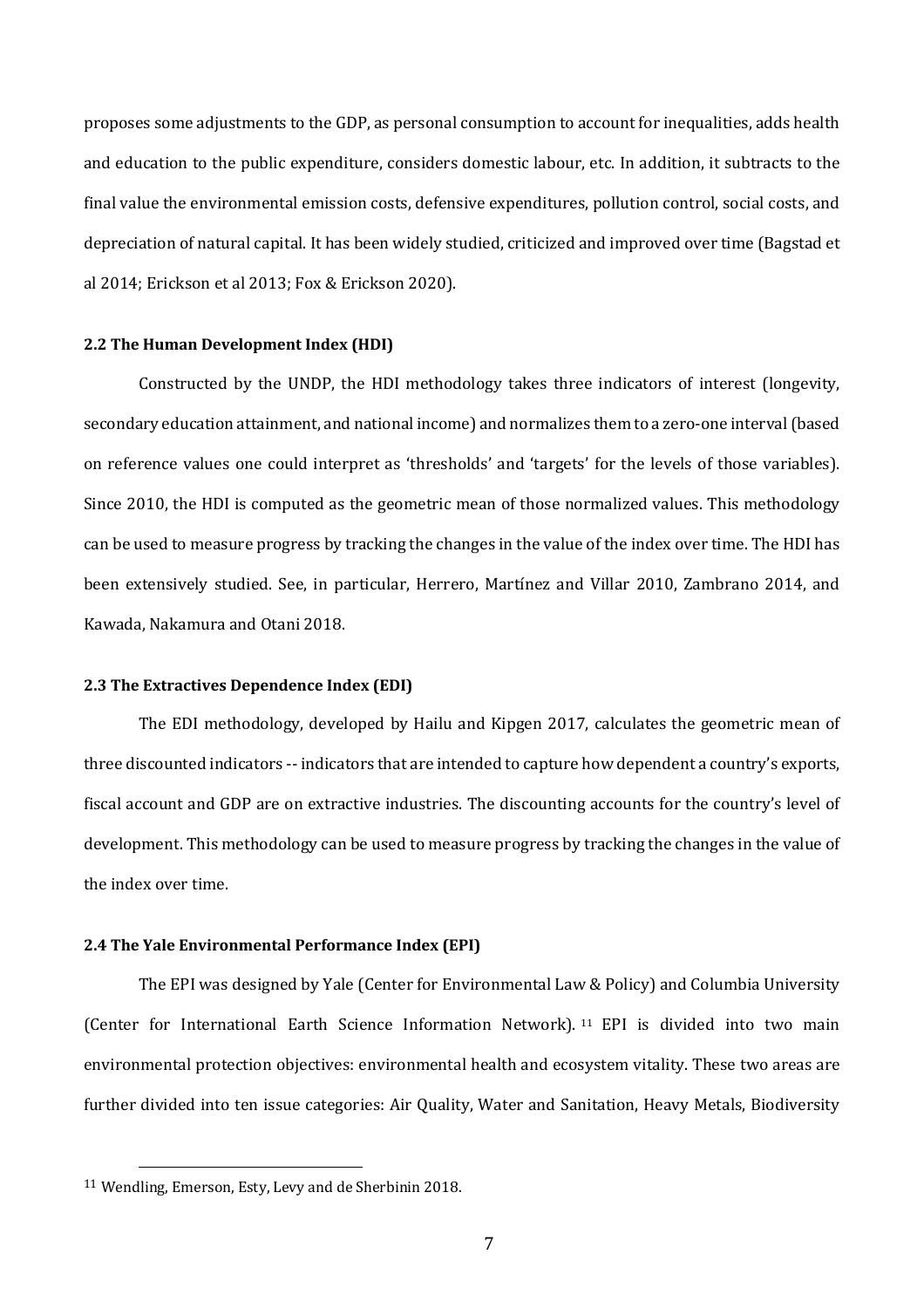and Habitat, Forests, Fisheries, Climate and Energy, Air Pollution, Water Resources, and Agriculture. These are further divided into 24 individual metrics of environmental performance. Normalization is done by mapping each indicator to the 0-100 interval, where zero indicates worst performance, and 100 indicates that the country has met a target specified by the methodology. The partial indices are aggregated through a system of weighted arithmetic mean, for some pre-specified weights.

#### **2.5 The Global Sustainable Competitiveness Index (GSCI)**

The GSCI is developed by the World Economic Forum (WEF) and it is based on 116 quantitative indicators grouped into five pillars of sustainable competitiveness: Natural Capital, Resource Efficiency & Intensity, Intellectual Capital, Governance Efficiency, and Social Cohesion.<sup>12</sup> Data sets have been scored both for the current levels as well as the recent development of the indicator in order to not only reflect current standing, but also development potential. The GSCI aims to evaluate the ability of countries to create and sustain wealth that does not negatively affect the underlying fundament of wealth creation, based on the definition of Sustainable Development. The data, taken from international organizations and an internal survey, was aggregated in countries through a sector-weighted country average procedure. The normalization of the variables is made through a min-max transformation, while aggregation of indices in the categories is made by arithmetic mean.

#### **2.6 The Human Green Development Index (HGDI)**

Human green development is captured by this index through many types of indicators regarding welfare, green economy, and environmental/resource/ecology, involving more than 20 indicators in total.<sup>13</sup> The indicators used are separated into two dimensions, a social dimension and an economic sustainable development dimension. The weight system adopted for the HGDI within each dimension was based on the aggregation of subjective opinion of experts. The final value of HGDI is obtained by the geometric mean of the two dimensions.

<sup>12</sup> http://solability.com/the-global-sustainable-competitiveness-index/methodology

<sup>13</sup> DOI: 10.1007/978-3-662-43591-5.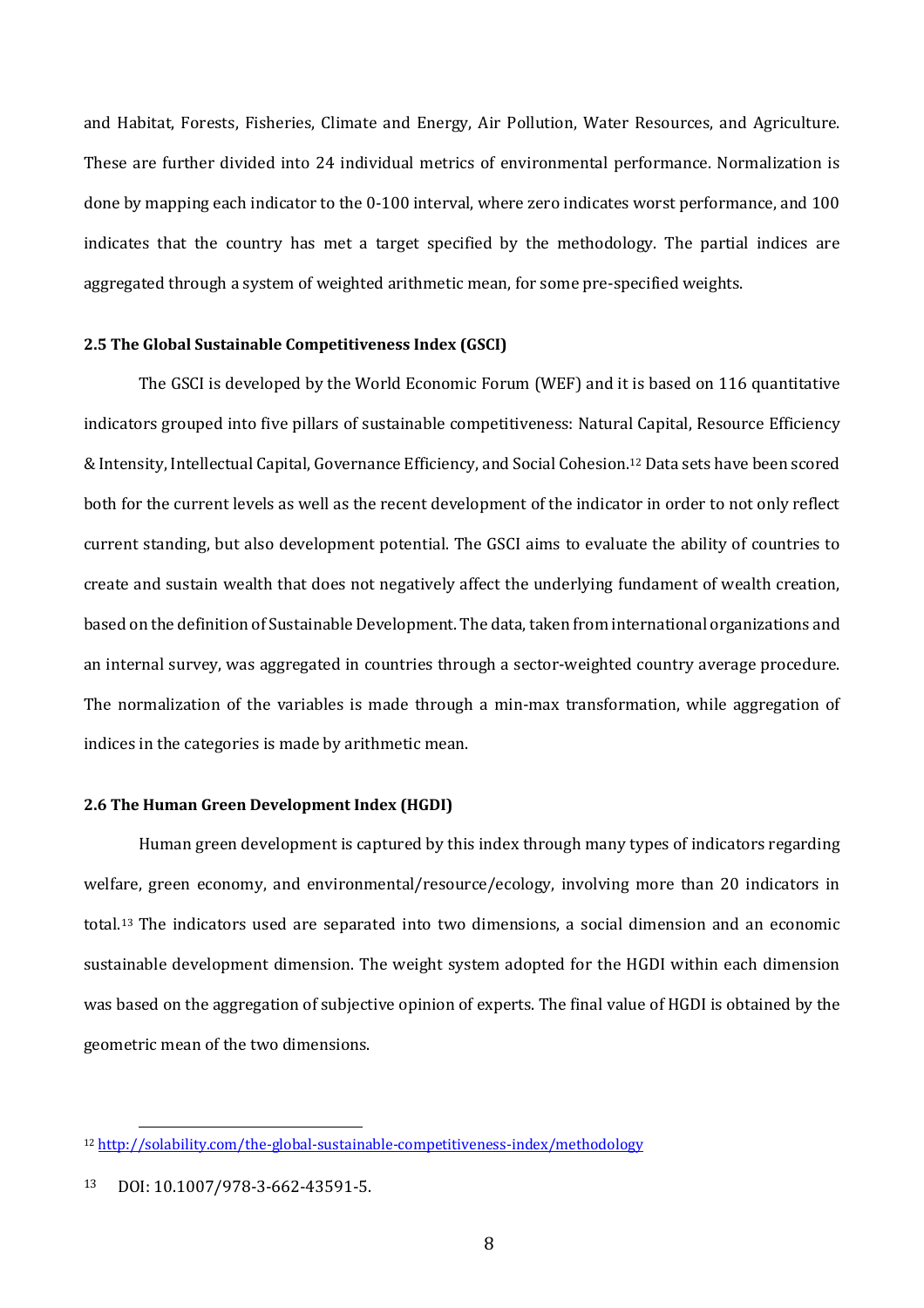#### **2.7 Index Number Theory**

The theory of Index Numbers, as applied to the measurement of progress, aims to understand how to aggregate information about a large collection of 'quantities' (possibly denoting consumption or production of certain goods) into a single indicator. The fundamental problem is one of knowing what weight to assign to the different quantities. Because the theory has been developed in the context of measuring the growth of consumption or production of goods in a market economy, the natural point of departure is to use price information to construct weights for the different quantities. The rationale is fairly clear, goods that are viewed as more valuable by individuals and organizations typically command a high market price, and ought to have a greater weight on the index. Balk (2008) provides a very comprehensive and modern review of index number theory.

### **3 The Index**

In this section we present a description of a methodology to evaluate the overall performance of different societies with respect to several dimensions. We do not discuss the nature of those dimensions here but focus on the internal logic of the measurement system. The formal model is presented in Appendix 1. We also discuss how this index relates to others that appear in the literature.

The main features of our indicator are the following: (i) It focuses on the measurement of relative changes in the variables of interest rather than on their levels (it is an index of *progress*); (ii) it evaluates realizations relative to some targets, which are an expression of underlying policy goals; (iii) it involves the use of thresholds that describe the existence of some barriers (related to sustainability) that must not be violated; (iv) it allows for different societies to value the dimensions included in the evaluation differently; and  $(v)$  it is flexible enough so that one can encompass dimensions that contribute towards progress and dimensions that count against progress. Let us briefly comment on the relevance of these features.

Focussing on changes allows us to stress the dynamic nature of environmental, economic and social considerations related to the achievement of SDG 7, and to compare societies with very different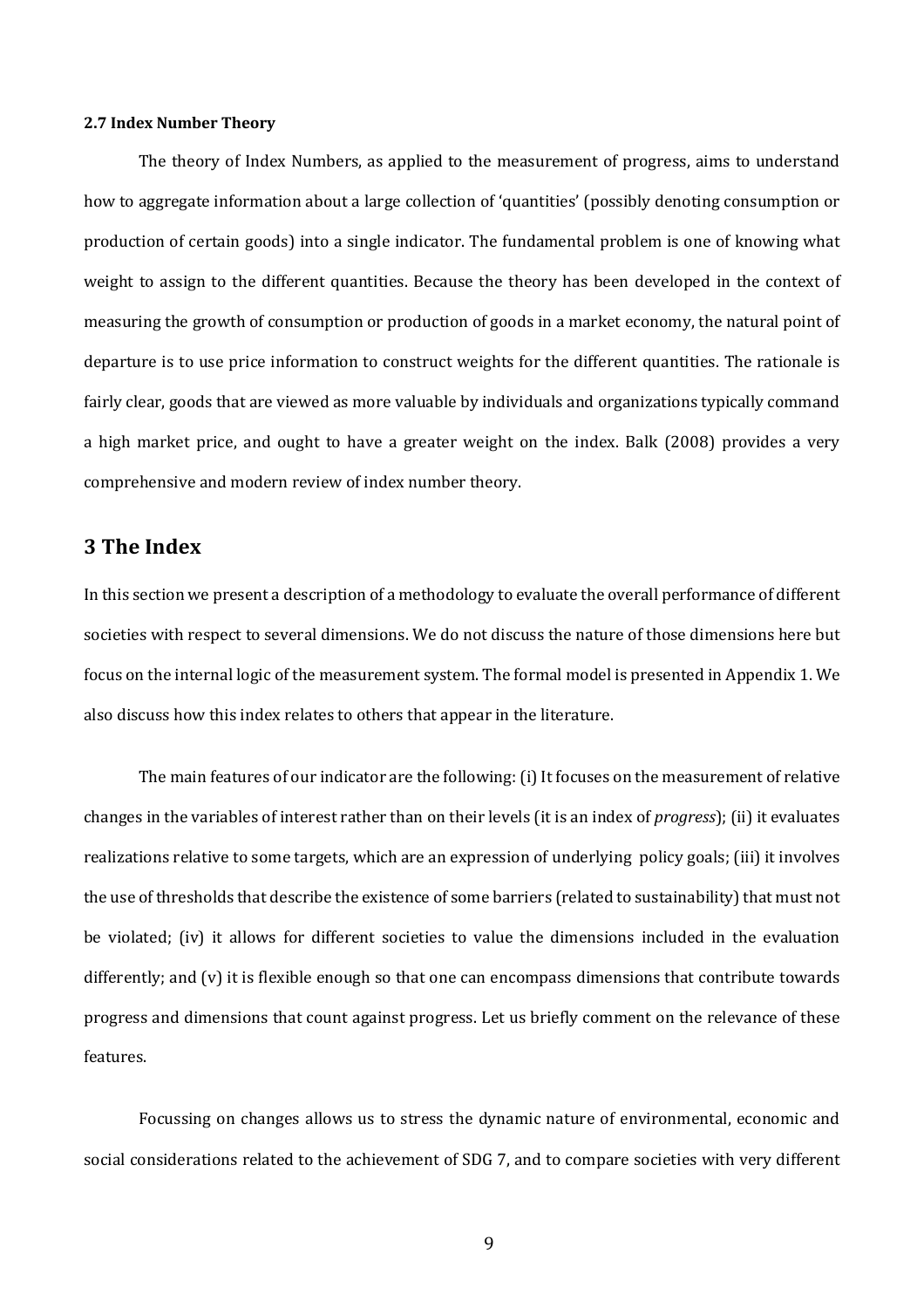levels of development in terms of their contributions to *improving* the planet's sustainability. Introducing targets into the evaluation problem brings forth a policy dimension as these targets are a reflection of society's goals. Introducing thresholds into the evaluation problem brings forth the existence of planetary boundaries that should be taken into account. The introduction of differences in the way we ponder different dimensions allows us to specify precise ways in which the evaluation should vary for countries depending on their varying initial conditions and goals. Finally, allowing for positive ("goods") and negative ("bads") dimensions reflects the fact that a comprehensive evaluation should evaluate the negative, often unintended, consequences that come with economic development.

#### **3.1 The Basic Formula: Achievements, Targets, and Thresholds.**

Let us consider a multidimensional index intended to evaluate the performance of a single society with respect to K dimensions. Each dimension is measured in terms of a quantitative variable that approximates a society's achievement in that dimension, in the understanding that achievements may refer to "goods" and "bads" (see below). We assume from the outset that achievements are measured relative to some reference values that we call *targets*.

We provide here an evaluation formula that is characterised by a set of simple and intuitive requirements. To evaluate the outcomes given by a k-dimensional vector **x**, relative to a vector of targets **z,** we look for a continuous function  $\varphi$ : ℝ ī  $\mathbb{R}^K_+$  → ℝ that associates with each evaluation problem, defined by the pair  $(x, z)$ , a real number  $\varphi(x, z)$  that tells us about the extent to which a society is fulfilling its objectives (see also Villar 2011). We obtain this function from an intuitive set of properties that we require the index to satisfy.

The first property, **homogeneity**, establishes that our evaluation formula is cardinal in nature so that a proportional change in the realisations, keeping targets constant, implies a proportional change of the evaluation. The second property, **normalisation**, determines a scale for our evaluation function. It says that the value of the function is equal to one when all outcomes match the targets. The third property, **factor decomposability**, establishes that we can express our index as the weighted sum of its constituent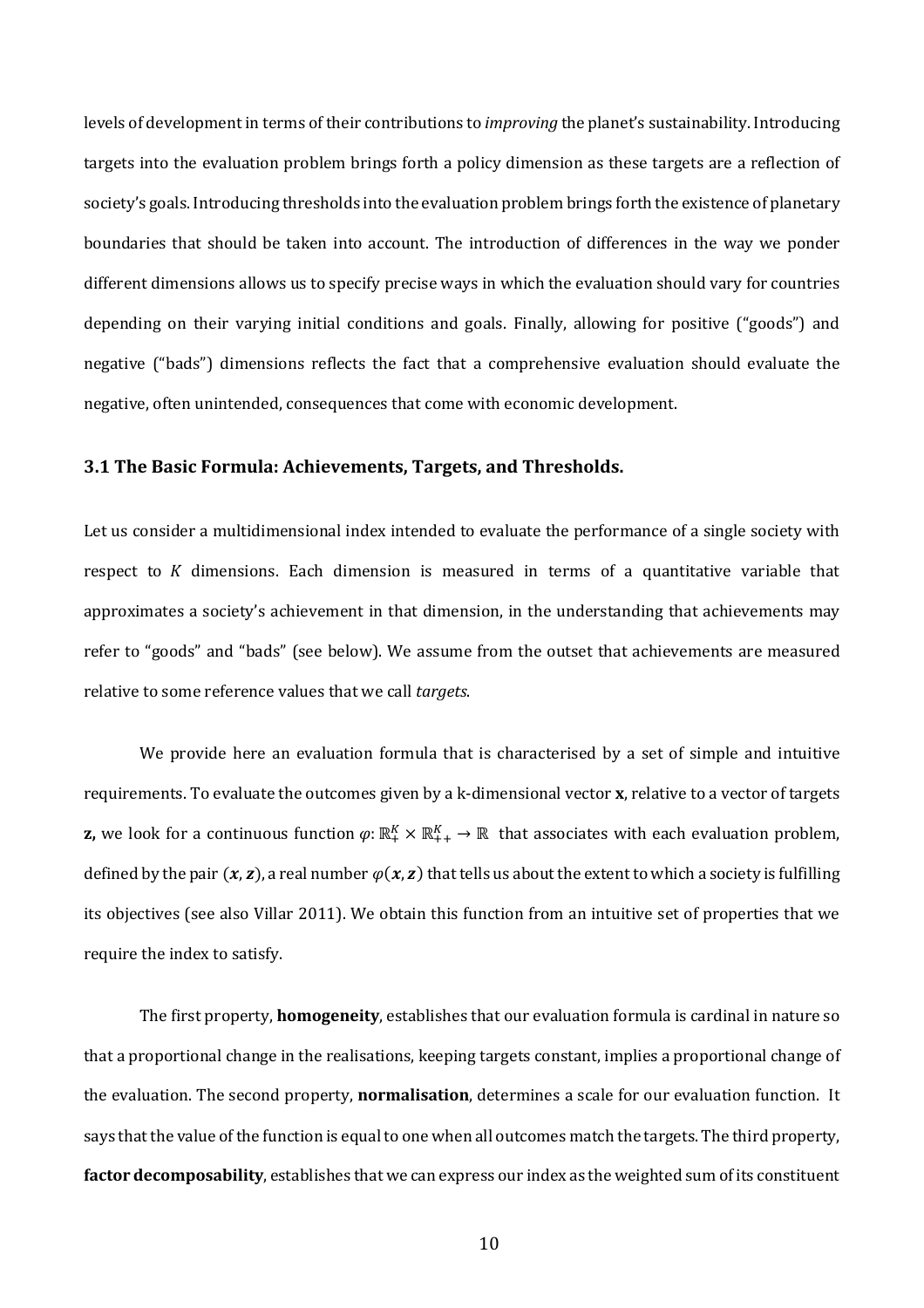components. This is a property that permits one to build partial indices for a subset of variables or to integrate some of them into a broader indicator.

We show (see Appendix 1 for a formal proof) that a multilevel evaluation function  $\varphi\!:\R_+^K\times\R_{++}^K\to$ ℝ, satisfies the (independent) properties of homogeneity, normalisation, and factor decomposability, if and only if, it takes the form:

$$
\varphi(\mathbf{x}, \mathbf{z}) = \sum\nolimits_{k=1}^{K} w_k \frac{x_k}{z_k}
$$

(with  $w_k \ge 0$  for all  $k$ ,  $\sum_{k=1}^{K} w_k = 1$ ).

This result shows that the aforementioned properties lead to a precise and very intuitive formula that evaluates a vector of outcomes relative to some given targets as the (weighted) average of the relative achievements across dimensions.

Focusing on progress amounts to defining realizations and targets in terms of *changes*. It is worth recognising from the very beginning that these dimensions may refer to "goods" (variables that improve social welfare) and "bads" (variables that diminish social welfare). This implies that progress in an indicator that represents a **good** is described by an increase in the value of the variable, whereas progress in the case of a **bad** amounts to a reduction in the value of the variable.

Let  $y_k^1$  ,  $y_k^0$  stand for the current and the past reference values of the variable that approximates the *k*th dimension in society. We define the *improvement rate* of this society in the *k*th dimension,  $\hat{y}_k$ , as follows: 

$$
\hat{y}_k = \begin{cases} \frac{y_k^1 - y_k^0}{y_k^0}, \text{ for the case of goods} \\ -\frac{y_k^1 - y_k^0}{y_k^0}, \text{ for the case of bads} \end{cases}
$$

The improvement rate in a given dimension is simply the corresponding growth or reduction rate.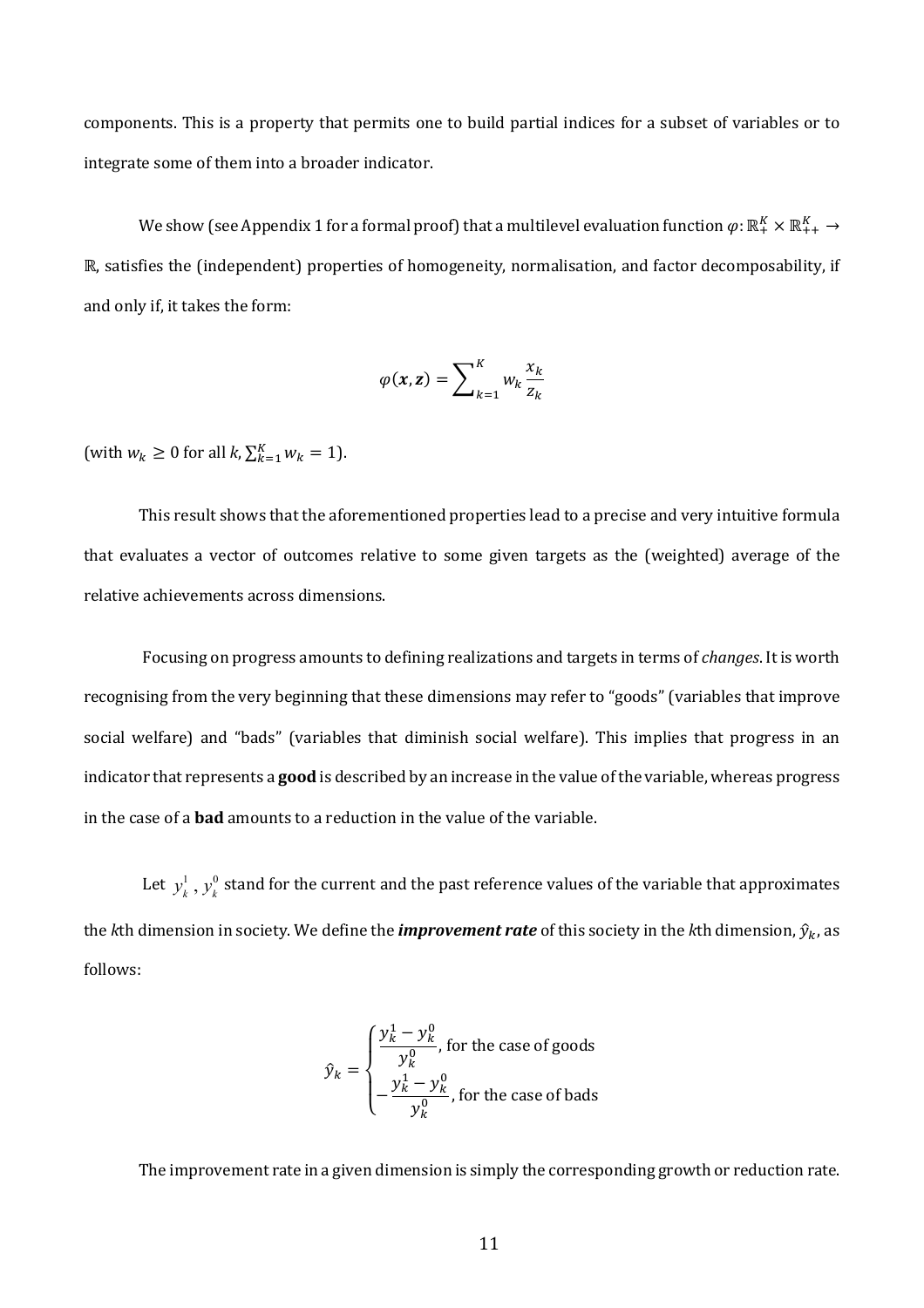The **target rate** for the kth dimension,  $\delta_k$ , refers to the desired improvement rate of the kth variable.

**Remark:** We explicitly work here with dimensions in which there is a desired change (i.e.  $\delta_k > 0$ ). Those *variables for which no change is intended are set aside of the index.* 

Therefore, applying the evaluation formula presented above we obtain the following Inclusive Green Energy index (*IGE* index, for short):

$$
IGE = \sum_{k=1}^{K} w_k \frac{\hat{y}_k}{\delta_k}
$$

That is, progress corresponds to a weighted average of the ratios between actual and desired increment rates (for the case of **goods**) or reduction rates (for the case of **bads**) of the variables that measure the different dimensions.

To make this formula an operational tool we have to specify how to determine the targets and the weights of those dimensions. Depending on the specific application, targets could be provided by policymakers according to their planning processes. This is the case for one of the indicators used in section 3, for which the international community has agreed on a specific target. The choice of those  $w_k$ coefficients is always a difficult modelling decision. Here we propose to set those weights as a policy tool that induces *balancing progress* across dimensions. That is, choose the coefficients  $w_k$ ,  $k = 1, 2, ..., K$ , in order to give more weight to progress in indicators for which the initial conditions were less favourable with respect to some reference values (thresholds) that identify ecological boundaries.<sup>14</sup>

Let  $t_k$  denote the **threshold** deemed relevant for the kth dimension, to be understood as an absolute value (a sort of planetary boundary). These thresholds correspond to minimal values for the case of **goods** and to maximal values for the case of **bads**. Given these thresholds, we can define the

 $14$  Needless to say, there is not a unique way of choosing these parameters, and the proposal below is one among many other possible ways.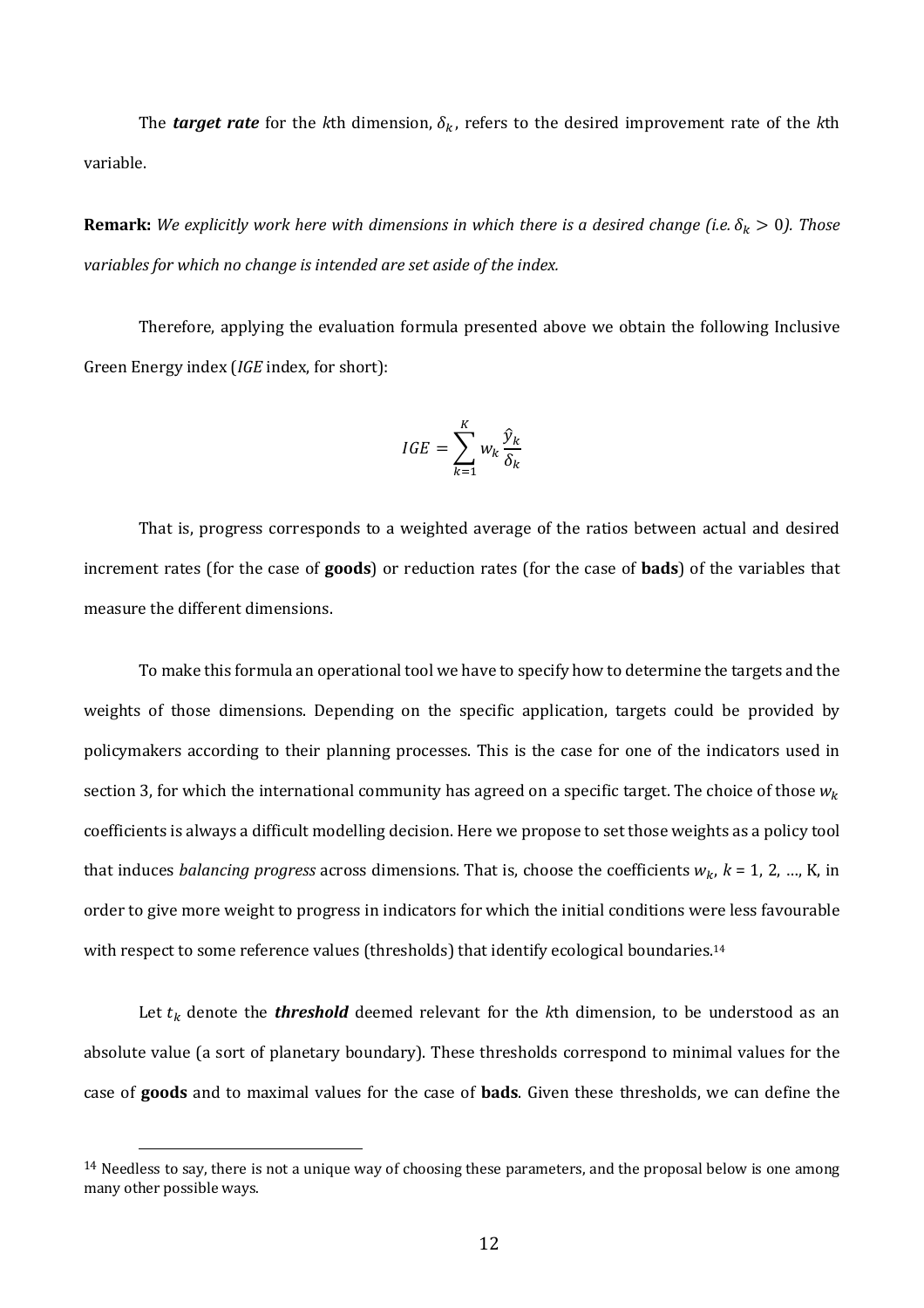$\bm{r}$ efe $\bm{r}$ ence  $\bm{th}$ reshold  $\bm{r}$ atio,  $\theta_k$ , to be equal to  $\frac{t_k}{y_k^0}$  in the case of goods and  $\frac{y_k^0}{t_k}$  $\frac{y_k}{t_k}$  in the case of **bads**. Notice that we wish the threshold ratios to be smaller than one in either case.

We propose the following restriction for defining the target rates, which involves the corresponding reference threshold ratios.

For the case of **goods**, we would like  $(1 + \delta_k)y^0_k > t_k$ . This implies that target rates should satisfy

$$
1+\delta_k > \theta_k
$$

The interpretation is that the target rate for a **good** should always be high enough to ensure that  $y^1_k$  is above the threshold  $t_k$  whenever the target is met.

For the case of **bads**, we would like  $(1 - \delta_k)y_k^0 < t_k$ . This implies that the target rates should satisfy

$$
1-\delta_k<\frac{1}{\theta_k}
$$

That is, the target rate for a **bad** should always be ambitious enough to ensure that  $y_k^1$  is below the threshold  $t_k$  whenever the target is met.

In either case, the targets are to be set so that, if met, all variables would have threshold ratios less than one, implying the country would is on the beneficial side of all relevant thresholds.

Let  $P_k = \frac{\hat{y}_k}{\delta_k}$  denote the ratio of improvement and target rates for dimension *k* and define  $w_k =$  $\theta_k^{}$  $\frac{v_k}{\Sigma_{k=1}^K \theta_k}$ . The Inclusive Green Energy index can therefore be expressed as follows:

$$
IGE(P_1, ..., P_K) = \sum_{k=1}^{K} w_k P_k
$$
 [1]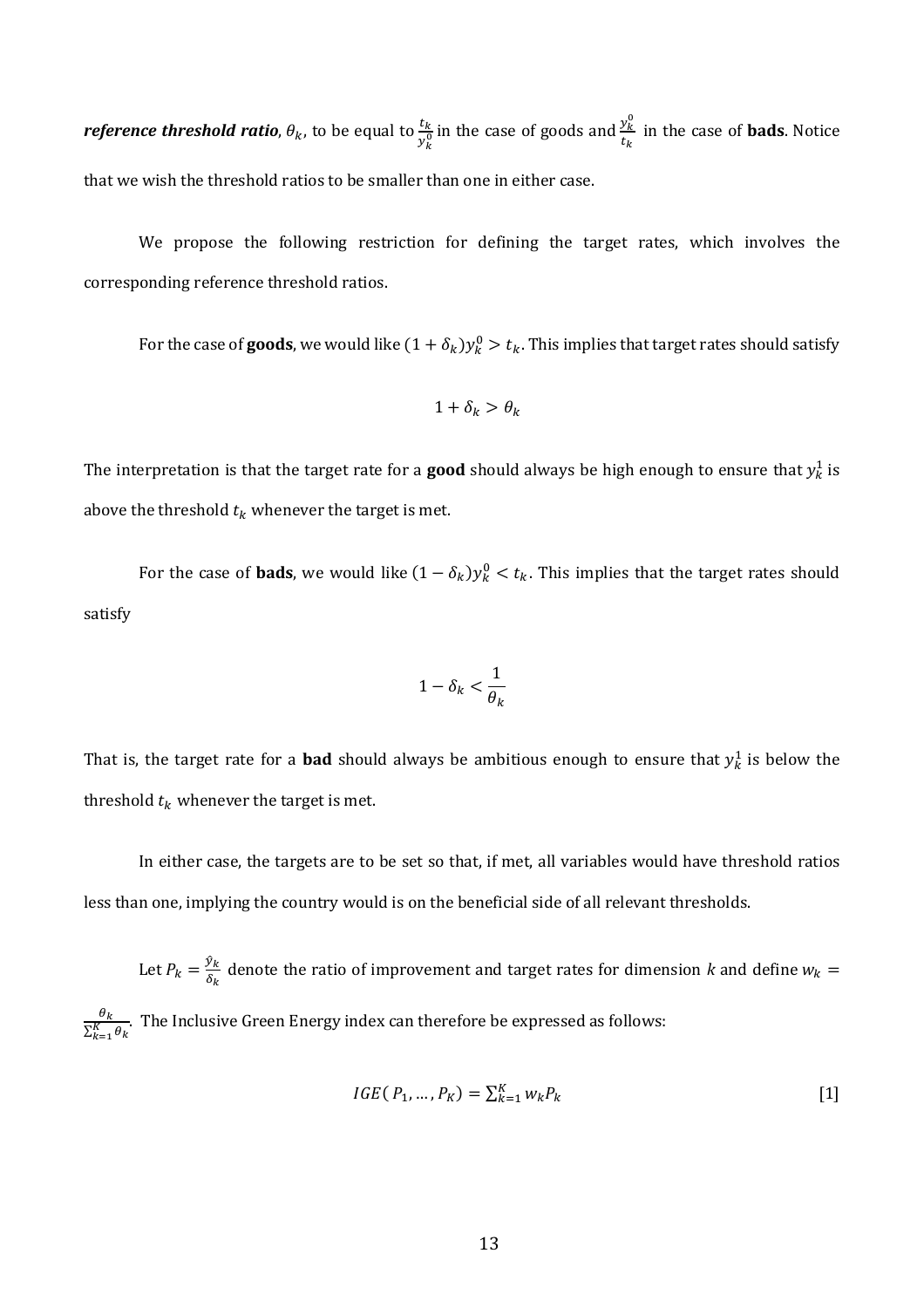Positive values of this equation indicate that there has been progress in energy use whereas negative values are a sign of overall regress.

**Remark:** Note that when comparing several societies this implies that each society may well have different weights for the same dimension and therefore be subjected to different trade-offs among the different dimensions used to calculate overall progress. We discuss this important issue below.

#### **3.2 The Embedded Trade-offs Between Different Dimensions**

Let us now consider the case in which we compare the overall performance of *N* different societies with respect to *K* common dimensions. Our choice of weights entails that each society will attach an idiosyncratic vector of weights to the different dimensions, which implies that different societies may have different weights for each of the *K* dimensions, and therefore different trade-offs between the *K* dimensions.<sup>15</sup> Let us briefly discuss the rationale of this type of comparison.

This approach to weighting dimensions preserves the priorities that each country may set for itself, increasing the policy relevance of the index. In other words, this type of comparison agrees with the desideratum that different societies may value progress in certain dimensions more than in others, depending on their initial conditions and other factors. One may argue that this approach then makes it harder to interpret comparisons, because indicators are then expressed "in different units", so to speak. We will show that the type of comparison we do here can be given sensible interpretations in terms of "equivalent progress" values.

According to equation [1] the evaluation for country *J* is given by  $IGE_j(P_1^J, ..., P_K^J) = \sum_{k=1}^K w_k^J P_k^J$ . The *equivalent progress* is the scalar value  $p^J$  such that  $IGE_j($   $P_1^J,...,P_K^J) = IGE_j($   $p^J,...,p^J)$  . Now observe that:

<sup>&</sup>lt;sup>15</sup> This is not a problem when we compare societies with respect to a single dimension, as there is no need of a weighting system in this case (even though different societies may be using different reference targets).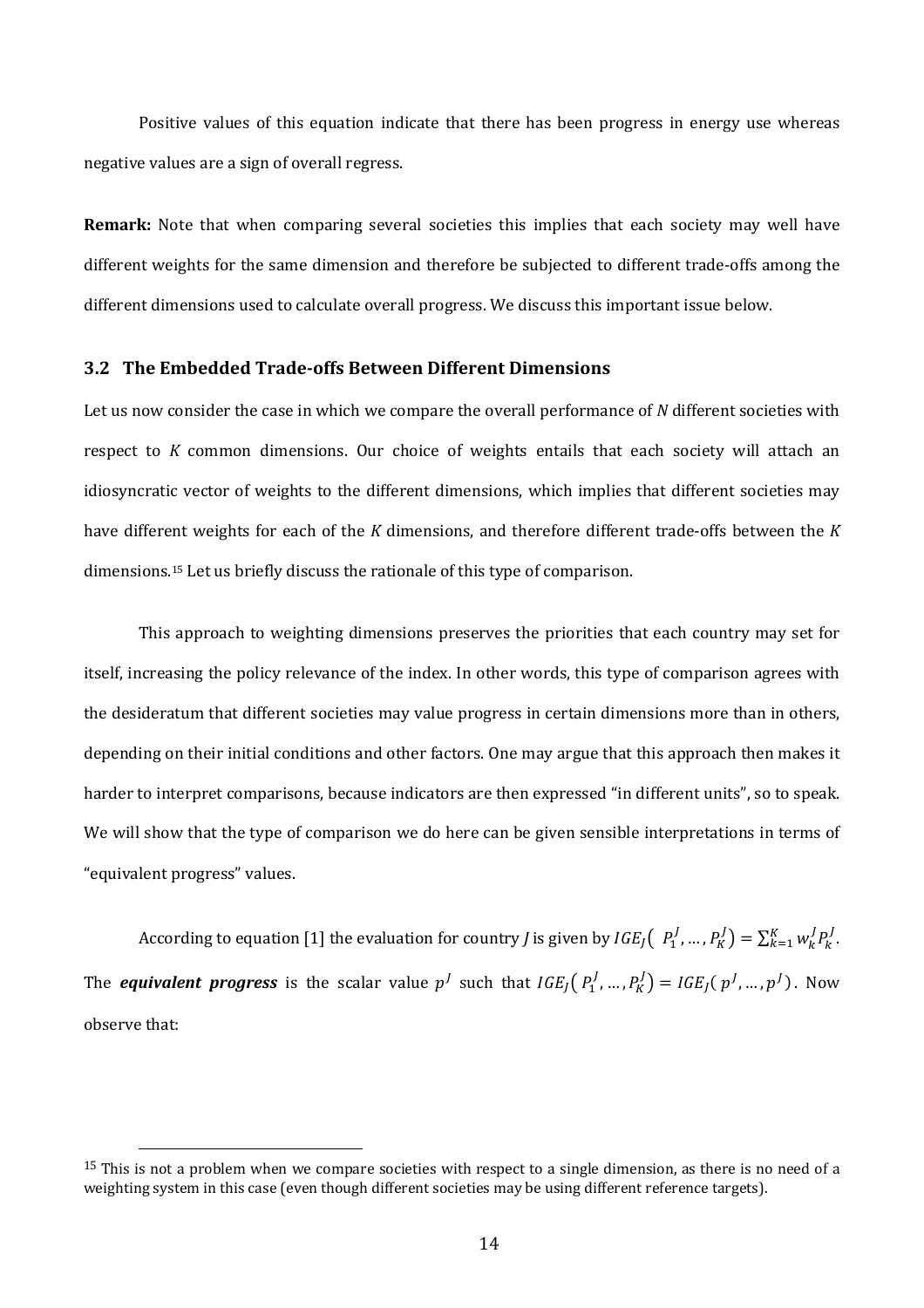$$
IGE_J(P_1^J, ..., P_K^J) = w_1^J p^J + ... + w_K^J p^J = p^J.
$$

Figure 2 illustrates the case of two countries with identical progress in a two-dimensional problem. The slope of the level surfaces of  $IGE(P_1, ..., P_K)$  in any two dimensions is determined by the weights attached to those dimensions. In the simplest two-dimensional case, this slope corresponds to the ratio  $- (w_1/w_2)$  which in turn is equal to the ratio  $- \binom{\theta_1}{\theta_2}$ . The different slopes of these level curves reflect the fact that the two countries attach different weights to the two dimensions and therefore experience different trade-offs between them. The intersection with the  $45^\circ$  line of the level curve that crosses point **X** in the Figure identifies the country's equivalent progress, that is, the common value for progress in both dimensions for each country that would yield the same evaluation as the actual progress measure that the country receives.



Figure 2. Level curves for the index of progress for two countries

In summary, comparing societies with their own weights amounts to comparing them along the 45<sup>o</sup> line in Figure 2, which is to compare their equivalent progress levels, a conventional way of making comparisons in many economic problems.<sup>16</sup>

<sup>&</sup>lt;sup>16</sup> This 'equivalence approach' is used extensively in Economics, in the context of the study of choices involving risk. social choice, welfare economics, and the theory of fair allocation, among others.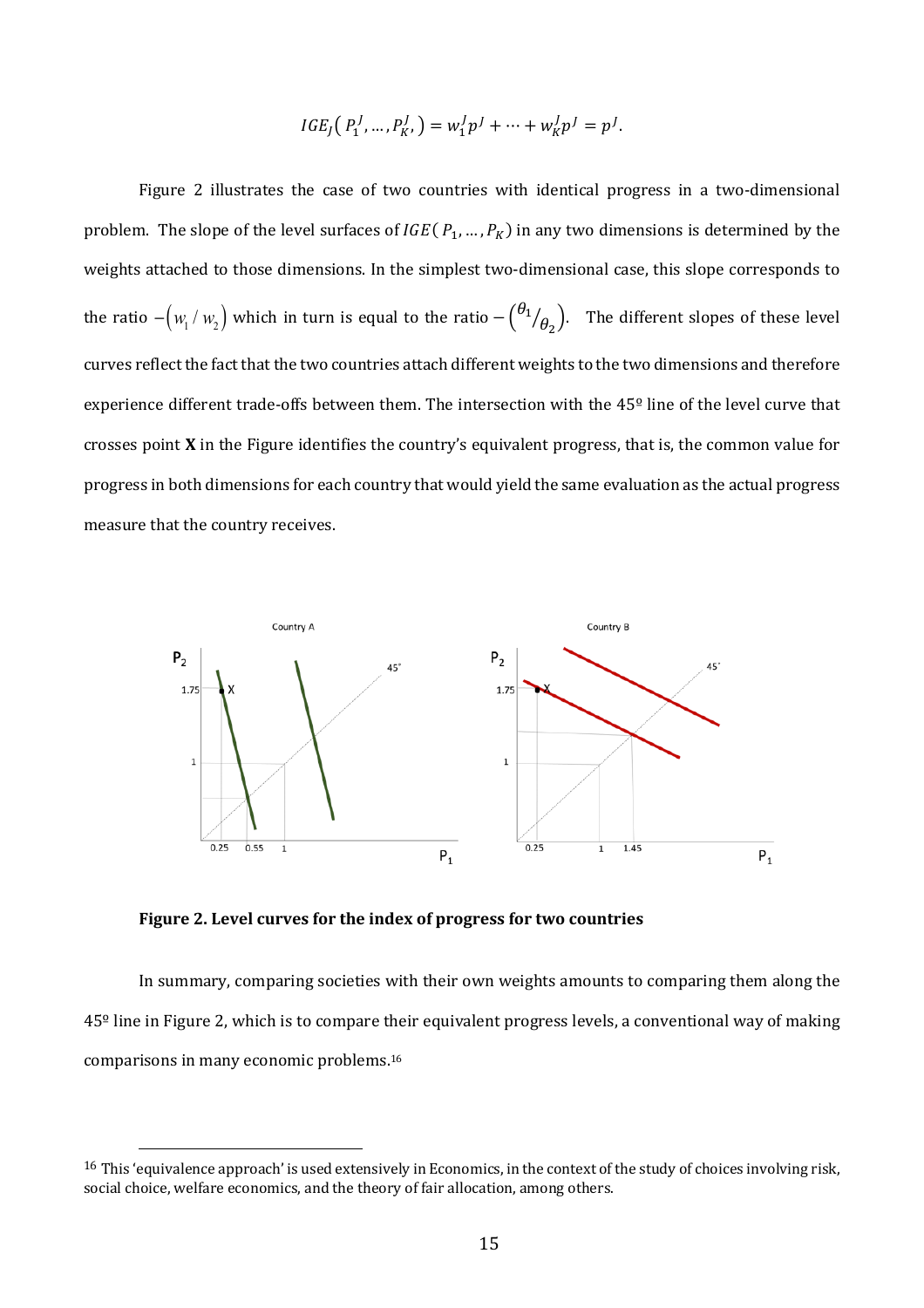We now discuss how Figure 2 was constructed in some detail. This will not only illustrate how the methodology operates in the context of a simple example but will also highlight the importance of differentiating the position of countries depending on how far or how close they may be to certain planetary thresholds.

In the example depicted in Figure 2 variable 1 is a **good** and variable 2 is a **bad**. For both countries we have that  $P_1 = .25$ ,  $P_2 = 1.75$ , which means that both countries increased their levels of variable 1 and reduced their levels of variable 2. Both countries exceeded their targets in dimension 2 and failed to meet their targets in dimension 1 (although they both made progress in this dimension as well). The thresholds for all variables are set equal to 1 for both countries. For country A, we also have that  $y_1^0 =$  $y_2^0 = .5$ , whereas for country B we have that  $y_1^0 = y_2^0 = 2$ . It follows that, for country A, the reference threshold ratios for each dimension are 2 and 0.5, respectively, whereas for country B they are 0.5 and 2, respectively. This means that country A is 'on the right side' of the threshold in dimension 2 and 'on the wrong side' of the threshold in dimension 1, whereas the opposite is true for country B. The weights on progress for country A are, therefore,  $w_1^A = .8$  and  $w_2^A = .2$ , while they are  $w_1^B = .2$  and  $w_2^B = .8$  for country B. As a result, the slope of the level curves of the countries' IGE index are: -4 for country A and -.25 for country B, highlighting that country B is willing to trade-off more progress in dimension 1 to obtain extra progress in dimension 2 than country A. For this reason, the IGE for country B (1.45) is larger than the IGE for country A  $(0.55)$ , even though they both made the same degree of progress in dimension 1 (0.25) and dimension 2 (1.75). That  $IGE_B > IGE_A$  makes sense in this case, since it was more important for country B to make progress in dimension 2, which is exactly what happened.

It is precisely the differences in the weights that these two countries assign to the progress achieved in the different dimensions that allows us to reach this conclusion. With a common set of weights for the two countries, we would be forced to assign the same IGE index to both countries, even though their positions arguably need to be differentiated. This is true as long as we believe that countries ought to readily move away from any undesirable planetary thresholds to which they may come dangerously close.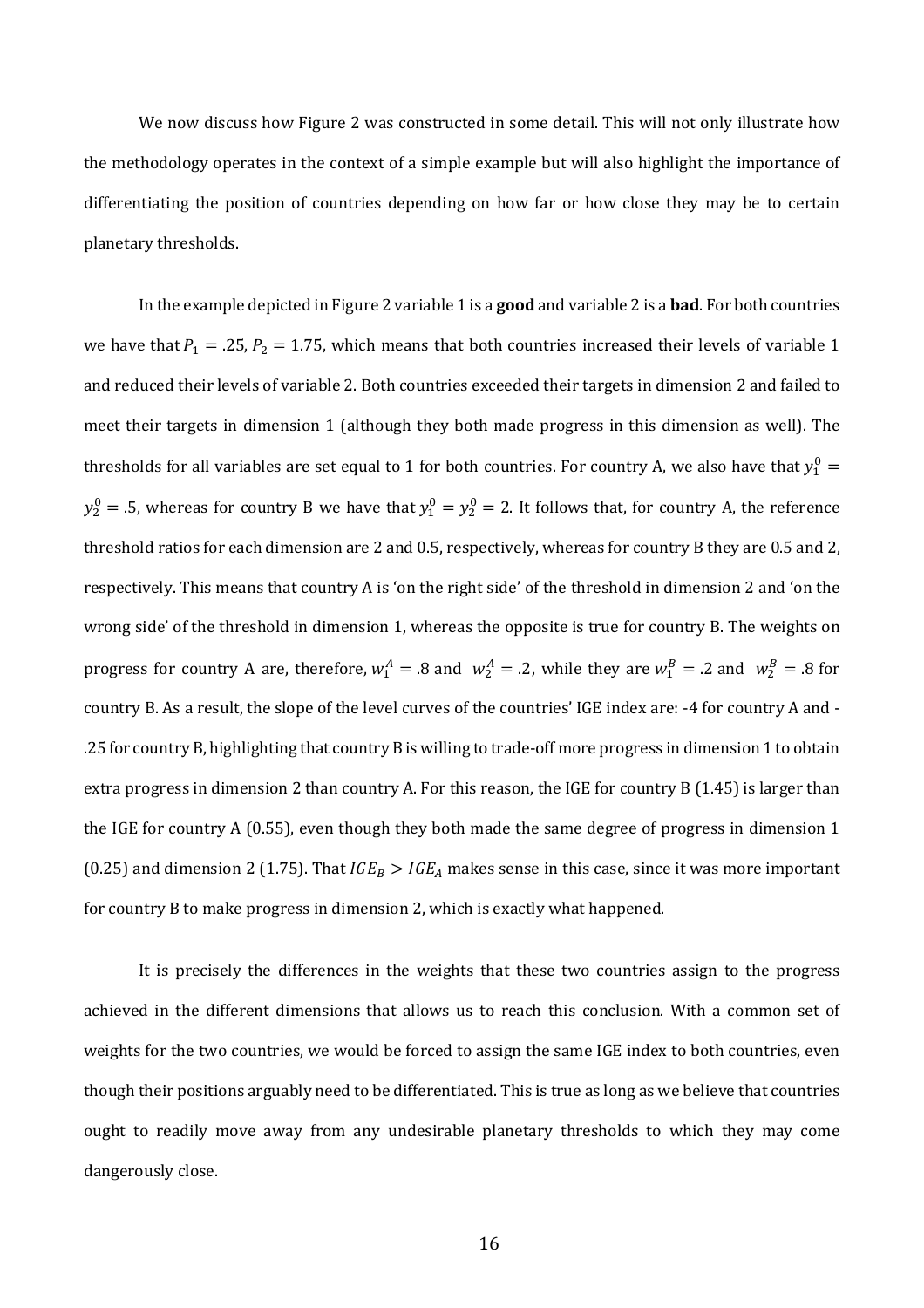The example illustrates the following principle about the implicit trade-offs that applies generally across countries in our formalism: Country A is willing to give up more progress in dimension 2 to obtain extra progress in  $\,\rm d$ imension 1 relative to country B when  $\theta_1^A$  $\int_{\theta_2^A} > \frac{\theta_1^B}{\theta_2^B}$  $\sqrt{\theta_2^{\,B}}$ . The higher the threshold ratio in a dimension for a country, the worse the position of that country is relative to the threshold for that dimension, and therefore the more important it is for that country to make progress in that dimension, relative to progress made in the other dimensions. The advantage of our formalism is therefore that it makes the computation, interpretation and comparison of trade-offs between dimensions across countries quite transparent and straightforward.

**Remark:** It is important to distinguish between the trade-offs that arise when trying to meet conflicting objectives (such as the one discussed above) and the trade-offs that arise when trying to meet a resource constraint. The essence of the policy problem in each country is precisely about the comparison between these trade-offs in order to decide how to best allocate its resources in order to obtain the most 'multidimensional progress' out of the country's limited resources.

### **3.3 Discussion**

In Section 2 we reviewed seven initiatives aimed at tracking multidimensional progress over time. We now briefly focus on how those methodologies compare, conceptually, with our proposed methodology.

#### **3.3.1 The Genuine Progress Indicator (GPI)**

The GPI was designed to reveal the full trade-offs between costs and benefits of economic growth, i.e., it deals with "good and bads", and consider targets, but it does so in monetary terms. The GPI satisfies versions of homogeneity and factor decomposability but not normalization. Furthermore, in our formalism the weight on a measure of dimensional progress is determined by how the associated threshold ratio compares to the threshold ratios of all of the other relevant dimensions. These considerations do not play a role when calculating and evaluating the GPI.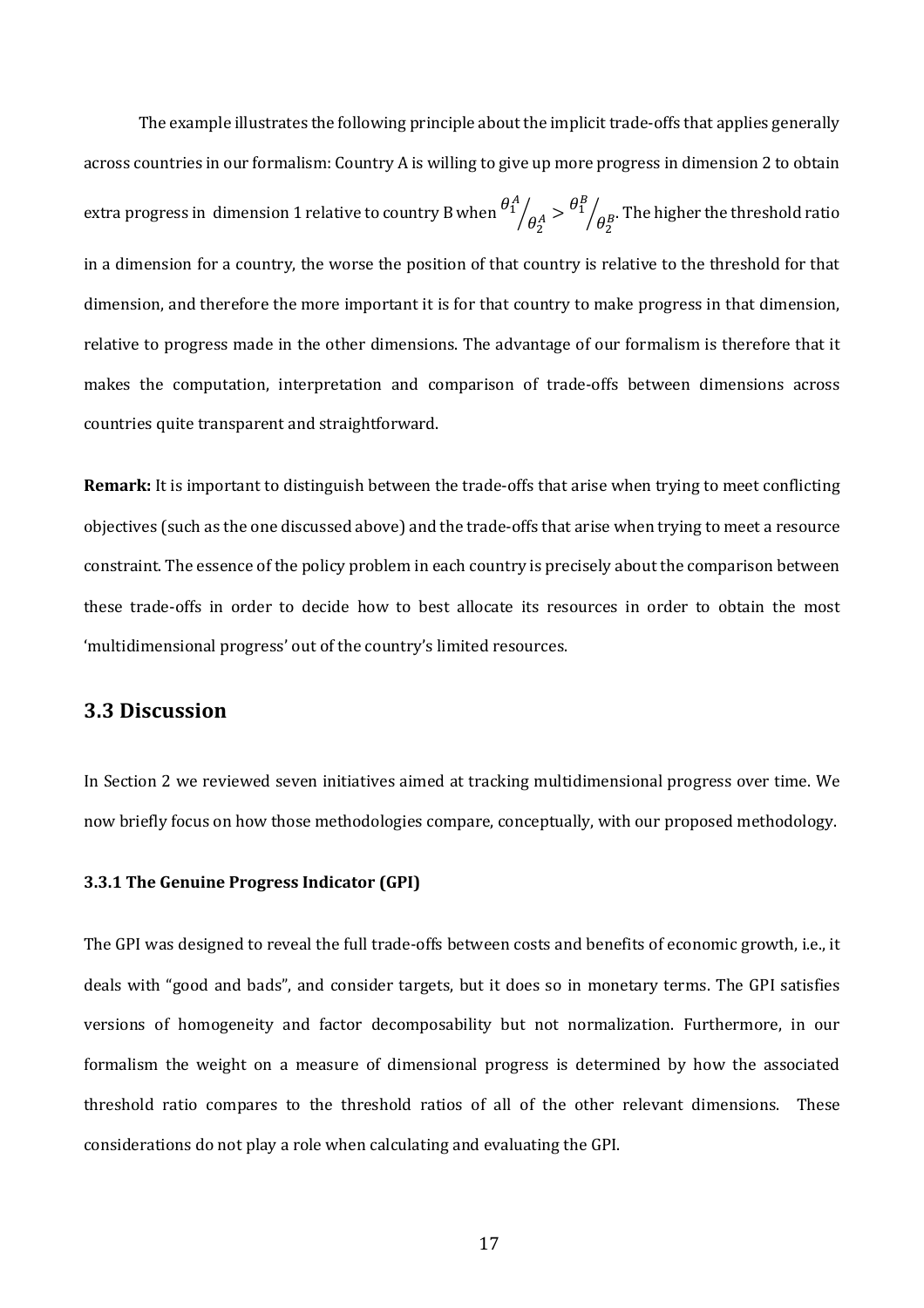#### **3.3.2 The Human Development Index (HDI)**

In the context of our proposal, the HDI does not satisfy homogeneity or factor decomposability. Furthermore, it is difficult to use the HDI methodology as we do to track progress, since the HDI would report no progress unless all variables of interest (that are 'goods') are above their corresponding thresholds. Our methodology is able to track progress in these cases, and it will give more importance to dimensional improvements the more these improvements are needed, that is, the larger the threshold ratios happen to be.

#### **3.3.3** The Extractives Dependence Index (EDI)

When compared with our proposal, we notice that the EDI also does not satisfy homogeneity or factor decomposability. Furthermore, it is difficult to use the EDI methodology as we do to track progress, since there are no parameters in the EDI that could be viewed as identifying thresholds for the levels of the relevant indicators or targets for the rates of change of those indicators.

#### **3.3.4 The Yale Environmental Performance Index (EPI)**

When compared with our proposal, we notice the following: (i) the EPI satisfies homogeneity and factor decomposability, (ii) it is applied to the levels of the indicators, as opposed to their changes, as in our proposal, (iii) it is not clear what the rationale is behind the specific weights given to the different variables,  $(iv)$  the concept of thresholds does not play a role in the methodology.

#### **3.3.5** The Global Sustainable Competitiveness Index (GSCI)

When compared with our proposal, we notice that the concept of thresholds or targets does not play a role in the methodology behind the calculation of the GSCI. Also, it is not clear what the rationale is behind the specific weights given to the different variables.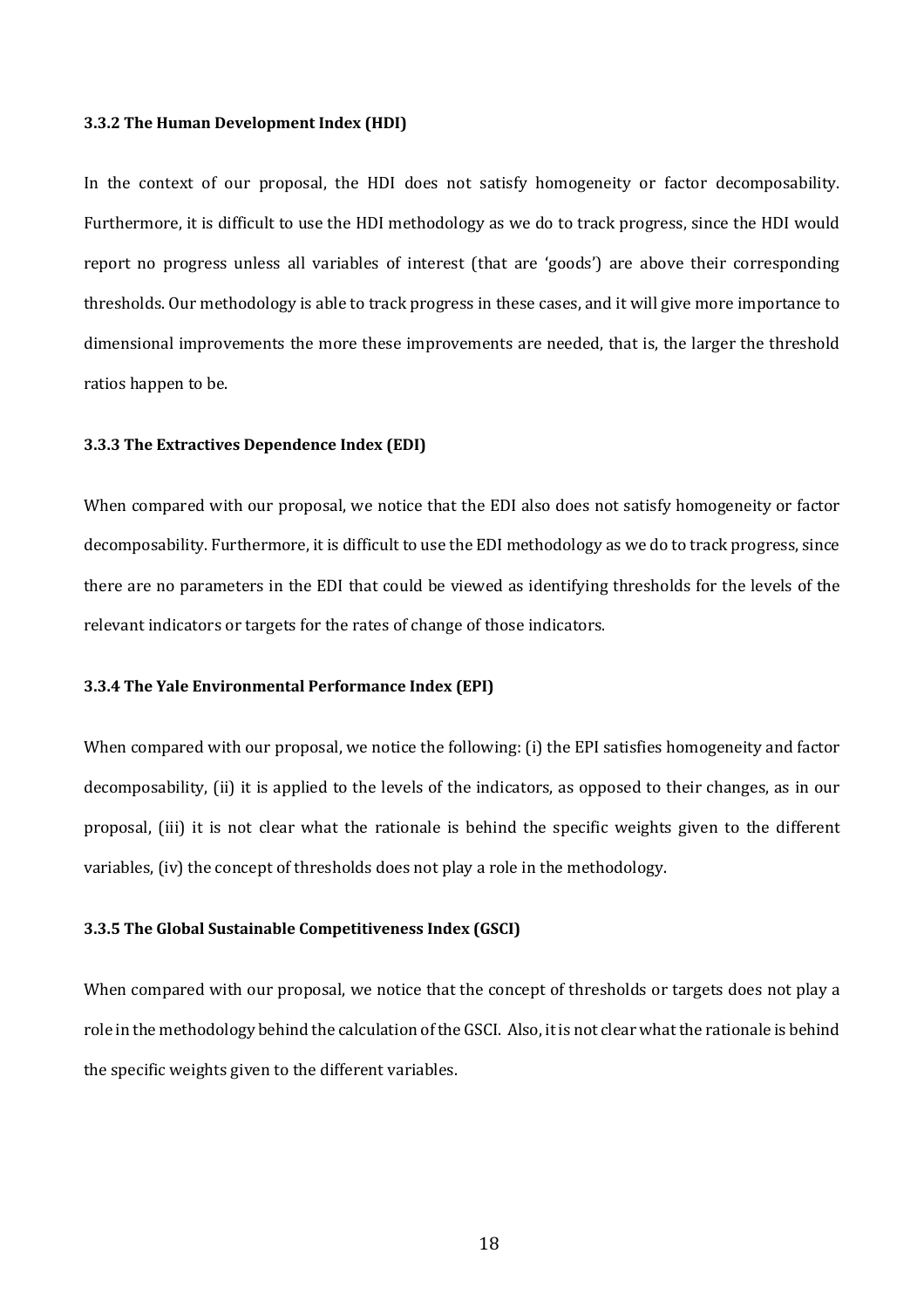#### **3.3.6 The Human Green Development Index (HGDI)**

When compared with our proposal, we notice that the concept of thresholds or targets does not play a role in the methodology behind the calculation of the HGDI. Notably, while the goals and targets of MDGs and SDGs provided direct guidance on how to choose indicators to include in the index, the index does not use specific target information to ascertain when the index ought to take a particular desirable value when the targets are met, as in our methodology.

#### **3.3.7 Index Number Theory**

While extremely attractive in what it aims to do, index number theory is of limited use for our purposes, the main reason being that, in the presence of large environmental and social externalities, whatever prices we may have available for the variables that enter the Inclusive Green Energy Index need not be appropriate measures of the marginal social value (or cost) of what the variable is intended to capture. Our proposed methodology nevertheless draws direct inspiration from both the theory of index numbers and the welfare economics literature.<sup>17</sup> In the absence of reliable information about the worth of meeting certain kinds of growth targets, we argue that this worth is closely related to the corresponding reference threshold ratios for those variables.<sup>18</sup>

Let us conclude this section by stressing that, to our knowledge, ours is the first measurement system proposed in the literature that combines (i) targets for the growth rates of the variables, (ii) thresholds for the levels of the variables, (iii) the computation of reference threshold ratios for **goods** and **bads**, and (iv) the setting of weights on the dimensional measures of progress proportional to these reference threshold ratios. No other system of measurement, to our knowledge, offers such principled implementation of the basic desire that an evaluator may wish to place a higher weight to progress on

 $17$  And, in fact, is developed using similar conceptual tools (namely, the axiomatic method).

 $18$  We discuss this in detail in Section A.1.2.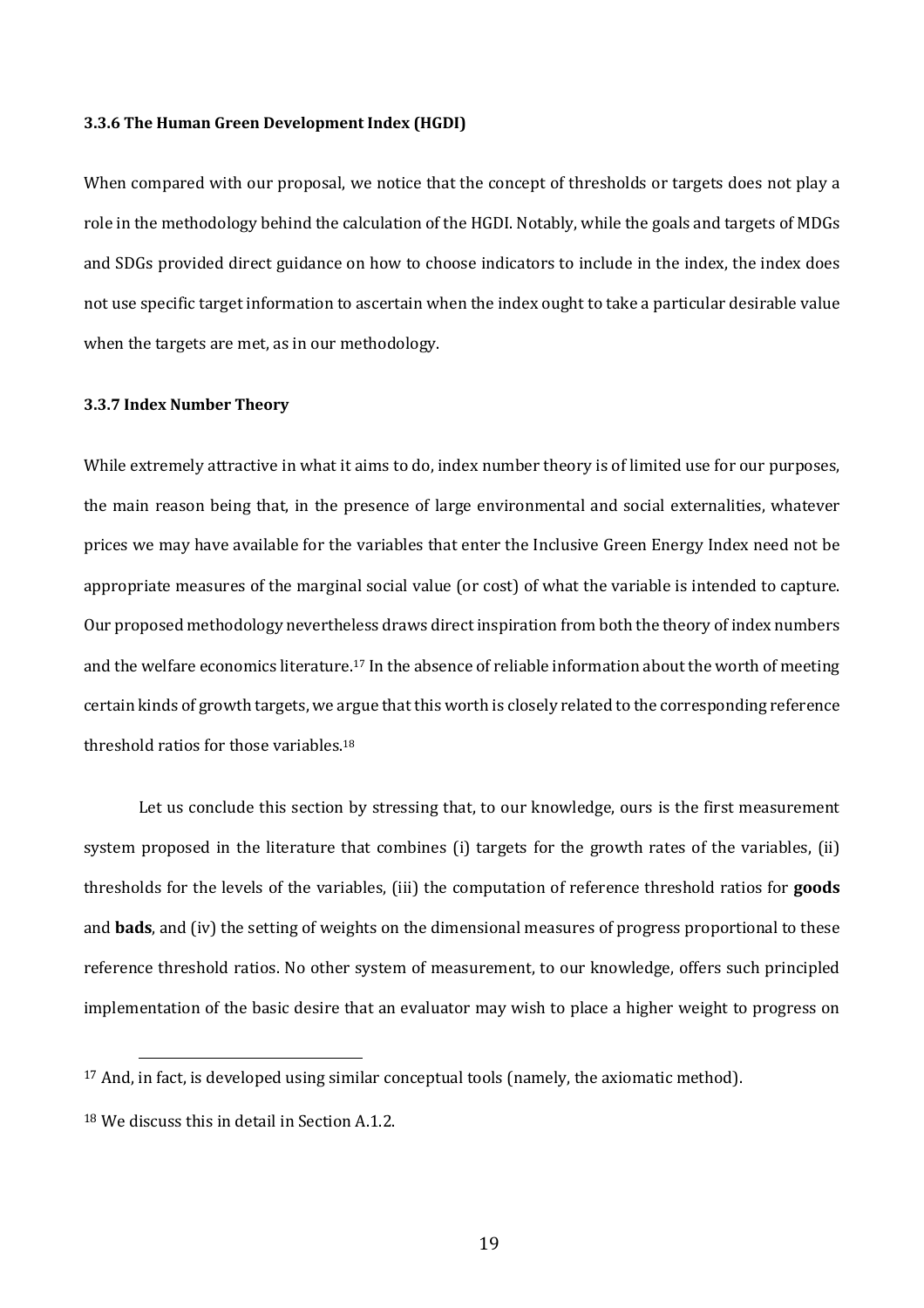those dimensions in which the respective initial condition is less favourable relative to the threshold.

# **4** From Theory to Practice: An Application to the Evaluation of **Energy Use**

In this section we provide an application of our methodology for the purpose of evaluating the extent to which a country is contributing towards meeting SDG 7: *Ensure access to affordable, reliable, sustainable and modern energy for all.* As explained in the Introduction, we define the Inclusive Green Energy index of progress for 183 countries in terms of the following dimensions (all from SDG 7):

- Indicator 7.1.1 (Energy inclusivity). Measured by the percentage of the population with access to electricity. This indicator measures a *good*, in the sense that an increase in its value represents progress.
- Indicator 7.2.1 (Greenness). Measured by the percentage of the renewable energy share in the total final energy consumption. This indicator is also a *good.*
- Indicator 7.3.1 (Efficiency). Energy intensity measured in kg of oil equivalent per \$1,000 of GDP in 2001 PPP terms. This indicator measures a *bad*, in the sense that a decrease in its value will represent progress in the inclusive green energy index.

For all these countries we have been able to produce values for at least two out of the three indicators, which is the minimum number of indicators for which the IGE index is calculated. Only 75 countries have values for all three indicators, while 183 countries have values for at least two indicators. In terms of the full sample, we have 135 countries with data on progress on energy intensity, 179 countries with data on progress on renewable energy, and 127 countries with data on progress in access to electricity. Appendix A reviews some characteristics of the data in more detail.

We broadly follow the methodological specifications in PAGE 2017b in this application, but there are some important departures given the specificity of the indicators and the focus on SDG 7. The Inclusive Green Energy (IGE) Index was calculated for two composite moments in time, 2004 and 2014, and the data are averaged over a five-year period around these years (2000-2004 and 2010-2014) due to data limitations and to smooth any cyclical variations. For the sake of simplicity in exposition, the averaged data over 2000-2004 is referred to as "the 2004 data" and the averaged data over 2010-2014 is referred to as "the 2014 data." Given data availability, it was possible to calculate progress for the three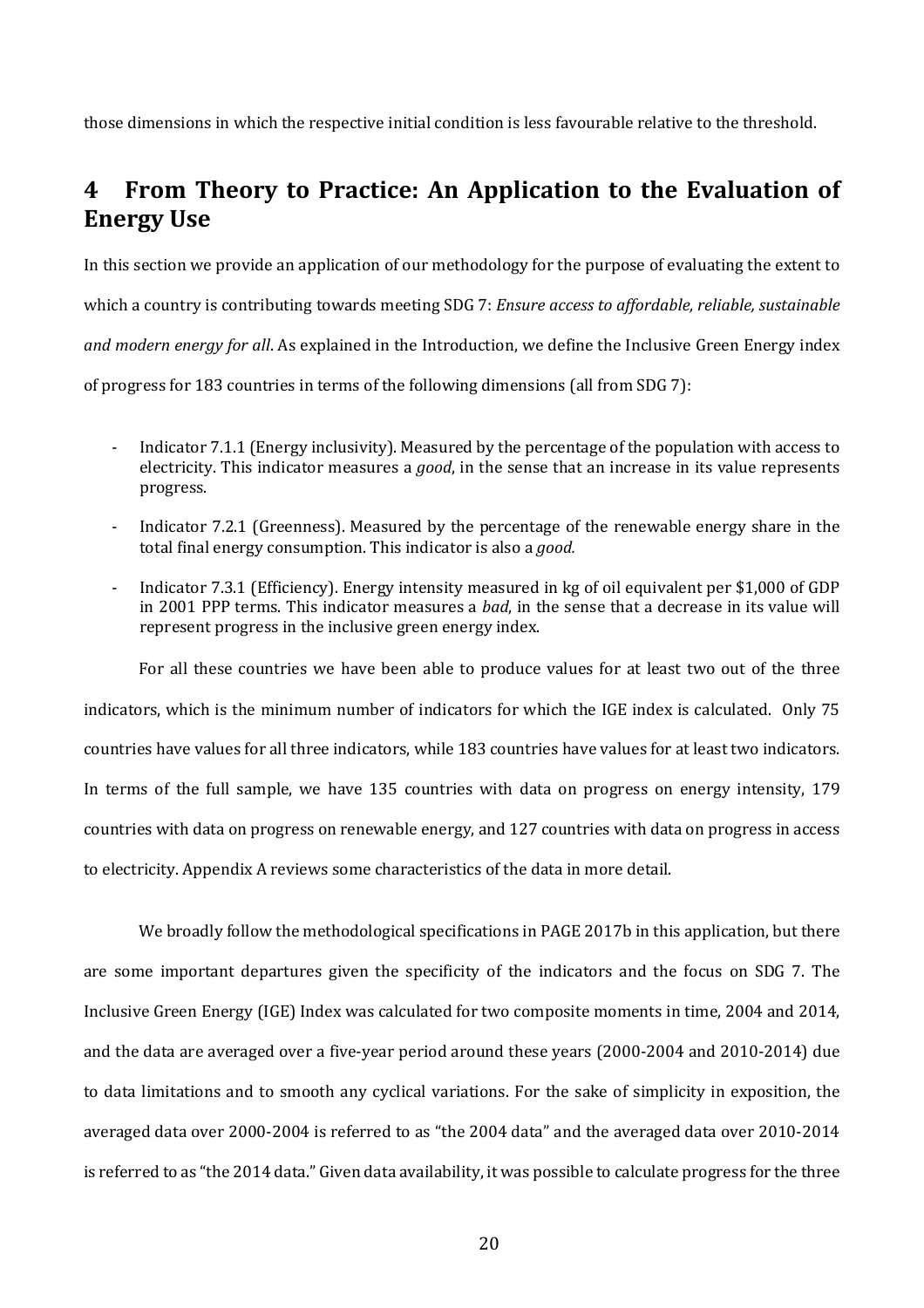indicators and the two data points of analysis, 2004 and 2014, for a total of 183 countries. All the data were obtained from the World Development Indicators of the World Bank.

**Thresholds** in our application are determined based on the certain characteristics of the world distribution of outcomes in each of the relevant dimensions, given the lack of internationally recognized scientific sources that can be used to determine such thresholds. We use a similar approach as that in PAGE 2017b, for **goods** (**bads**), the value of the threshold is set at the value of the 25th (75th) percentile of the world distribution in 2004. Countries should not go below (or above) the value achieved by the bottom 25 per cent (top 75 per cent) of countries in 2004 for this indicator.

When quantified, we used the internationally agreed upon targets for SDG 7.<sup>19</sup> The specific strategy we follow to set the **targets** is the following. The target for 'energy intensity' was determined using the globally accepted target SDG 7.3, "By 2030, double the global rate of improvement in energy efficiency." This is why for each country we impose the most ambitious target between a magnitude equal to twice the observed median global reduction in the period 1994-2004 or the rate of growth that will at least allow the country to achieve the threshold for this indicator.

To illustrate, consider the case of Spain, which exhibits an energy intensity of 99.55 kg. Spain is below the threshold for this variable, which equals 177.65 kg (recall that energy intensity is a 'bad'). The observed median global reduction of energy intensity in the period 1994-2004 was 6.19 percent. Therefore, the target for the percent reduction in the energy intensity for Spain is 12.38 percent. Moldova, in turn, exhibits an energy intensity of  $326.74$  kg, which is above the threshold for this variable. Consequently, the target for the percent reduction in the energy intensity for Moldova is 45.63 percent.

The result of applying the rule is an average (median) target for the percent reduction in the energy intensity indicator of 17.23 (12.38) percent across countries.

<sup>19</sup> See https://sustainabledevelopment.un.org/sdg7.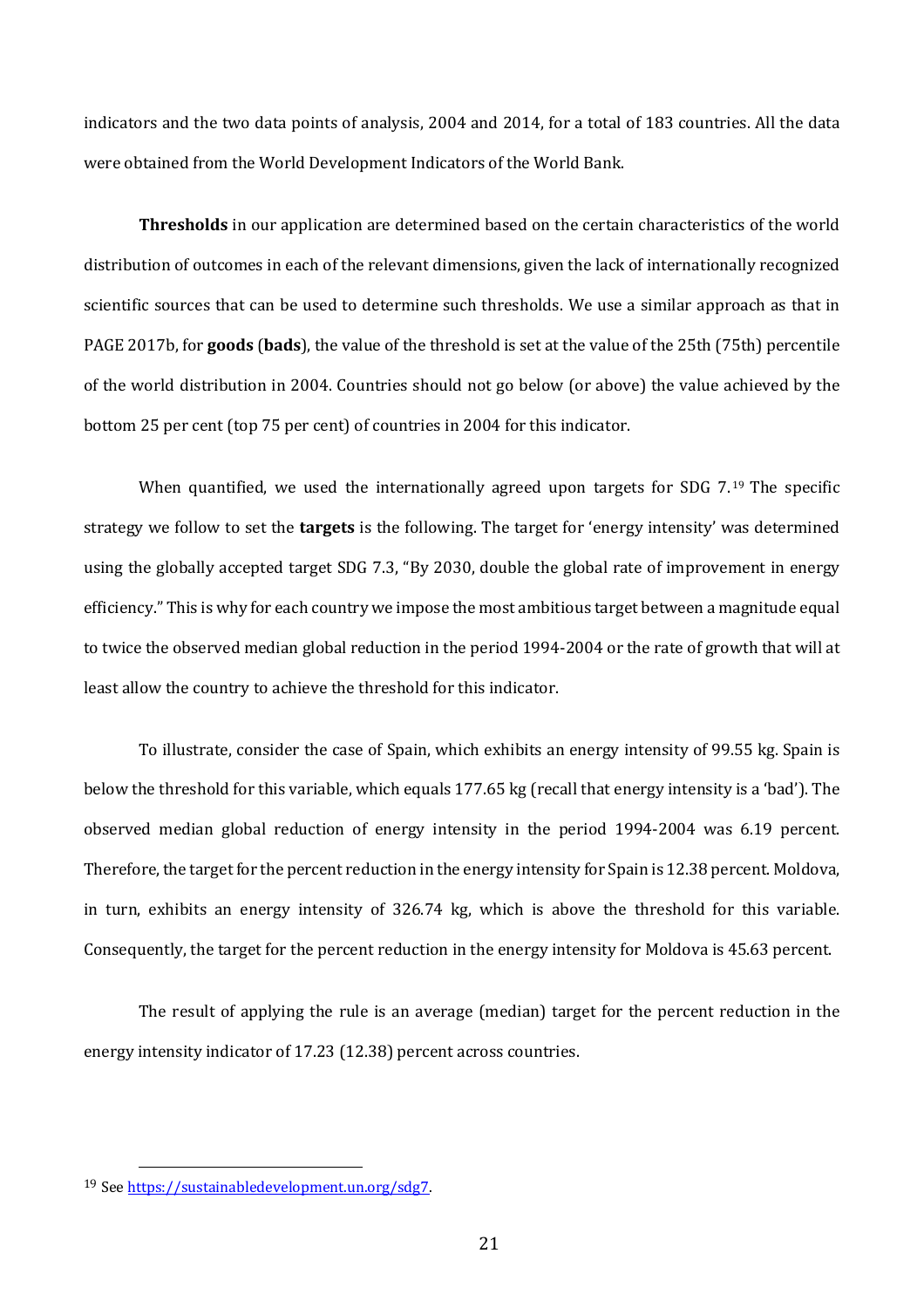For the indicator 'access to electricity' we use targets for the growth rate of the indicator commensurate with reaching 100% access to electricity, according to the target of universal access by 2030. To illustrate, consider the case of Bolivia, which has a ratio of access to electricity of 0.703. Therefore, the target for the percent increase of this indicator for Bolivia is 41.44 percent. The result of applying the rule is a median target for the percent increase of the electricity access indicator of 31.44%.

For the indicator 'share of renewable energy' the SDG 7.3 target is not specific enough, "By 2030, increase substantially the share of renewable energy in the global energy mix." For the purpose of this paper, we set targets that are ambitious but feasible according to specific country characteristics of the relevant comparison group (the "quartile" group of countries with similar initial share of renewable energy). We proceed as follows: for each country, the target is calculated on the basis of the percentile 90% of the distribution of growth rates between 1994 and 2004 in the country's relevant comparison group. In case the resulting desired rate of growth is remains insufficient for achieving the threshold for this indicator, we choose as a target the rate of growth that will at least achieve the threshold for the indicator. 

To illustrate, consider the case of Georgia, which exhibits a renewable energy share of 0. 534. Georgia is above the threshold for this variable, which equals  $0.032$  (this variable is a 'good'). Georgia belongs to the group of countries with very high share of renewable energy (specifically, the fourth quartile). The percentile 90% of the distribution of growth rates between 1994 and 2004 of the fourth quartile of countries is 7.4 percent, and we identify this as the target for Georgia in this case. Kazakhstan, in turn, exhibits a renewable energy share of  $0.024$ , which is below the threshold for this variable. Consequently, the target for Kazakhstan's percent increase of renewable energy share is 350.14 percent, which is the percentile 90% of the distribution of growth rates distribution of the group of countries with low shares of renewable energy (the first quartile). Notice that, if this target is met, Kazakhstan's renewable energy share would be 0.107, which is above the threshold for this variable, as desired.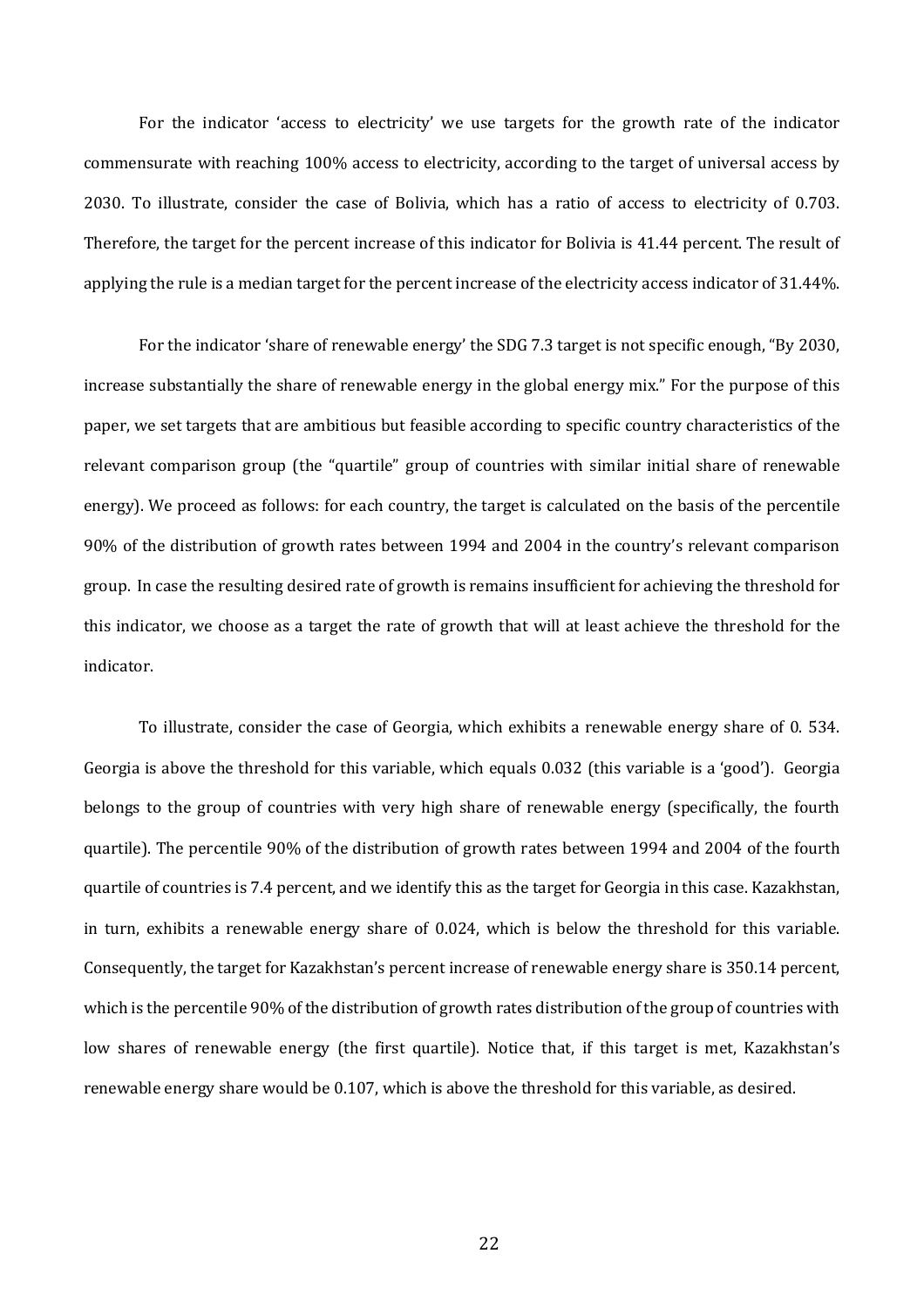The result of applying the rule is a median target for the percent increase of the renewable energy consumption indicator of 28.24 percent, which corresponds to a median value for the target share of renewable energy consumption of 0.355.

**Remark**. From our perspective, the choices of targets and thresholds presented above are meant as "placeholders" for the values of these parameters that the decision makers in each country would use. In other words, the intended use of the IGE methodology is prospective, that is, as an instrument geared towards monitoring whether the desired targets the countries wish to meet become a reality over a particular planning horizon. More than reaching any definitive conclusions about how any particular country has fared, we wish to illustrate in this Section how the methodology can be used in practice by any country, given their normatively determined target and threshold values for each dimension of interest.

The first three columns of Table 1 present summary statistics for the three progress indicators in our sample of countries, based on the choices of targets and thresholds for these countries described above. On average, there has been progress in energy use (0.777) and access to energy (0.397), but not for renewable energy  $(-0.293)$ .<sup>20</sup>

We investigate how the results vary across world regions. All regions on average, except those in the Developed countries group, experience regress on renewable energy, with South Asia and Sub-Saharan Africa experiencing the highest average regress, while Europe and Central Asia was the region where the average regress was the lowest (see the left panel of Figure 3). We can also see how results vary depending on whether a country has a high or low HDI. The very high HDI group was the only group that, on average, made progress on all areas, with the highest average progress experienced on energy intensity. It is also important to highlight the progress of this group on the share of renewable energy,

 $20$  Notice that the sample of countries with observations for access to electricity is smaller because many countries, particularly those with very high HDI, have values for this indicator already around 100, so progress should not be expected on this indicator for these countries. See Tables 2.A through 5.A for all the underlying data for the calculation of the IGE index.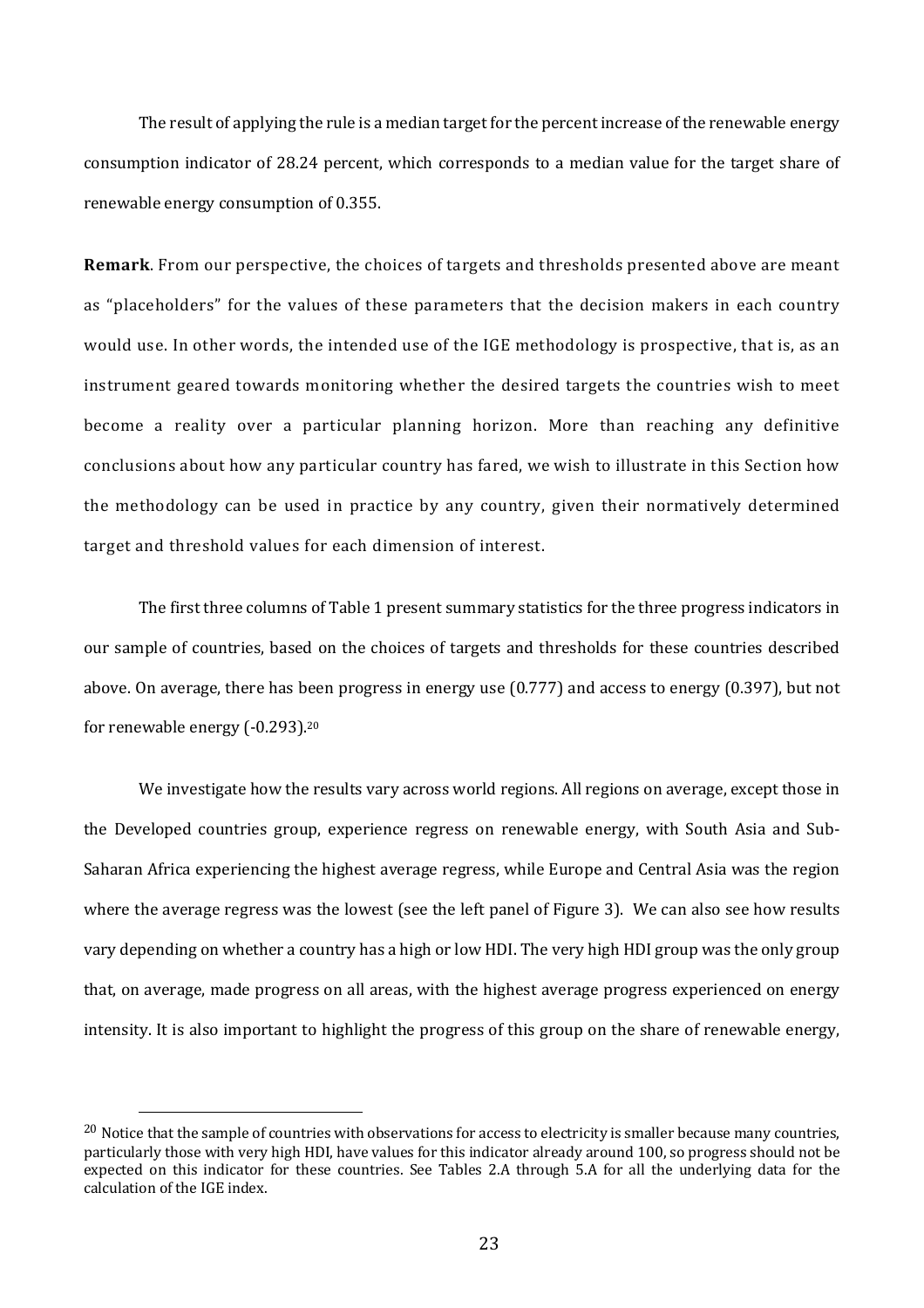since this was the only HDI group that on average experienced progress on such indicator. On the other hand, the group with the largest average decline in the share of renewable was the Low HDI group (see the right panel of Figure 3).

|            | <b>Energy intensity</b> | Renewable<br>energy | <b>Access to</b><br>electricity | <b>IGE</b> |
|------------|-------------------------|---------------------|---------------------------------|------------|
| Obs        | 135                     | 179                 | 127                             | 183        |
| Mean       | 0.777                   | $-0.293$            | 0.397                           | 0.543      |
| Std. Dev.  | 1.720                   | 1.255               | 1.082                           | 0.702      |
| Min        | $-7.358$                | $-5.390$            | $-10.437$                       | $-2.679$   |
| 1%         | $-7.161$                | $-4.717$            | $-2.067$                        | $-1.980$   |
| 5%         | $-1.597$                | $-3.117$            | 0.027                           | $-0.136$   |
| 10%        | $-0.844$                | $-1.779$            | 0.074                           | $-0.018$   |
| 25%        | 0.283                   | $-0.759$            | 0.196                           | 0.118      |
| 50%        | 1.026                   | $-0.021$            | 0.477                           | 0.464      |
| 75%        | 1.618                   | 0.363               | 0.901                           | 0.939      |
| 90%        | 2.276                   | 1.000               | 1.000                           | 1.362      |
| 95%        | 2.961                   | 1.163               | 1.000                           | 1.652      |
| 99%        | 3.421                   | 2.083               | 1.000                           | 2.557      |
| <b>Max</b> | 4.702                   | 3.304               | 1.000                           | 2.951      |

Table 1. The IGE and its components

Source: Authors' calculations.

The indicator where the most of the countries have experienced progress is access to electricity (132 out of 137 countries), where Europe and Central Asia are the regions with the highest average progress on this indicator (where all countries achieved complete access). <sup>21</sup> These results seem to suggest that countries ought to focus the bulk of their efforts in increasing the share of renewables in their consumption of energy.

 $21$  Notice that there is no measure of progress for access to electricity for developed countries, since they have values for this indicator already around 100, so progress should not be expected on this indicator for these countries.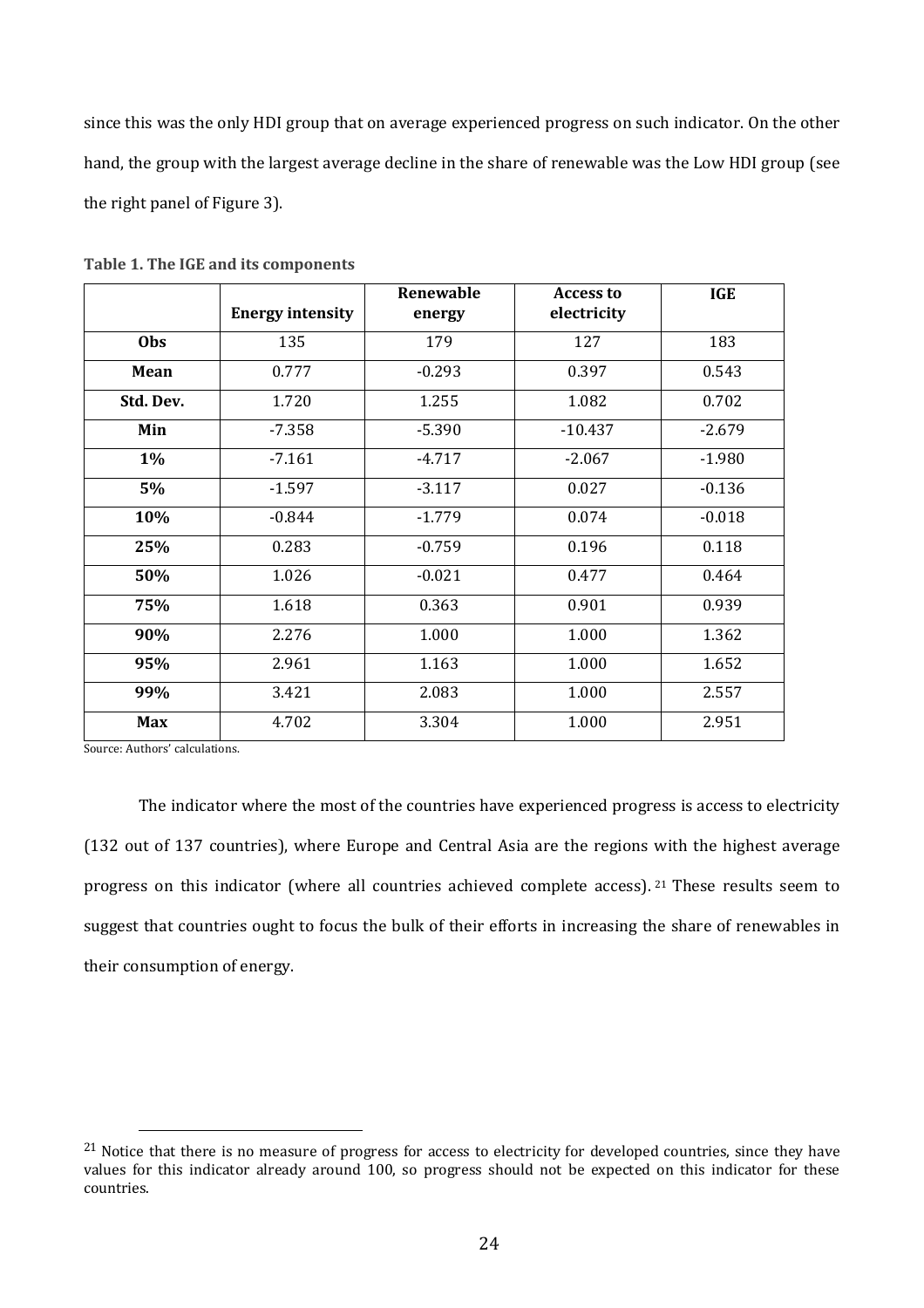

#### Figure 3. Progress on indicators by HDI regions and groups

Source: Authors' calculations.

Note: The four categories of human development achievement, 1 VH: Very High HDI; 2 H: High HDI; 3 M: Medium HDI; 4 L: Low HDI, are obtained using the following cut-offs: 0.800 for Very High, 0.700 for High and 0.550 for Medium. See UNDP 2018. The regions are: 1 MENA: Middle East and North Africa; 2 EAP: East Asia and the Pacific; 3 ECA: Europe and Central Asia; 4 LAC: Latin America and the Caribbean; 5 SA: South Asia; 6 SSA: Sub-Saharan Africa; 7 DEV: "Developed countries" are all countries with very high HDI (> 0.8) that do not belong to any of the Developing regions according to UNDP's Human Development Report Office. See UNDP (2018). Human Development

Indices and Indicators 2018 Statistical Update. New York.

### **4.1 Overall Progress: the IGE**

The last column of Table 1 presents a detailed summary of statistics for the Inclusive Green Energy index of progress, calculated using equation [1]. Notice that the Inclusive Green Energy index of progress is positive on average (0.543), with 162 countries (88.5 per cent of the sample) with positive values for the Inclusive Green Energy index of progress (with an average IGE index of 0.679), while 21 countries exhibit negative values (with an average IGE index of -0.509). Results for the entire sample of 183 countries shown in Table 2 indicate an estimated median value of progress is 0.464, with the bottom 10 percentile having a value lower than -0.018, and the top 90 percentile having a value above 1.362. Notably, close to 23 percent (42 out of 183) of the countries in the sample reach a level of IGE of one or greater, which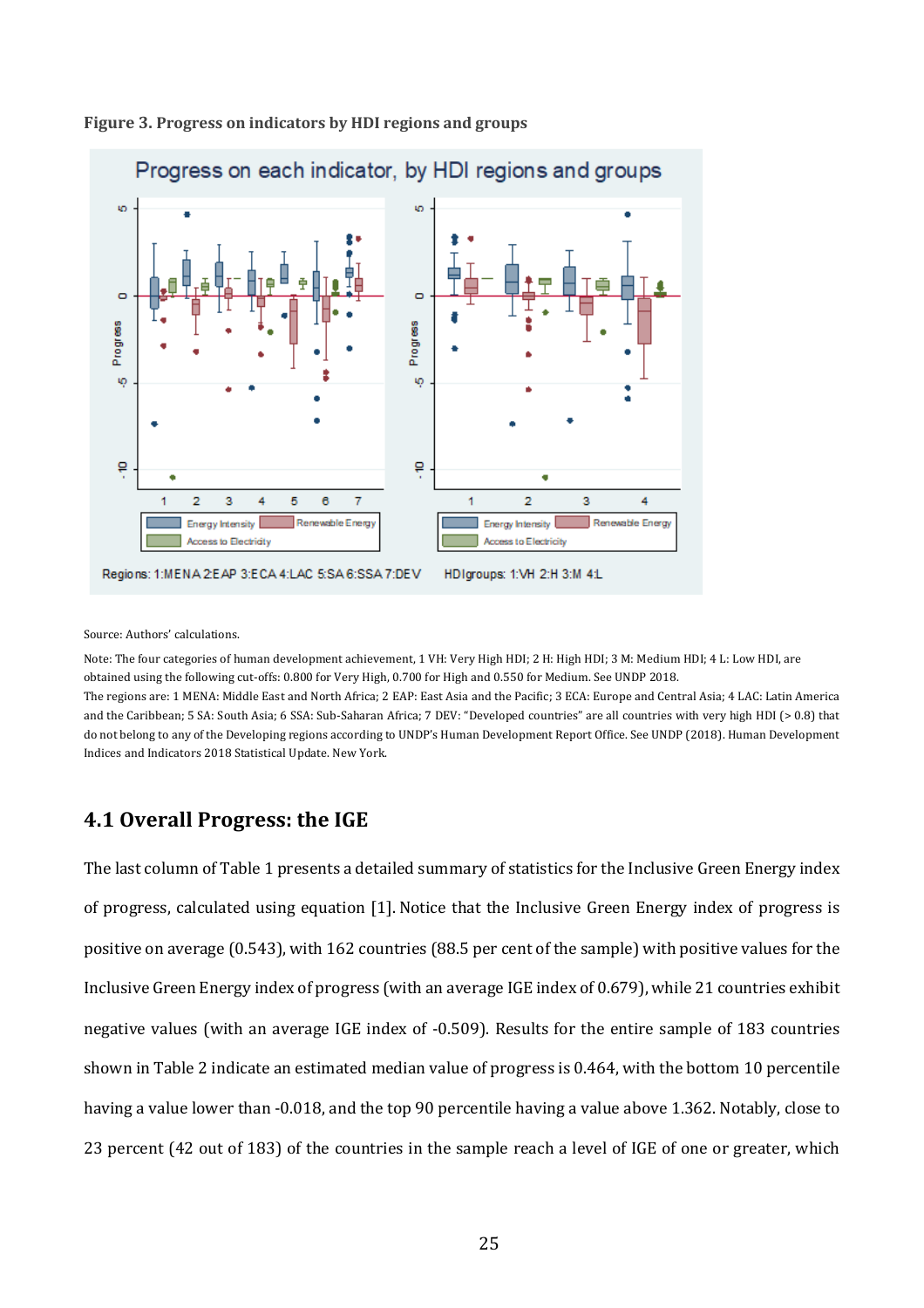means that although much remains to be done there is a group of countries making significant progress with regards to being on track towards meeting their energy sustainable development goals.



### Figure 4. Inclusive Green Energy (IGE) index of progress by HDI regions and groups

#### Source: Authors' calculations.

Note: The four categories of human development achievement are: 1 VH. Very High HDI; 2 H. High HDI; 3 M. Medium HDI; 4 L. Low HDI, are obtained using the following cut-offs: 0.800 for Very High, 0.700 for High and 0.550 for Medium. See UNDP 2018. The country regions are the following: 1 MENA. Middle East and North Africa; 2 EAP. East Asia and the Pacific; 3 ECA. Europe and Central Asia; 4 LAC. Latin America and the Caribbean; 5 SA. South Asia; 6 SSA. Sub-Saharan Africa; 7 DEV. "Developed countries" are all countries with very high HDI (> 0.8) that do not belong to any of the Developing regions according to UNDP's Human Development Report Office. See UNDP (2018). Human Development Indices and Indicators 2018 Statistical Update. New York.

The left panel of Figure 4 shows how the results differ by region. The results are on average positive for all regions, but smaller for the Middle East and North African and Sub-Saharan African countries. Developed countries have the highest share of countries with an IGE greater that one (20 out of 38 countries), while only one country has an IGE greater than one in the Middle East and North African region (1 out of 19 countries). In terms of the HDI group (see the right panel of Figure 4), the results are positive for most countries in the very high HDI group (40 out of 44 countries), which is the group with the highest average progress. All HDI groups have countries with an IGE index greater that one,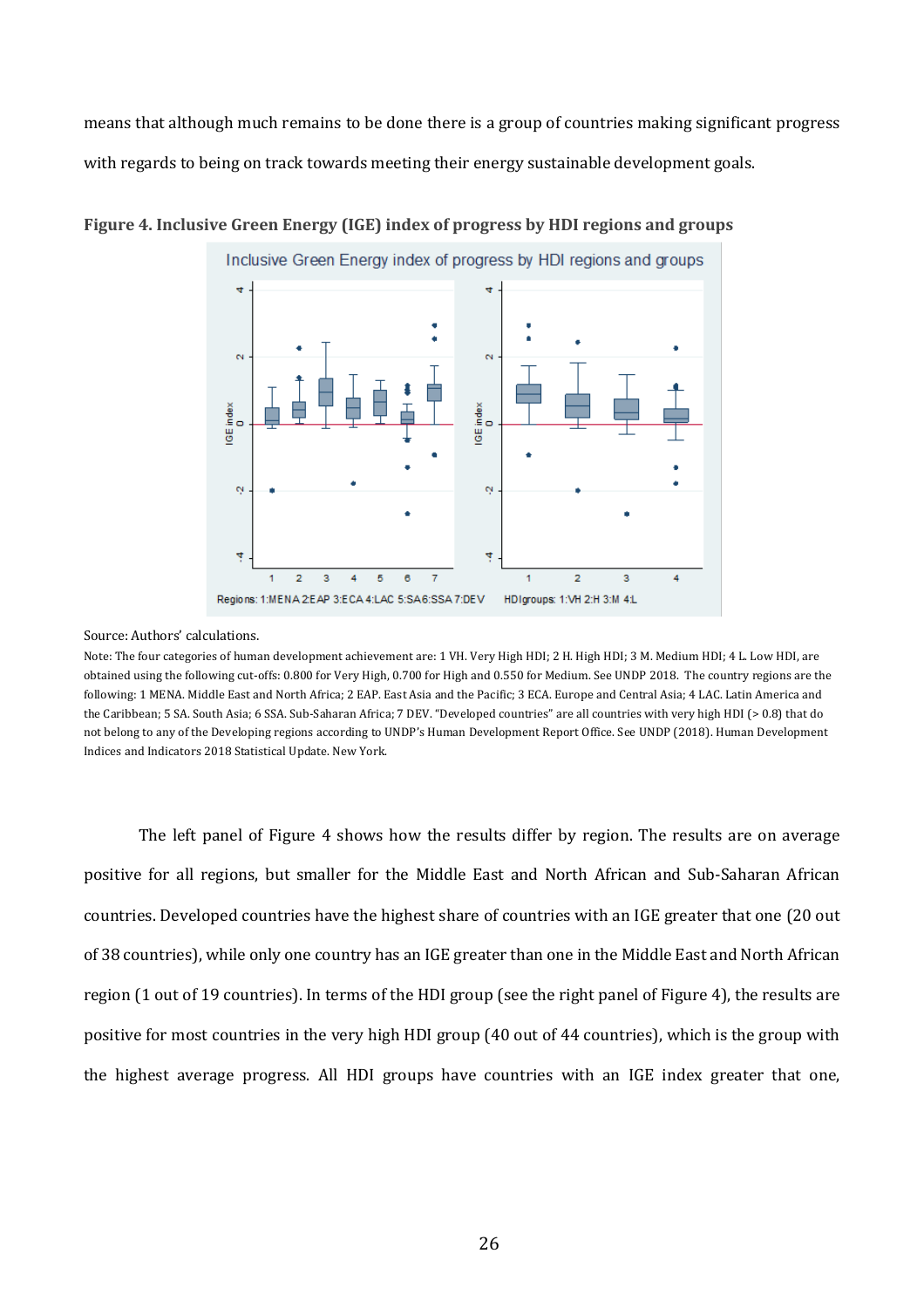particularly the very high HDI countries (with 20 out of 44 countries). While only 4 countries from the low HDI group (with 4 out of 43 countries) have an IGE index greater that one.



**Figure 5: The Inclusive Green Energy index of progress across the globe** 

Source: Authors' calculations.

Figure 5 shows a global map of Inclusive Green Energy index of progress for the 183 countries in the sample. The red area indicates high regress on Inclusive Green Energy, as measured by the Inclusive Green Energy index of progress, with a total of 21 countries experiencing regress. The red area is divided into two sub-areas, the dark red area for high regress (between -2.678 and -0.136), while the light red area is for moderate regress (between -0.136 and 0). The green area is divided into 3 sub-areas. Moderate progress is represented by the light green, countries between the 0 and 0.464 (the median of the IGE distribution). High progress cases, between 0.464 and 1, are presented in green, with darker green areas denoting countries with the most significant cases of progress (countries with progress greater than 1). There is a mix of reasons why these countries achieved such high progress. For example, Lithuania, Serbia and Tajikistan achieved this progress mainly by reducing their energy intensity by  $42\%$ ,  $32\%$  and  $47\%$ with respect to their respective 2004 values.<sup>22</sup> On the other hand, Italy and Germany achieved high

<sup>&</sup>lt;sup>22</sup> Lithuania lowered its energy intensity from 173.8 to 100.2, Serbia lowered its energy intensity from 234.6 to 159.2, while Tajikistan lowered its energy intensity from 244.9 to 129.9, where energy intensity is measured as indicated in footnote 13.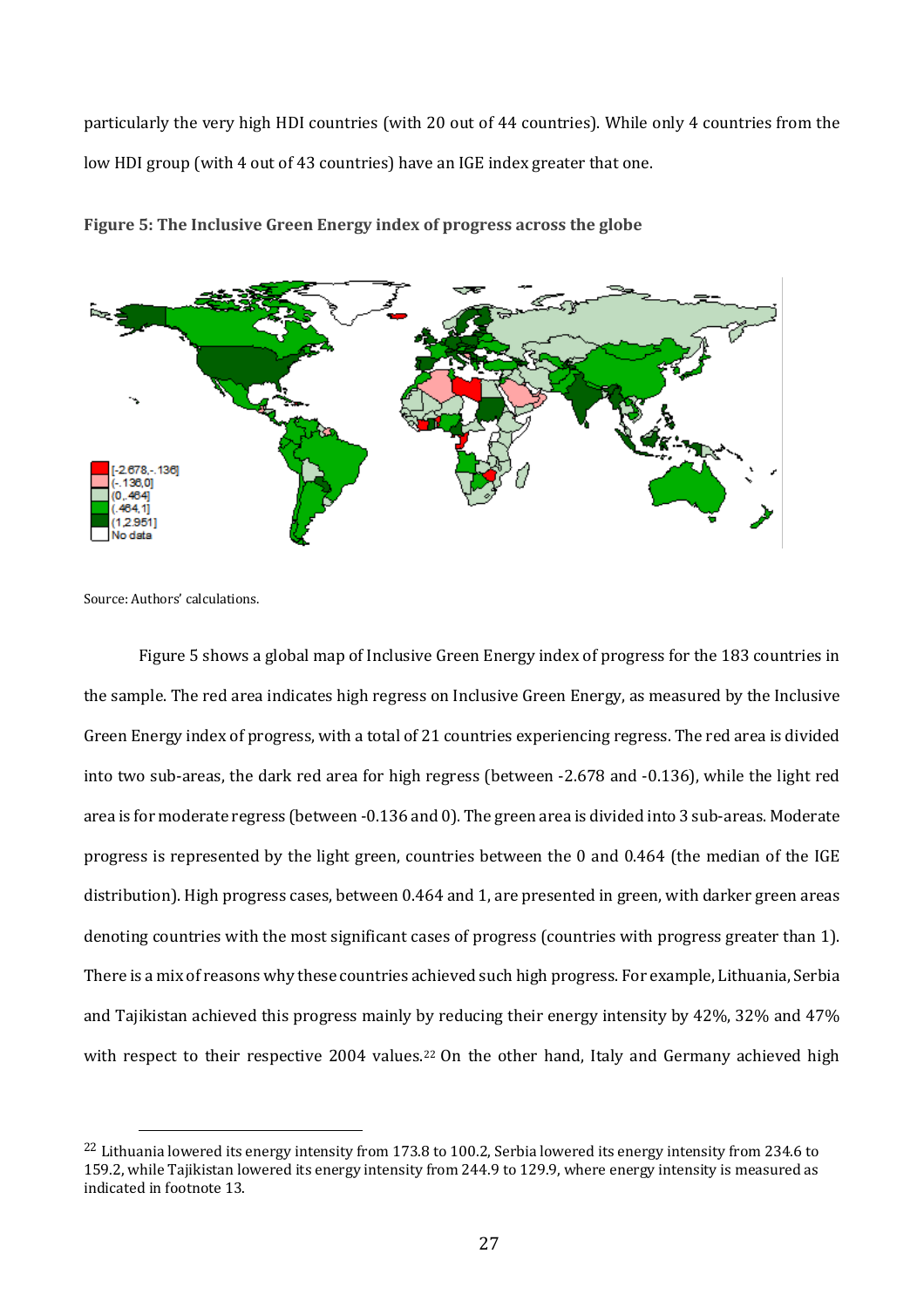progress mostly by increasing their share of renewable energy in total consumption by 9.2 and 7.7 percentage points, respectively.<sup>23</sup> We report the IGE for all of the countries in our sample alongside the weights used for the aggregation of the dimensional measures of progress in Appendix 3.

### **5 More Stringent Thresholds and the Symmetric Case**

One of the unique components of our methodology is the system of thresholds we use to calibrate the weights that the indicators receive in the index. For our baseline case, we followed the approach of PAGE 2017b: for **goods** (bads), the value of the threshold is set at the value of the 25th (75th) percentile of the world distribution in 2005. In this section, we present two alternative specifications of the system of thresholds, in which these are made more stringent. In case 1, for **goods** and **bads**, the value of the threshold is set at the value of the median of the world distribution in 2004. In case 2, for **goods** (**bads**), the value of the threshold is set at the value of the 75th (25th) percentile of the world distribution in 2004. These choices will increase the reference threshold ratios for all variables across all countries, and this will have the practical effect of increasing the weights for those variables in which the countries are performing comparatively worse.

### **5.1 More Stringent Thresholds**

Table 2 presents a detailed summary of statistics for the Inclusive Green Energy index of progress, for the baseline case, as well as for cases 1 and 2 with the more stringent thresholds. Notice that for all cases progress is positive when we average across countries. However, the average progress is smaller as the critical thresholds are made more stringent  $(0.269$  for case 1 and  $0.106$  for case 2), lowering the share of countries that experienced overall progress (for the baseline, 88.5 per cent of the sample of countries is experiencing progress, while these values drop to 84.6 per cent for case 1 and 75.4 per cent for case 2).

<sup>&</sup>lt;sup>23</sup> Italy increased its share of renewable energy in total consumption from 0.057 to 0.148, while Germany did from 0.046 to 0.122.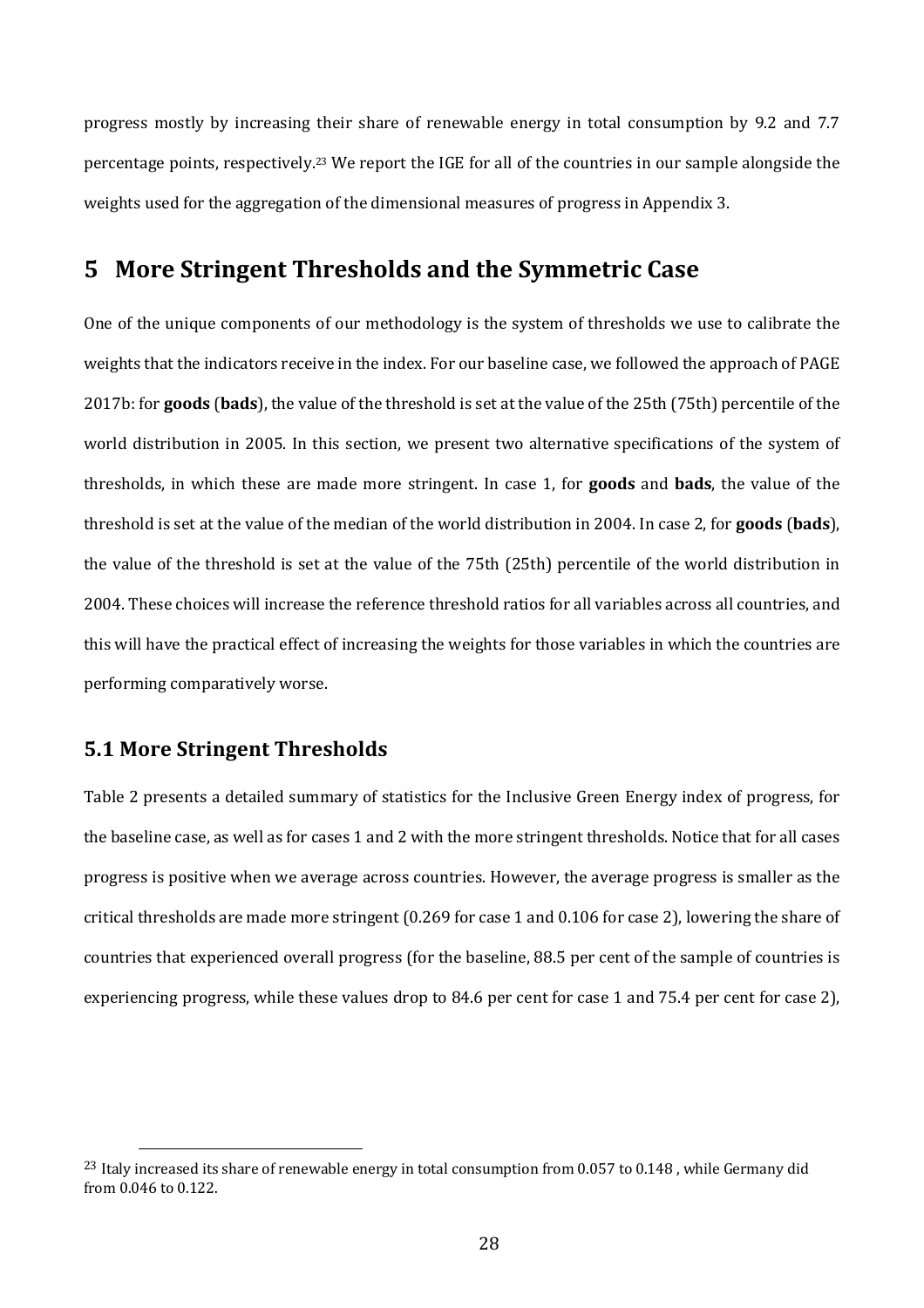as well as the share of countries that are meeting their targets, as measured by the IGE (for the baseline, 42 countries had an IGE greater than one, while these values drop to six for case 1<sup>24</sup> and zero for case 2).

|            | <b>Inclusive Green</b><br>Energy Index: Base | Inclusive Green<br>Energy Index: Case 1 | Inclusive Green<br>Energy Index: Case 2 |
|------------|----------------------------------------------|-----------------------------------------|-----------------------------------------|
| Obs        | 183                                          | 183                                     | 183                                     |
| Mean       | 0.543                                        | 0.269                                   | 0.106                                   |
| Std. Dev.  | 0.702                                        | 0.411                                   | 0.276                                   |
| Min        | $-2.679$                                     | $-1.872$                                | $-1.986$                                |
| $1\%$      | $-1.980$                                     | $-0.914$                                | $-0.852$                                |
| 5%         | $-0.136$                                     | $-0.288$                                | $-0.304$                                |
| 10%        | $-0.018$                                     | $-0.047$                                | $-0.128$                                |
| 25%        | 0.118                                        | 0.045                                   | 0.000                                   |
| 50%        | 0.464                                        | 0.253                                   | 0.118                                   |
| 75%        | 0.939                                        | 0.487                                   | 0.238                                   |
| 90%        | 1.362                                        | 0.708                                   | 0.394                                   |
| 95%        | 1.652                                        | 0.960                                   | 0.460                                   |
| 99%        | 2.557                                        | 1.277                                   | 0.765                                   |
| <b>Max</b> | 2.951                                        | 1.278                                   | 0.852                                   |

**Table 2: Summary statistics of the Inclusive Green Energy index of progress and two variants** 

Source: Authors' calculations.

Figure 6 presents the kernel density estimations of the distributions of the Inclusive Green Energy index of progress for the entire sample, comparing the baseline case with cases 1 and 2 with more stringent critical thresholds. The distribution of the IGE index of progress is positively skewed for the baseline case, but it moves towards the center for cases 1 and 2.<sup>25</sup> Figure 7 shows how the results differ by region. The results are on average positive for all regions, but smaller for the Middle East and North African and Sub-Saharan African countries. In terms of HDI groups, Figure 8 shows that results are positive for most countries in the very high HDI group across our three specifications (the baseline, case 1 and case 2). For the rest of the HDI groups the results are mixed, with results mostly positive for the

<sup>&</sup>lt;sup>24</sup> These countries are Romania (1.278), Latvia (1.277), Albania (1.258), Portugal (1.210), Denmark (1.174), and Sweden (1.071).

 $^{25}$  As the threshold is made more stringent, the distribution also reduces its variability, because this gives more relative weight to those indicators with worse initial conditions relative to the critical threshold.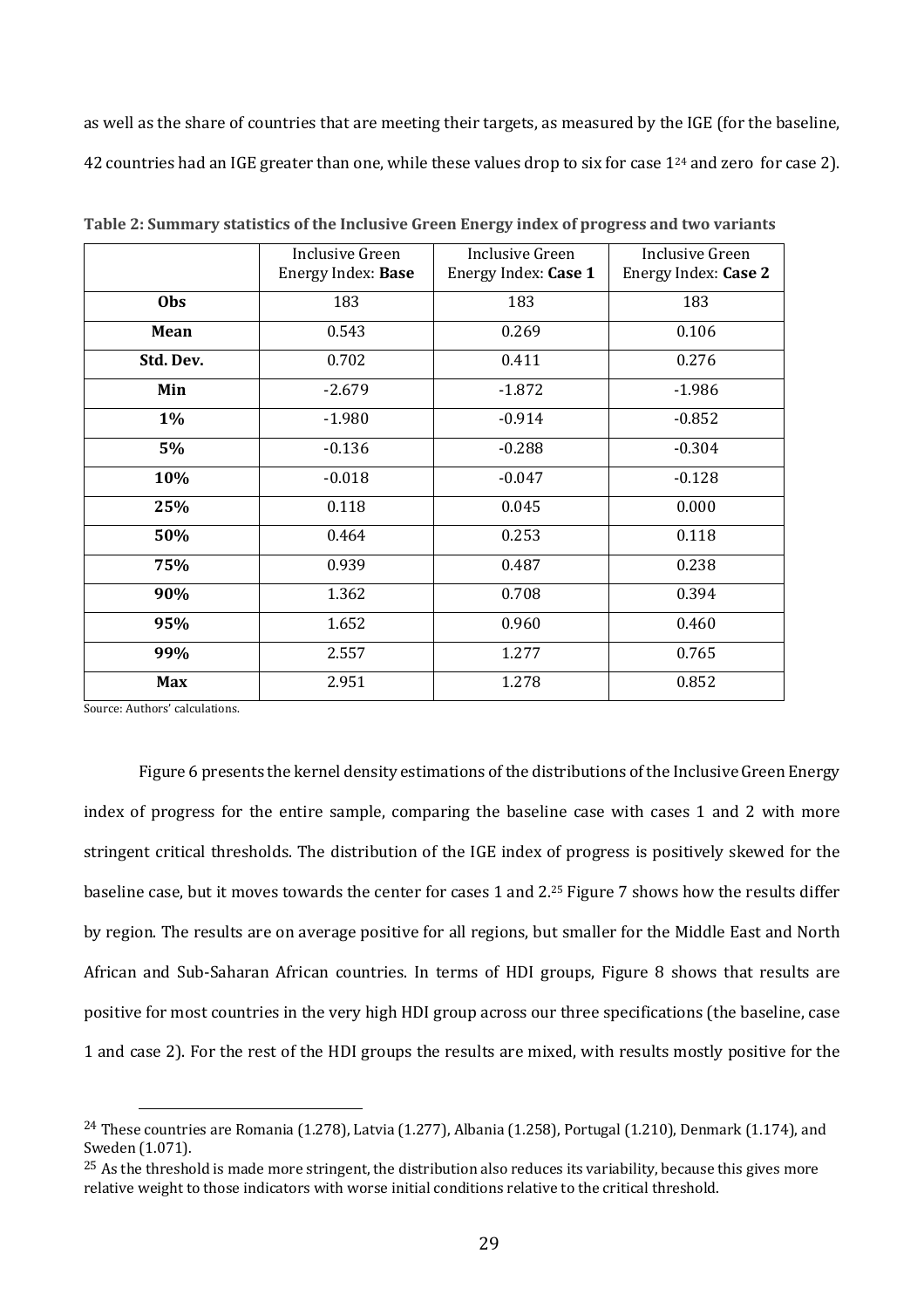high HDI group, while results were more mixed (with the median close to zero) for the medium and low HDI group. These results illustrate the importance of further refining the selection of critical thresholds, since for some regions their average assessment will depend on how stringent these critical thresholds ultimately are.



Figure 6: Inclusive Green Energy (IGE) index of progress: Robustness checks

Figure 7. Inclusive Green Energy (IGE) index of progress by regions (Robustness)



Source: Authors' calculations.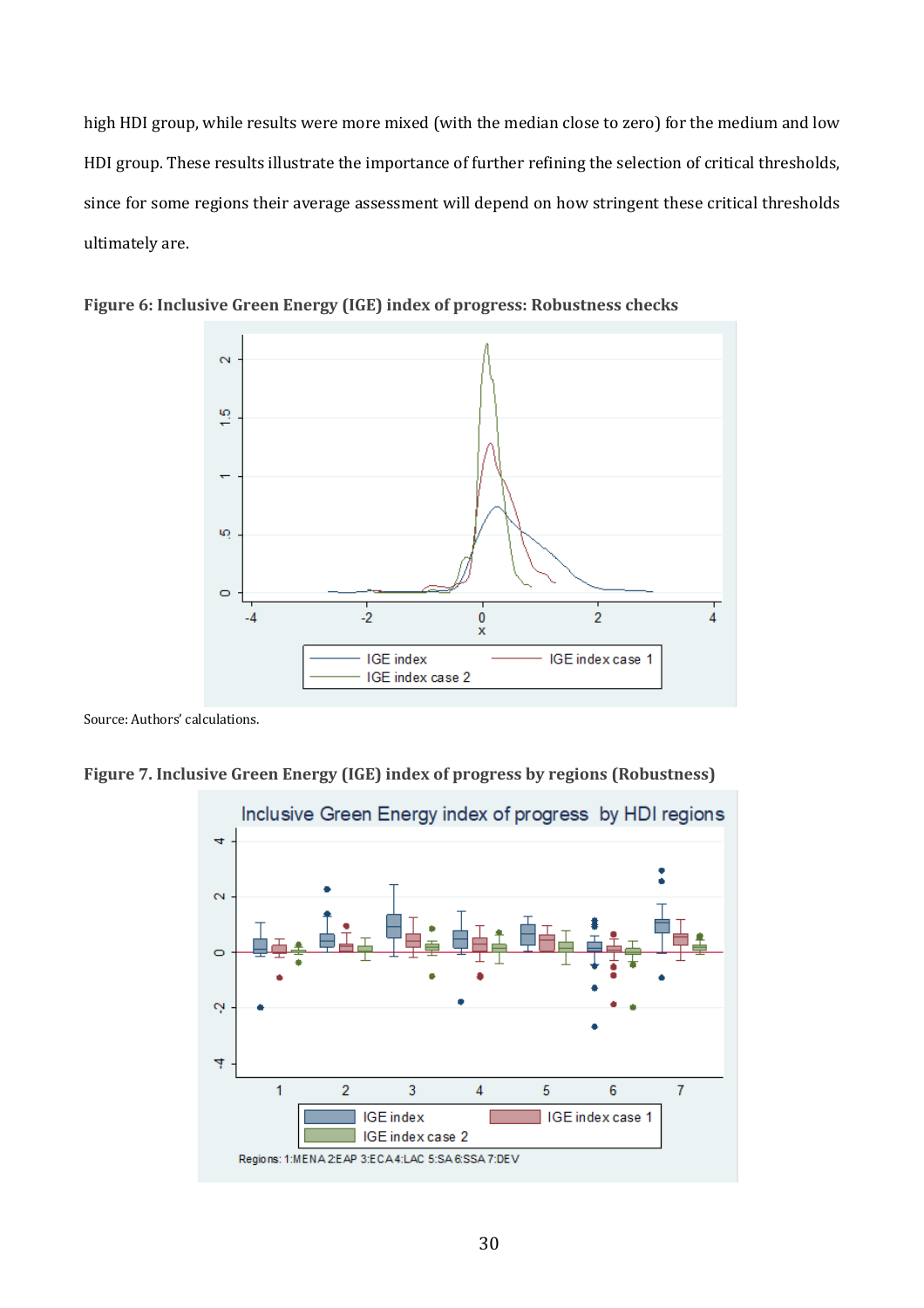Source: Authors' calculations.

Note: The regions are: 1 MENA: Middle East and North Africa; 2 EAP: East Asia and the Pacific; 3 ECA: Europe and Central Asia; 4 LAC: Latin America and the Caribbean; 5 SA: South Asia; 6 SSA: Sub-Saharan Africa; 7 DEV: "Developed countries" are all countries with very high HDI (> 0.8) that do not belong to any of the Developing regions according to UNDP's Human Development Report Office. See UNDP (2018). Human Development Indices and Indicators 2018 Statistical Update. New York.

**Figure 8. Inclusive Green Energy (IGE) index of progress by HDI group (Robustness)** 



Source: Authors' calculations.

Note: The four categories of human development achievement, 1 VH: Very High HDI; 2 H: High HDI; 3 M: Medium HDI; 4 L: Low HDI, are obtained using the following cut-offs: 0.800 for Very High, 0.700 for High and 0.550 for Medium. See UNDP (2018). Human Development Indices and Indicators 2018 Statistical Update. New York.

## **5.2** The Symmetric Case

In the evaluation of multidimensional progress towards reaching certain growth rate targets it is perhaps natural to do so by calculating a simple average of ratios of actual to desired growth rates. This is, however, not what we end up doing in this paper, as we use asymmetric weights that are proportional to the reference threshold ratios, for the reasons explained in sub-section 3.2. Therefore, to better assess the added value behind our methodology, in this sub-section we compare our results with those that we would obtain if we calculated the IGE as a simple arithmetic average. The purpose of this sub-section is therefore to make the case that the system of asymmetric weights that we propose produce much more valuable results than a simple computation of an arithmetic mean of the dimensional measures of progress.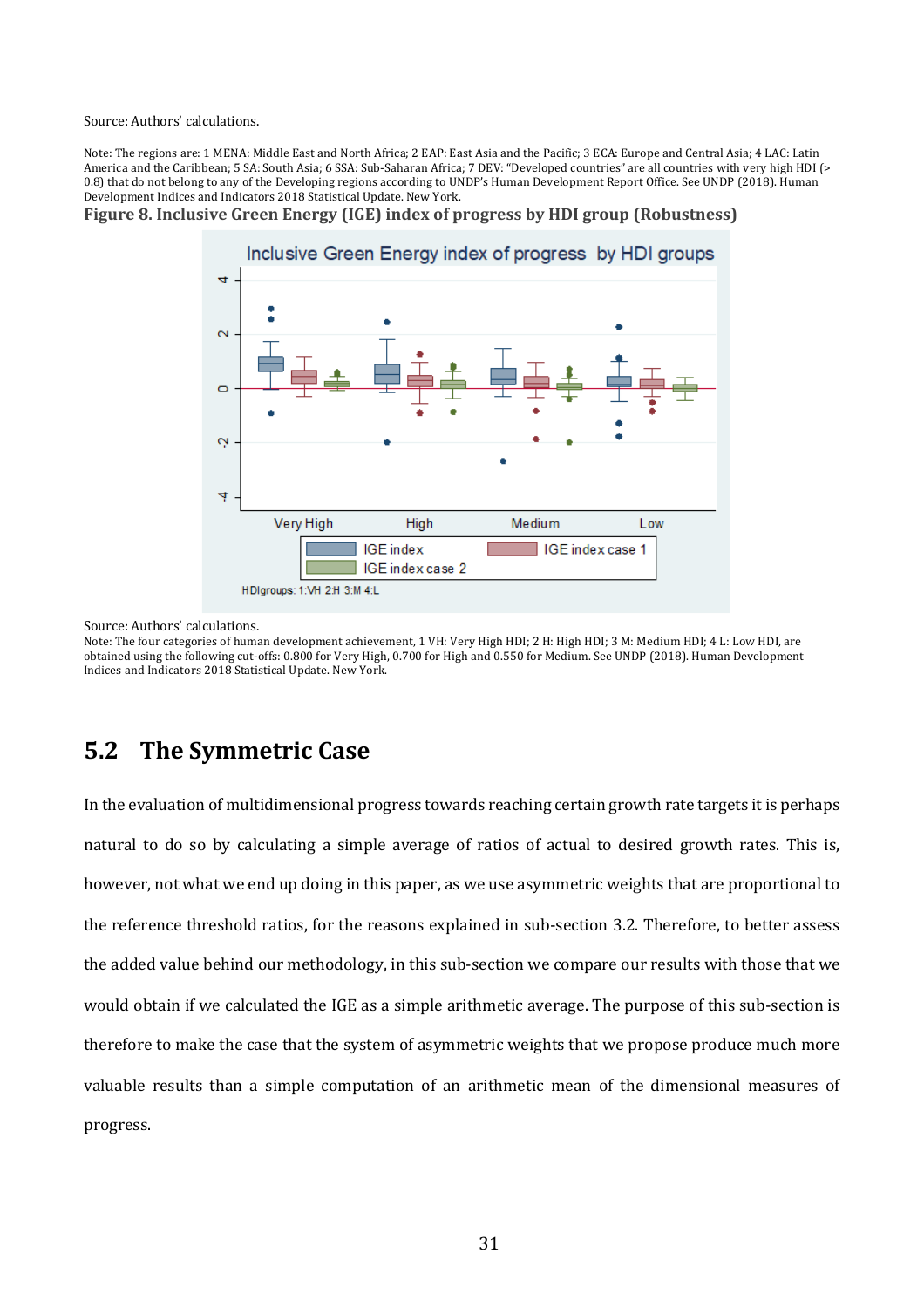Table 3 presents a detailed summary of statistics for the Inclusive Green Energy index of progress with symmetric common weights (the symmetric IGE in what follows), which was also calculated for the same sample of countries and using the same three indicators discussed above.

Table 3: Summary statistics of the Inclusive Green Energy index of progress with symmetric common **weights**

|            | <b>Inclusive Green</b> |
|------------|------------------------|
|            | <b>Energy Index</b>    |
|            | (symmetric common      |
|            | weights)               |
| <b>Obs</b> | 183                    |
| Mean       | 0.257                  |
| Std. Dev.  | 0.860                  |
| Min        | $-3.683$               |
| 1%         | $-3.679$               |
| 5%         | $-1.291$               |
| 10%        | $-0.692$               |
| 25%        | $-0.115$               |
| 50%        | 0.339                  |
| 75%        | 0.789                  |
| 90%        | 1.135                  |
| 95%        | 1.392                  |
| 99%        | 1.901                  |
| Max        | 2.185                  |

Source: Authors' calculations.

We saw in Section 4 that the average IGE index was 0.453, with positive values for 162 countries (with an average IGE index for this group of 0.679), while 21 countries exhibited negative values (with an average IGE index for this group of -0.509). In contrast, according to the symmetric IGE the average declines to 0.257, negative values are more prominent (52 countries) and more severe (average IGE index -0.755). Only 131 countries have positive values (with an average IGE index for this group of 0.659).

The left panel in Figure 9 shows how the symmetric IGE results differ by region, where results are more heterogeneous across regions than in the baseline case of the IGE. Results show progress for most countries in Europe and Central Asia, Latin America and the Caribbean, and Developed countries, while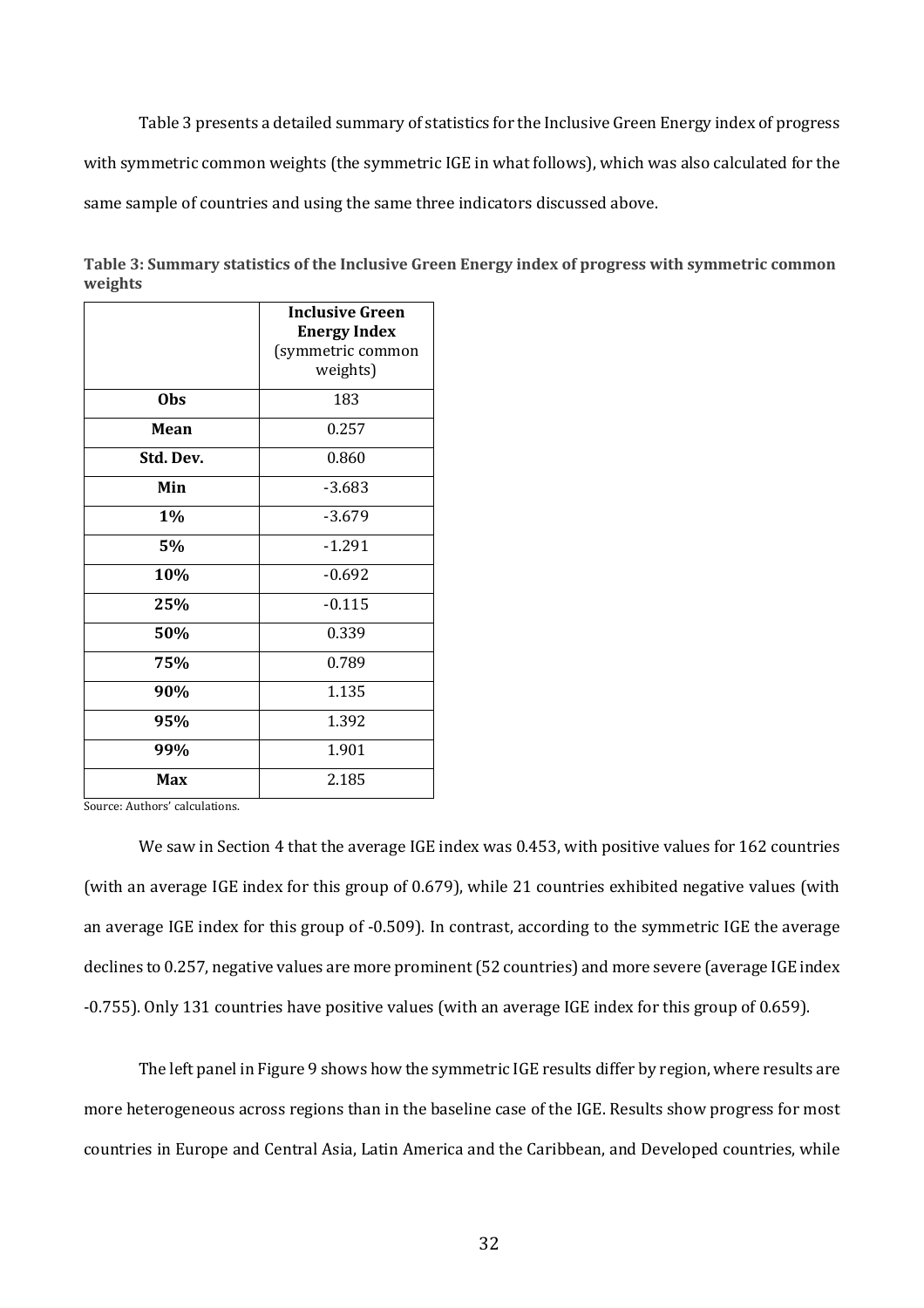they show regress for most countries in Sub-Saharan Africa. For other regions, results are more mixed. In terms of the HDI group (see the right panel of Figure 9), results are mostly positive for the very high and high HDI groups, while somewhat mixed for the medium HDI and low HDI groups.

The source of the differences we observe between the IGE and the symmetric IGE are due to the fact that, by construction, the IGE is a weighted average of dimensional progress measures whereas the symmetric IGE is a simple average of those same measures, and it turns out that most countries made more progress in the dimensions "in which they needed it the most" according to the individual weights those dimensions receive in our methodology. Recall that in our formulation the weights are proportional to the reference threshold ratios, and this implies that the dimensions that tend to receive greater weight are those in which the countries are predominantly "on the wrong side" of their thresholds. This makes sense, because that is precisely when progress ought to matter more, and where regress would be all the more inconvenient.





#### Source: Authors' calculations.

Note: The four categories of human development achievement, 1 VH: Very High HDI; 2 H: High HDI; 3 M: Medium HDI; 4 L: Low HDI, are obtained using the following cut-offs: 0.800 for Very High, 0.700 for High and 0.550 for Medium. See UNDP 2018.

The regions are: 1 MENA: Middle East and North Africa; 2 EAP: East Asia and the Pacific; 3 ECA: Europe and Central Asia; 4 LAC: Latin America and the Caribbean; 5 SA: South Asia; 6 SSA: Sub-Saharan Africa; 7 DEV: "Developed countries" are all countries with very high HDI (> 0.8) that do not belong to any of the Developing regions according to UNDP's Human Development Report Office. See UNDP (2018). Human Development Indices and Indicators 2018 Statistical Update. New York.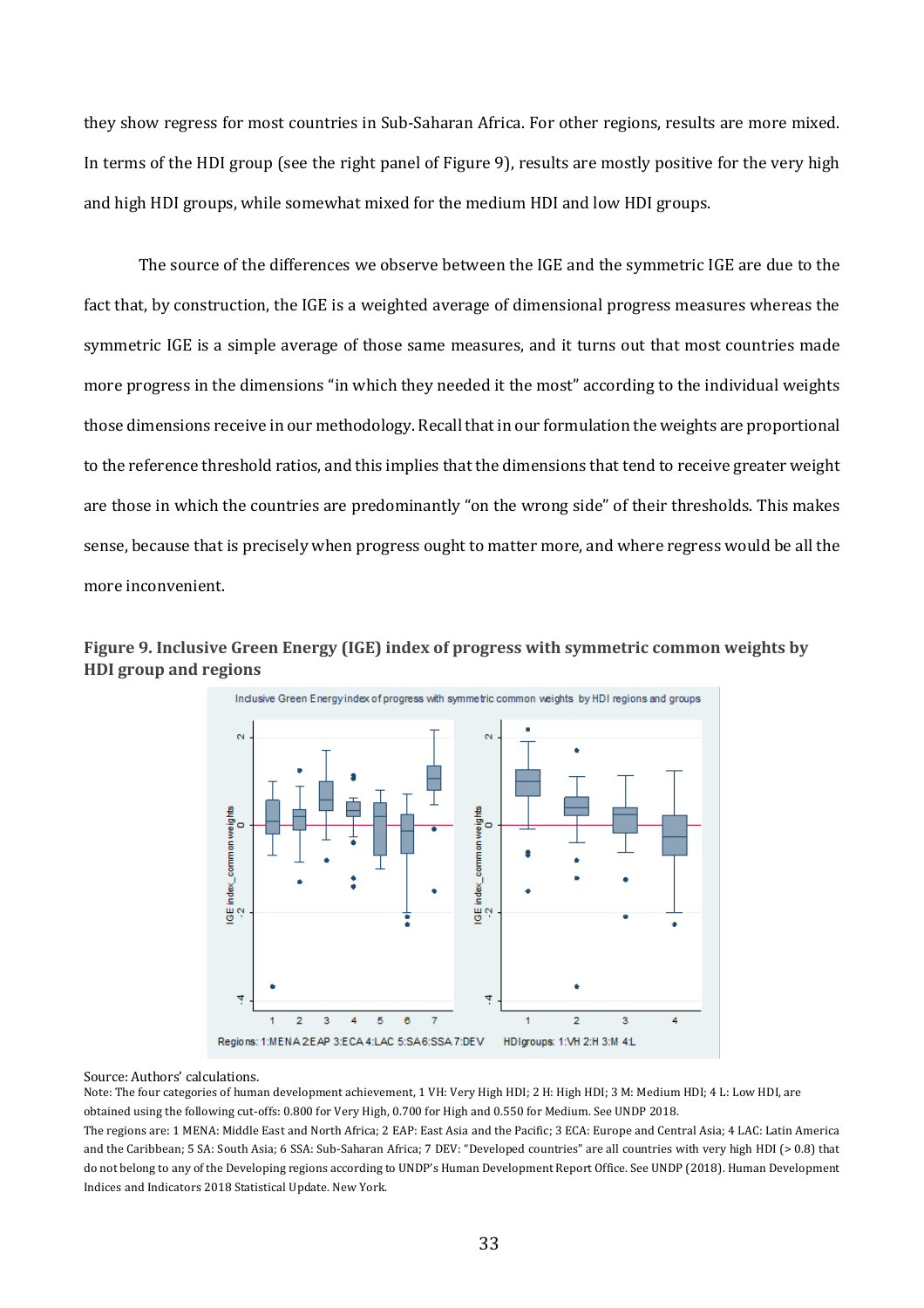

**Figure 10: Weights and Progress for indicators on the Inclusive Green Energy index** 

Source: Authors' calculations.

Figure 10 illustrates this argument in the context of our calculations. We compare the dimensional progress measures against the weights these measures receive in the calculation of the IGE. We see that most countries made progress in the dimensions that received a weight greater than  $1/3$  (the weight used in the calculation of the symmetric IGE), whereas most countries regressed in the dimensions that received a weight smaller than 1/3. This is clearly seen in the case of renewable energy, which is the indicator for which more than half of the countries experienced regress  $(94 \text{ out of } 179)$ countries), with an average progress of -0.293. To better understand the comparison, let's discuss the cases of Georgia and Ghana, which have IGE values greater than one for the baseline case, but negative for the equal weights case. The reason for this is that both Georgia and Ghana present significant negative progress on their share of renewable energy (-5.390 and -4.380, respectively). However, according to the baseline case, both countries have a low weight on having progress on the share of renewable energy, because they have a relatively high initial condition (53.40 percent and 66.69 percent, respectively). The asymmetric weight case -which is the formulation we prefer- is explicitly designed to combine information across dimensions in a way that is sensitive to particular aspects of the realities of the countries under consideration, as it allocates higher weight to the dimensions in which the initial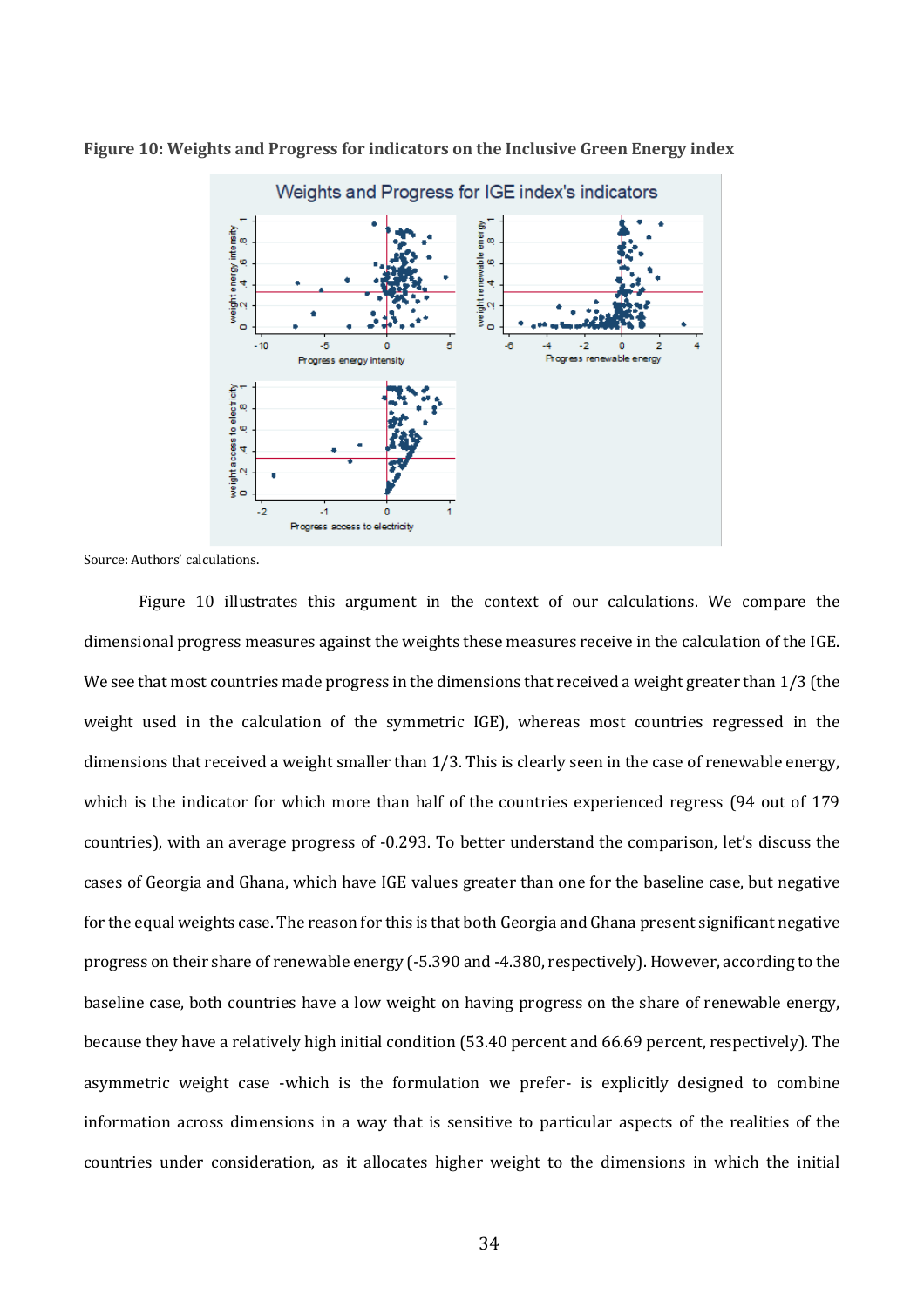conditions (relative to the thresholds) are less favourable, which is arguably where progress is more urgently needed. 

### **4 Final Comments**

We have presented here a procedure to evaluate progress towards achieving the key dimensions of the SDG 7, which intends to "ensure access to affordable, sustainable and modern energy for all." The key aspects of our methodology are: (i) a focus on the change of the corresponding variables, rather than on their levels; (ii) a decomposability feature, which allows us to integrate several dimensions in a simple way, allowing for the inclusion of **goods** and **bads**; and (iii) an evaluation of progress relative to some normatively determined reference values: targets, which can differ between countries, and thresholds -that are to be interpreted as planetary boundaries that ought not to be crossed.

We have also provided an empirical application to illustrate how this evaluation protocol works and permits the identification of countries that are performing particularly well (or particularly poorly), and why. The application highlights the unique features of our approach as it aims to give more weight to progress on those indicators in which the initial condition is less favourable with respect to the threshold.

We calculated the Inclusive Green Energy index of progress for 183 countries using data from 2000 to 2014 on three indicators intended to capture inclusiveness, greenness, and efficiency regarding energy use. The results show that progress has, on average, been positive across the world, with more than 88 per cent of the sample of countries experiencing some degree of progress. However, progress is smaller for the Middle East and North African and Sub-Saharan African countries and it is negative for most of the countries that exhibit low levels of human development, as measured by the Human Development Index. Furthermore, fewer than one in four of the countries in the sample have an IGE commensurate with having met their respective country-level targets. This suggests that much remains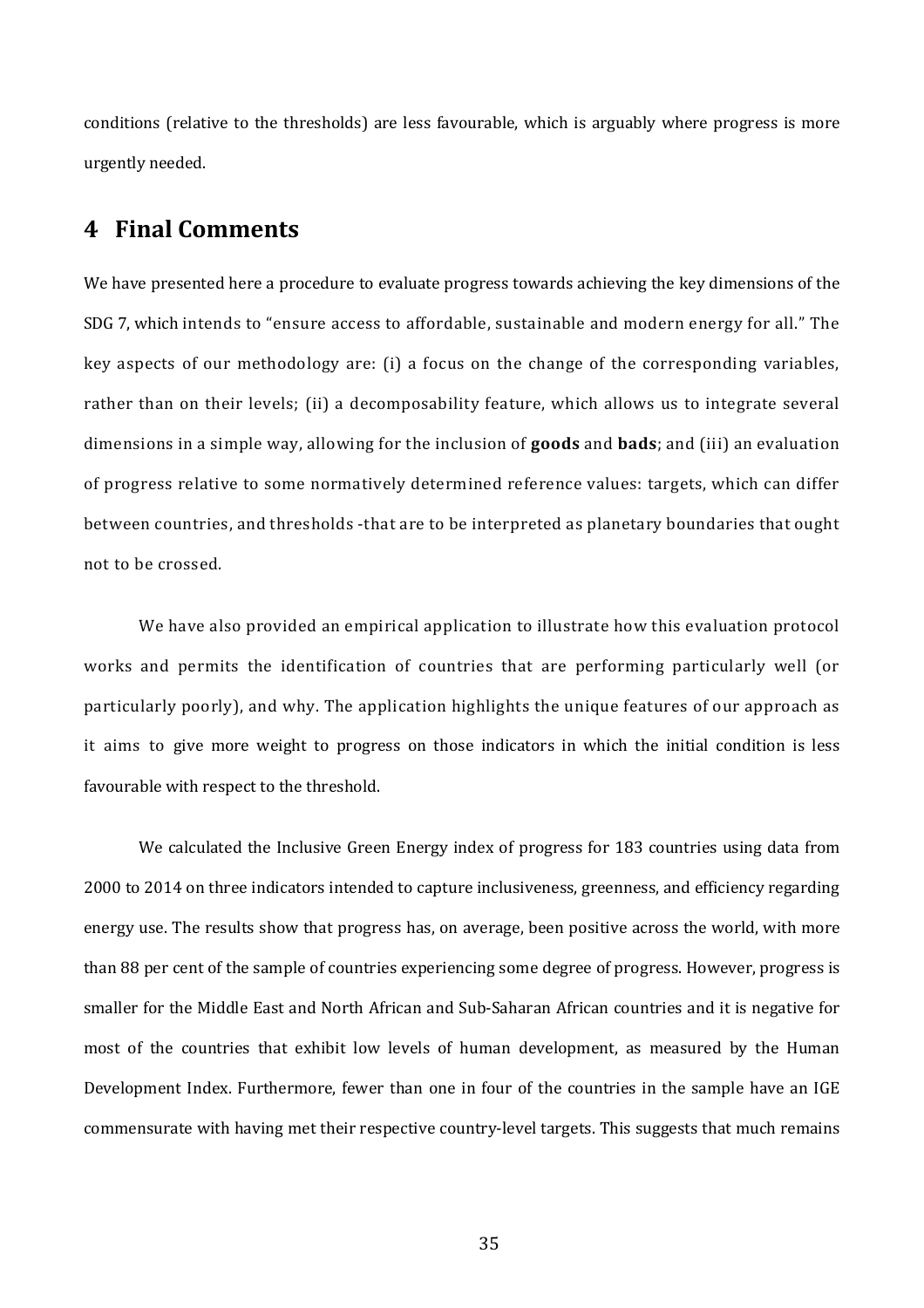to be done by almost all countries worldwide with regard to being on track towards meeting their Sustainable Development Goal 7 by 2030.

These results also suggest that countries ought to focus the bulk of their efforts in increasing the share of renewable in their consumption of energy, since this was the indicator where more countries/regions move on the wrong direction. This is particularly relevant for South Asia and Sub-Saharan Africa, since they experienced the highest average regress on renewable energy.

There are many aspects of the model presented here that could and should be refined further. The choice of weights, targets and thresholds proposed here might be sensible, but other options are certainly possible, even as we have used, availability permitting, policy relevant targets, as those corresponding to the Sustainable Development Goal 7.3. All these are aspects that can be improved greatly by obtaining concrete information at the country level about the relevant targets and thresholds, and then using the Inclusive Green Energy index methodology as an instrument geared towards monitoring whether the desired targets the countries wish to meet become a reality in the not so distant future.

## **5 References**

Alaimo, LS., Maggino, F. (2020). Sustainable Development Goals Indicators at Territorial Level: Conceptual and Methodological Issues—The Italian Perspective, *Social Indicators Research* (2020) 147:383–419.

K. Bagstad, K., B. Berik and E.Gaddis (2014), Methodological developments in U.S. state-level genuine progress indicators: toward GPI 2.0, *Ecol. Indic.*, 45:474-485.

Balk, B. (2010). Price and Quantity Index Numbers. Cambridge: Cambridge University press.

Erickson. I., E. Zencey, M. Burke, S. Carlson and Z. Zimmerman (2013), Vermont Genuine Progress Indicator, 1960–2011: Findings and Recommendations, Gund Institute for Ecological Economics, Burlington, VT.

Fleurbaey, M. and Blanchet D. (2013). Beyond GDP Measuring Welfare and Assessing Sustainability. Oxford: Oxford University Press.

Fox, M and J. Erickson (2020), Design and meaning of the genuine progress indicator: A statistical analysis of the U.S. fifty-state model, *Ecological Economics*, 167.

Goldemberg J, Johansson TB. World energy assessment – overview 2004 update. New York: UNDP; 2004.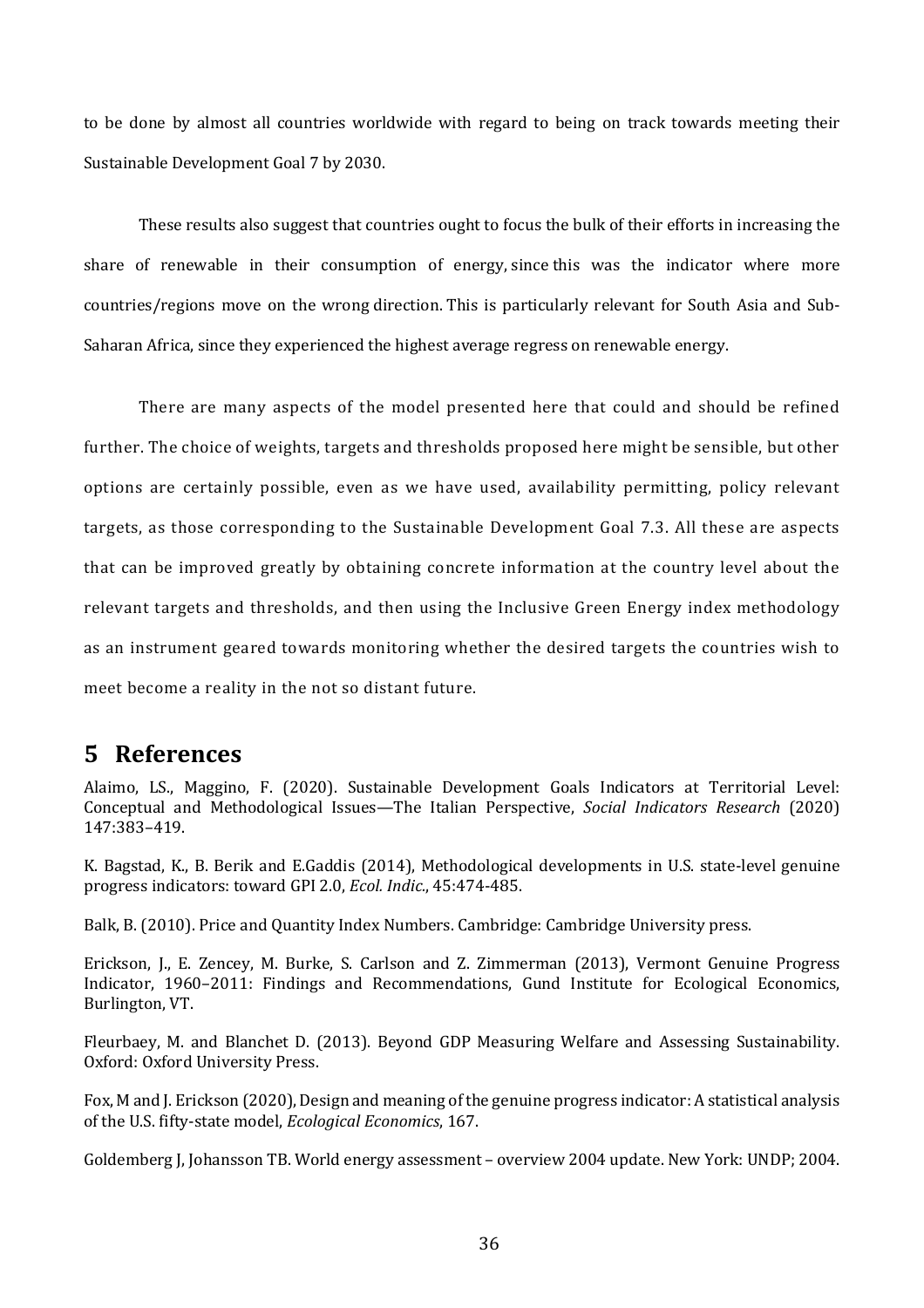Jayadev, G., B. Leibowicz and E. Kutanoglu, (2020), U.S. electricity infrastructure of the future: Generation and transmission pathways through 2050, *Applied Energy* 260: 1142-67.

IEA, IRENA, UNSD, WB, WHO (2019), Tracking SDG 7: The Energy Progress Report 2019, Washington DC.

Hailu, D. and C. Kipgen, The Extractives Dependence Index, EITI, UNDP, 2017, https://eiti.org/document/extractives-dependence-index-edi. 

Hatakeyama, T. (2018). Sustainable development indicators: Conceptual frameworks of comparative indicators sets for local administrations in Japan. Sustainable Development, 26, 683-690.

Herrero, R. Martinez and A. Villar. Multidimensional Social Evaluation: An Application to the Measurement of Human Development, Review of Income and Wealth 56, 2010.

Herrero, C. J. Pineda, A. Villar, and E. Zambrano. Green Economy Measurements and Indicators, Chapter 10, in: Eaton, D., & Sheng, F. (Eds.) (2019). Inclusive Green Economy: Policies and Practice. Dubai, Shanghai: Zayed International Foundation for the Environment & Tongji University.

Kawada, Y., Y. Nakamura and S. Otani. An Axiomatic Foundation of the Multiplicative Human Development Index, Review of Income and Wealth 65(4), December 2019.

Markandya A, Arto I, González-Eguino M, Román MV. (2016), Towards a green energy economy? Tracking the employment effects of low-carbon technologies in the European Union. *Applied Energy*; 179: 1342– 50.

Moreno, P. S., Fidelis, T., & Ramos, T. B. (2014). Measuring and comparing local sustainable development through common indicators: Constraints and achievements in practice. *Cities, 39, 1*–9.

Mundaca L, Markandya A. (2016), Assessing regional progress towards a "Green Energy Economy". *Applied Energy*; 179: 1372–94.

OECD, Towards Green Growth, OECD Green Growth Studies, 2011, http: https://www.oecd.org/greengrowth/48012345.pdf downloaded, December 20, 2019.

PAGE (2017a). Green Economy Progress Measurement Framework - Methodology.

PAGE (2017b). Green Economy Progress Measurement Framework – Application.

Pahle M, Pachauri S, Steinbacher K. (2016), Can the Green Economy deliver it all? Experiences of renewable energy policies with socio-economic objectives. *Applied Energy*; 179:1331-41.

Pineda, José. Sustainability and human development: a proposal for a sustainability adjusted HDI (SHDI). 2012. ASERS. Theoretical and Practical Research in Economic Fields. Biannually Volume III, Issue 2(6), Winter 2012.

Ringel M, Schlomann B, Krail M, Rohde C. (2016), Towards a green economy in Germany? The role of energy efficiency policies. *Applied Energy*; 179:1293-303.

Sachs, J. D. (2015). *The age of sustainable development*. New York: Columbia University Press.

Sasse, JP, Trutnevyte, E. (2019), Distributional trade-offs between regionally equitable and cost-efficient allocation of renewable electricity generation, *Applied Energy* 254 (2019) 113724.

UNDP (2018). Human Development Indices and Indicators 2018 Statistical Update. New York.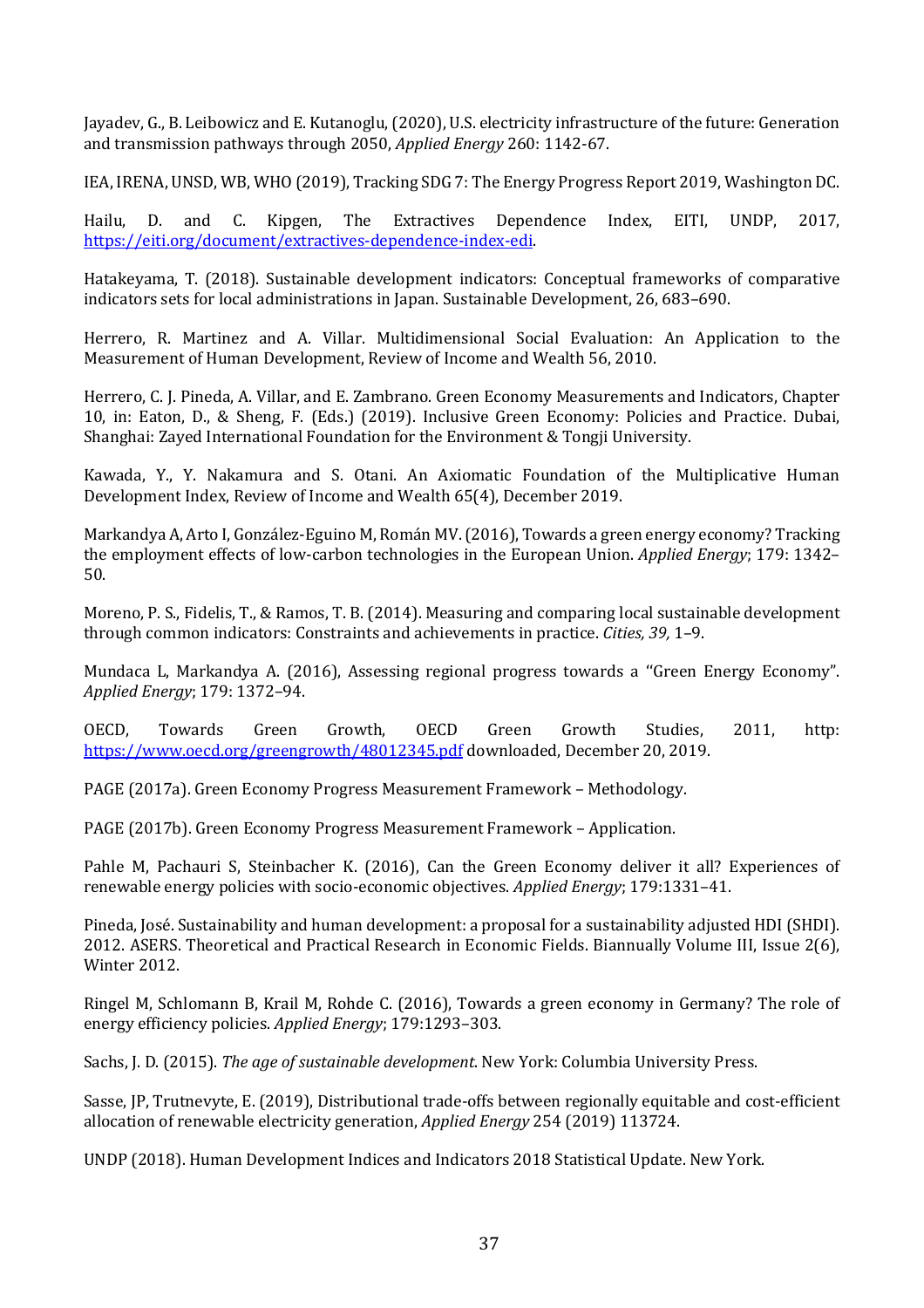UNDP, UNDESA, WEC. World Energy Assessment: energy and the challenge of sustainability. New York: UNDP; 2000.

United Nations General Assembly, 66th Session. (2012). *The future we want*. New York: United Nations.

Ürge-Vorsatz D, Kelemen A, Tirado-Herrero S, Thomas S, Thema J, Mzavanadze N, (2016), Measuring multiple impacts of low-carbon energy options in a green economy context. *Applied Energy*; 179:1409– 26.

Villar, A. (2011), Who Meets the Standards: A Multidimensional Approach, Modern Economy, vol. 2,  $n^{\circ}$  4, pp. 614-624.

Wendling, Z. A., Emerson, J. W., Esty, D. C., Levy, M. A., de Sherbinin, A., (2018). 2018 Environmental Performance Index. New Haven, CT: Yale Center for Environmental Law & Policy. https://epi.yale.edu/.

Wichaisri, S., & Sopadang, A. (2018). Trends and future directions in sustainable development. *Sustainable Development, 26,* 1–17.

Yushchenko A, Patel MK. (2016). Contributing to a green energy economy? A macroeconomic analysis of an energy efficiency program operated by a Swiss utility. *Applied Energy*; 179:1304–20.

Zambrano, E. "An Axiomatization of the Human Development Index," Social Choice and Welfare 42(4), 2014.

## **Appendix 1: The Formal Model**

Let  $\mathbb{R}^K_+ \times \mathbb{R}^K_{++}$  stand for the joint space of realizations and targets. An evaluation problem, or simply a *problem*, is a point  $(x, z) \in \mathbb{R}_+^K \times \mathbb{R}_{++}^K$ . To evaluate the outcomes given by a vector **x**, relative to a vector of targets **z,** we look for a continuous function  $\varphi_K\colon\mathbb{R}^K_+\times\mathbb{R}^K_{++}\to\mathbb{R}$  . Sub-index  $K$  in the function specifies the dimensionality.

Consider now the following properties:

- **Homogeneity:**  $\varphi_K(\lambda x, z) = \lambda \varphi_K(x, z)$  for all  $K \in \mathbb{N}$ , all $(x, z) \in \mathbb{R}_+^K \times \mathbb{R}_{++}^K$  and all  $\lambda \in \mathbb{R}_{++}^K$ .
- **Symmetry:**  $\varphi_K\left( (x_{\sigma(1)}, ..., x_{\sigma(K)}), (z_{\sigma(1)}, ..., z_{\sigma(K)}) \right) = \varphi_K(x, z)$  for all  $K \in \mathbb{N}$ , all  $(x, z) \in \mathbb{R}_+^K$  x  $\mathbb{R}_{++}^K$  and all permutation functions  $\sigma: K \to K$ .
- **Normalisation**:  $\varphi_K(z, z) = 1$  for all  $K \in \mathbb{N}$  and all  $z \in \mathbb{R}^K_{++}$ .

Let  $\varphi_1: \mathbb{R}_+ \times \mathbb{R}_{++} \to \mathbb{R}$  is the function that evaluates a society's performance when there is a single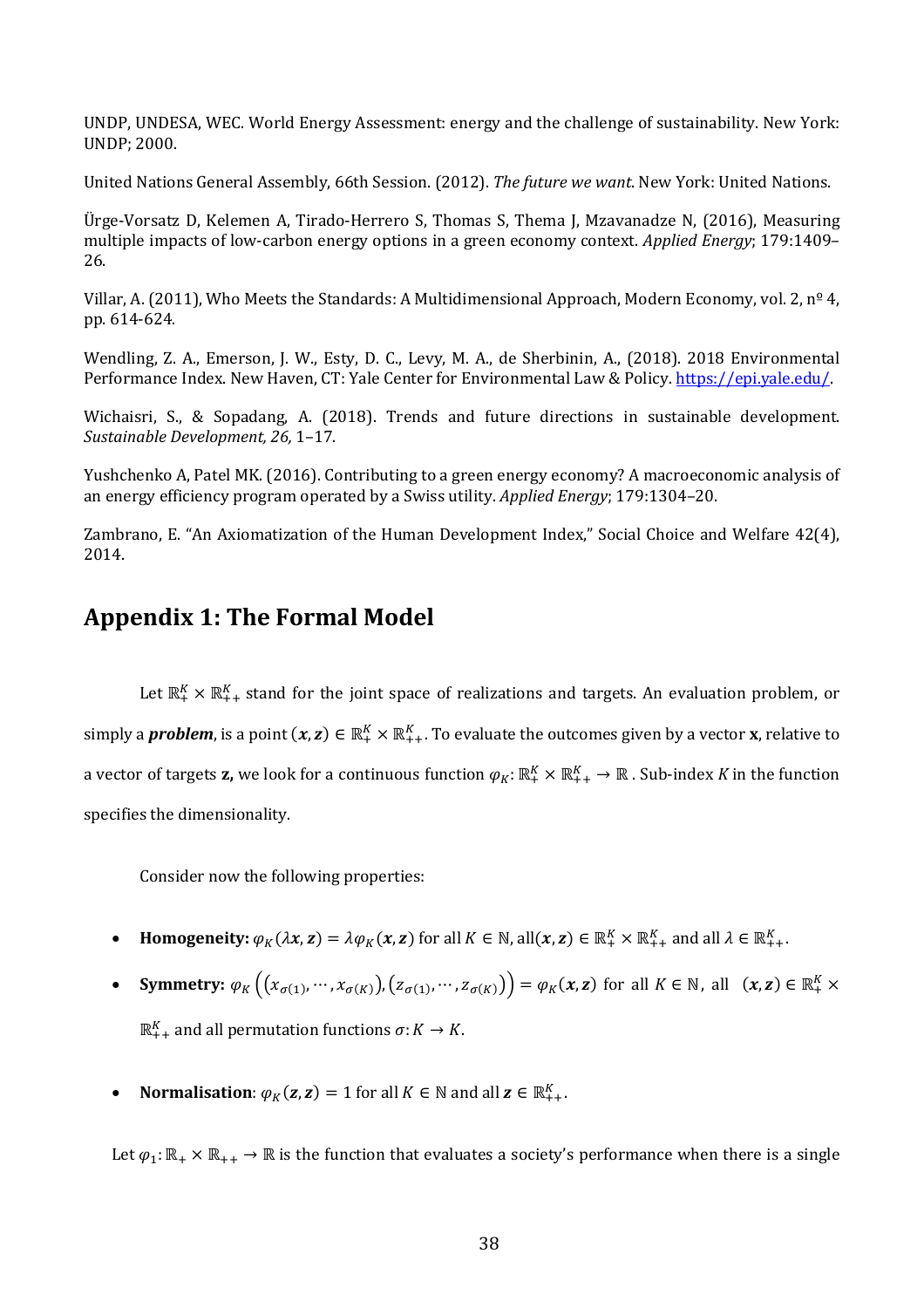dimension. Then,

• **Factor decomposability:**  $\varphi_K(x, z) = \sum_{k=1}^K w_k \varphi_1(x_k, z_k)$  for all  $K \in \mathbb{N}$ , all  $(x, z) \in \mathbb{R}_+^K \times \mathbb{R}_{++}^K$  and for some  $w_k \in \mathbb{R}_+$  for  $k = 1, ..., K$  such that  $\sum_{k=1}^{K} w_k = 1$ .

The following result is obtained:

**Theorem:** A multilevel evaluation function  $\varphi_K: \mathbb{R}^K_+ \times \mathbb{R}^K_{++} \to \mathbb{R}$ , satisfies the properties of homogeneity, *normalisation, and factor decomposability, if and only if, it takes the form:* 

$$
\varphi_K(\pmb{x},\pmb{z}) = \sum_{k=1}^K w_k \frac{x_k}{z_k}.
$$

*Moreover, these properties are independent.* 

Proof:

(i) We can immediately check that this function satisfies all these properties. Let us now prove the converse implication.

By homogeneity and normalisation, we deduce that, for  $K = 1$  and  $(x, z) \in \mathbb{R}_+ \times \mathbb{R}_{++}$ ,

$$
1 = \varphi_1(z, z) = \varphi_1\left(\frac{z}{x}, z\right) = \frac{z}{x}\varphi_1(x, z)
$$

$$
\Rightarrow \varphi_1(x, z) = \frac{x}{z}
$$

By factor decomposability we have that for all  $K\in\mathbb N$ , all  $(\pmb x,\pmb z)\in\mathbb R_+^K\times\mathbb R_{++}^K$  and for some  $w_k\in\mathbb R_+$ for,  $k = 1, ..., K$ , such that  $\sum_{k=1}^{K} w_k = 1$ ,

$$
\varphi_K(\mathbf{x}, \mathbf{z}) = \sum\nolimits_{k=1}^K w_k \varphi_1(x_k, z_k)
$$

Hence,

$$
\varphi_K(\pmb{x},\pmb{z}) = \sum_{k=1}^K w_k \frac{x_k}{z_k}.
$$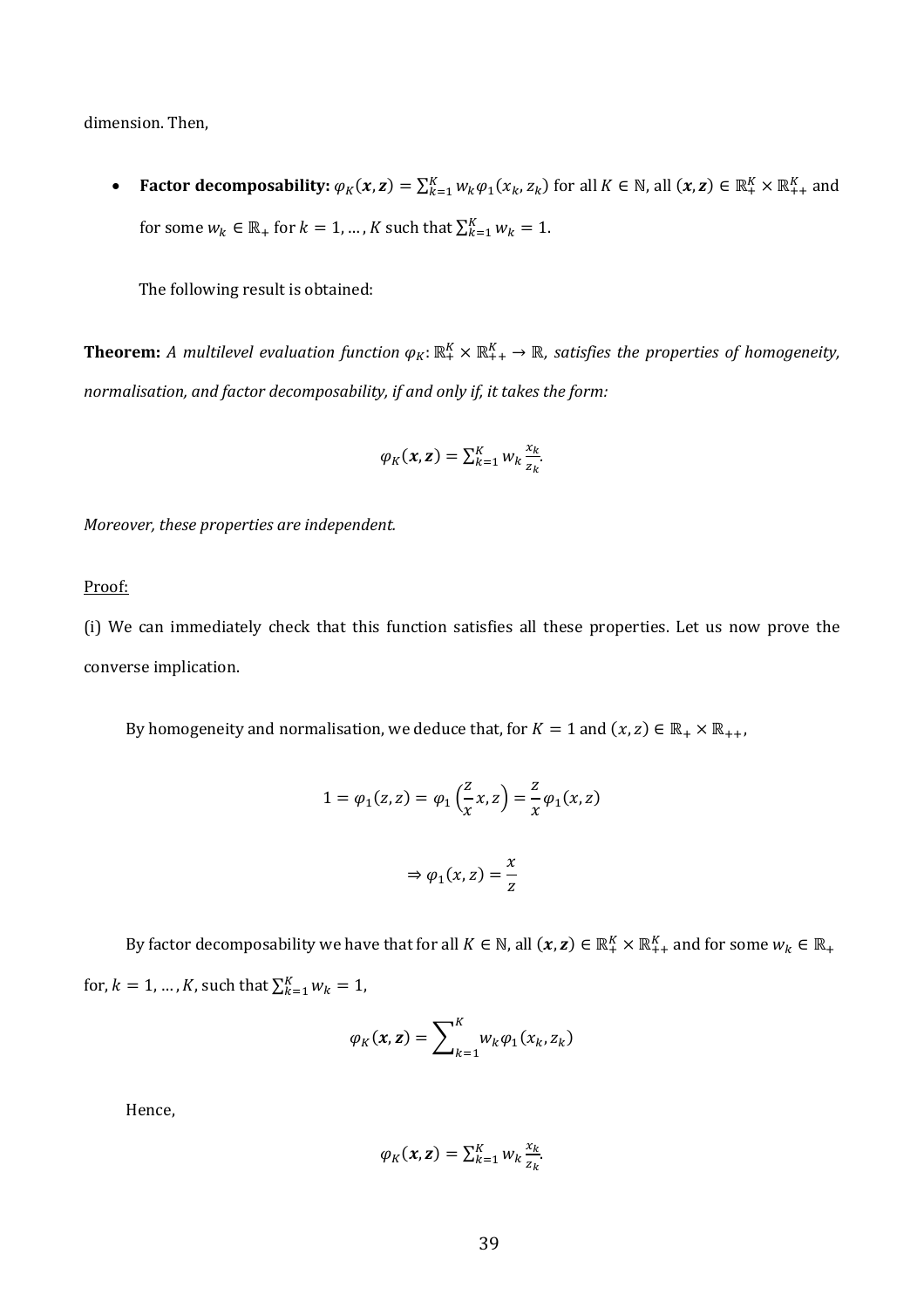(ii) Let us show now that these three properties are independent. To do so consider the following functions:

- $\varphi_K^A(x, z) = \sum_{k=1}^K \frac{x_k}{z_k}$  $\frac{K}{k} = 1 \frac{x_k}{z_k}$ .
- $\varphi_K^B(x, z) = \min_k \left\{ \frac{x_k}{z_k} \right\}$  $\frac{x_k}{z_k}$ .
- $\varphi_K^C(x, z) = \frac{1}{K} \sum_{k=1}^K \left( \frac{x_k}{z_k} \right)$  $\frac{K}{k=1} \left(\frac{x_k}{z_k}\right)^2$ .

 $\varphi^A_K$  satisfies homogeneity and factor decomposability but not normalisation.  $\varphi^B_K$  satisfies homogeneity and normalisation but not factor decomposability.  $\,\phi_K^{\,C}$  satisfies factor decomposability and normalisation but not homogeneity. ■

## **Appendix 2: Data Pre-Processing**

Table 2.A presents the three indicators selected to capture progress on SDG7. All indicators come from the World Bank's World Development Indicators (WDI). The annual data is averaged over a five-year period. For example, the value for 2004 is the average of the observations between 2000 and 2004, the value for 2009 is the average of the observations between 2005 and 2009, while the value for 2014 is the average of the observations between 2010 and 2014 (or more recent information -up to 2016, if available).

| <b>Indicator</b>      | <b>Description</b>                              | <b>Country coverage</b> | Data Source |
|-----------------------|-------------------------------------------------|-------------------------|-------------|
|                       |                                                 |                         |             |
| Renewable energy      | Share of renewable energy in the total final    | 129                     | <b>WDI</b>  |
|                       | energy consumption                              |                         |             |
| Energy intensity      | Energy intensity (kg of oil equivalent) per USD | 135                     | <b>WDI</b>  |
|                       | 1,000 GDP (constant 2011 PPP).                  |                         |             |
| Access to electricity | Percentage of the population with access to     | 179                     | <b>WDI</b>  |
|                       | electricity                                     |                         |             |

**Table 2.A: Components of the IGE index**

Some amount of data pre-processing was in order. First, progress on access to electricity is calculated for those countries for whom their initial share is below the value of the percentile 95 of the distribution in 2004 (which was 0.9945). In addition, any country whose final share of access to electricity is greater than or equal to 0.9945 will be assigned a share of access equal to 1. Second, progress on the share of renewable energy is calculated for those countries where their initial share is below the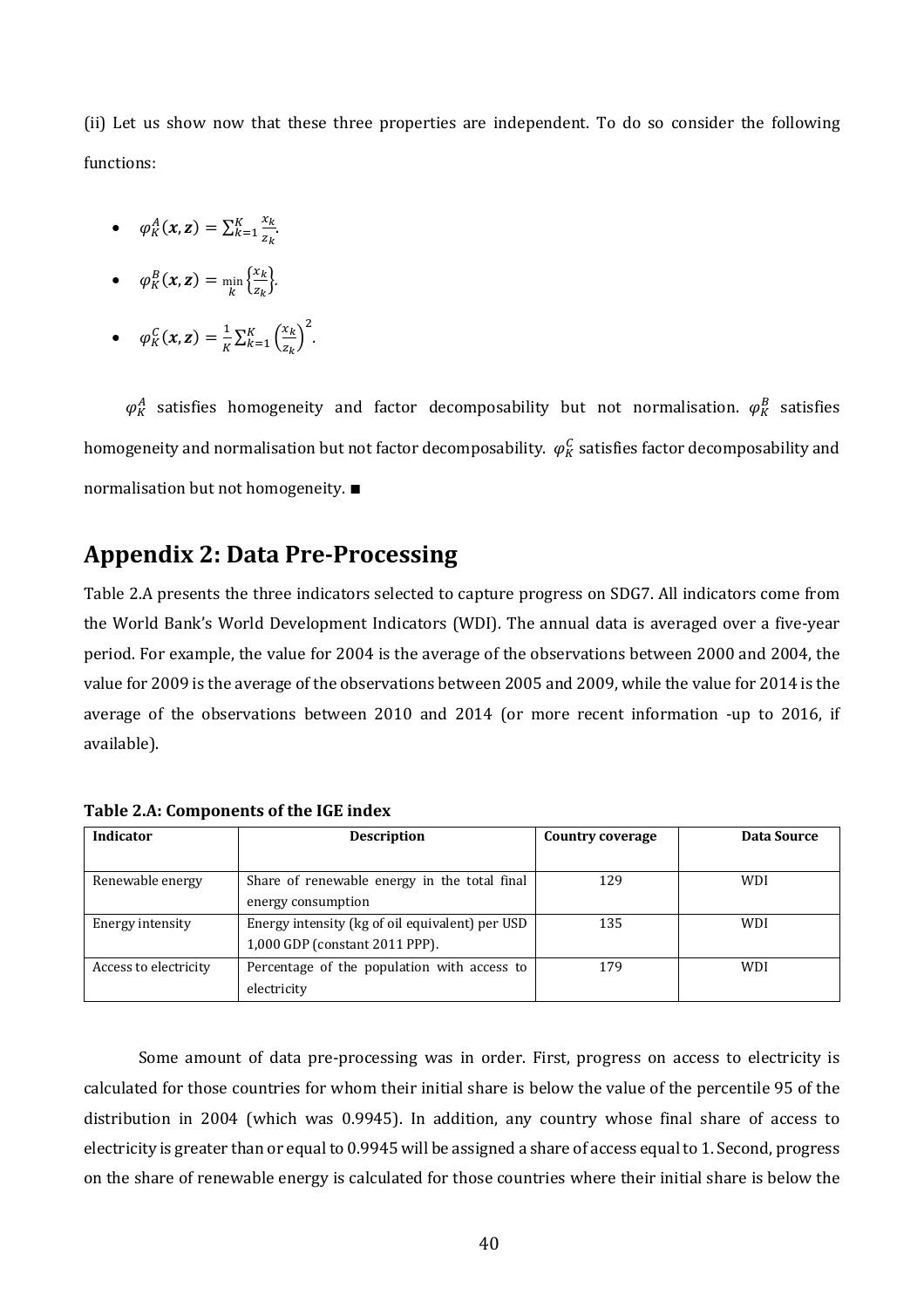value of the percentile 95 of the distribution in 2004 (which was 0.9022). In addition, there are countries whose initial share of renewable energy is zero. For the purpose of calculating the reference threshold ratios for those countries, we assign, as the initial condition for these countries, the value of the percentile 1% of the distribution of these shares, after excluding the zeros.

# Appendix 3: The Index and its Components

Table 3.A presents the results of the Inclusive Green Energy Index and each of the subcomponents, as well as all the underlying weights for its construction.

|              |           |           |             |           |           |             | Inclusive |
|--------------|-----------|-----------|-------------|-----------|-----------|-------------|-----------|
|              | Weight    | Weight    | Weight      | Progress  | Progress  | Progress    | Green     |
|              | Energy    | Renewable | Access to   | Energy    | Renewable | Access to   | Energy    |
| Country name | intensity | energy    | electricity | intensity | energy    | electricity | index     |
| Lithuania    | 0.85      | 0.15      | l,          | 3.42      | 0.38      | ä,          | 2.95      |
| Slovak       |           |           |             |           |           |             |           |
| Republic     | 0.66      | 0.34      |             | 3.37      | 1.00      | ä,          | 2.56      |
| Romania      | 0.80      | 0.20      |             | 2.96      | 0.45      | ä,          | 2.45      |
| Myanmar      | 0.47      | 0.02      | 0.51        | 4.70      | $-1.10$   | 0.15        | 2.27      |
| Aruba        |           | 0.97      | 0.03        | ä,        | 2.08      | 0.35        | 2.03      |
| Albania      | 0.87      | 0.13      | t,          | 2.08      | 0.13      | t,          | 1.83      |
| Hungary      | 0.53      | 0.47      | ł.          | 1.62      | 1.91      | ä,          | 1.75      |
| Czech        |           |           |             |           |           |             |           |
| Republic     | 0.69      | 0.31      | ÷,          | 2.07      | 0.90      | ä,          | 1.71      |
| Latvia       | 0.90      | 0.10      |             | 1.88      | 0.26      | t.          | 1.71      |
| Poland       | 0.66      | 0.34      | ÷,          | 2.26      | 0.46      | $\epsilon$  | 1.65      |
| Sweden       | 0.91      | 0.09      |             | 1.62      | 1.16      | $\epsilon$  | 1.58      |
| United       |           |           |             |           |           |             |           |
| Kingdom      | 0.16      | 0.84      | ä,          | 2.12      | 1.43      | ä,          | 1.53      |
| Germany      | 0.47      | 0.53      |             | 1.46      | 1.52      | t,          | 1.49      |
| Dominican    |           |           |             |           |           |             |           |
| Republic     | 0.42      | 0.14      | 0.44        | 2.57      | $-0.06$   | 0.90        | 1.48      |
| Jamaica      | 0.53      | 0.15      | 0.32        | 2.28      | 0.26      | 0.64        | 1.46      |
| Armenia      | 0.53      | 0.21      | 0.26        | 2.19      | 0.12      | 1.00        | 1.45      |

Table 3.A: Inclusive Green Energy (IGE) index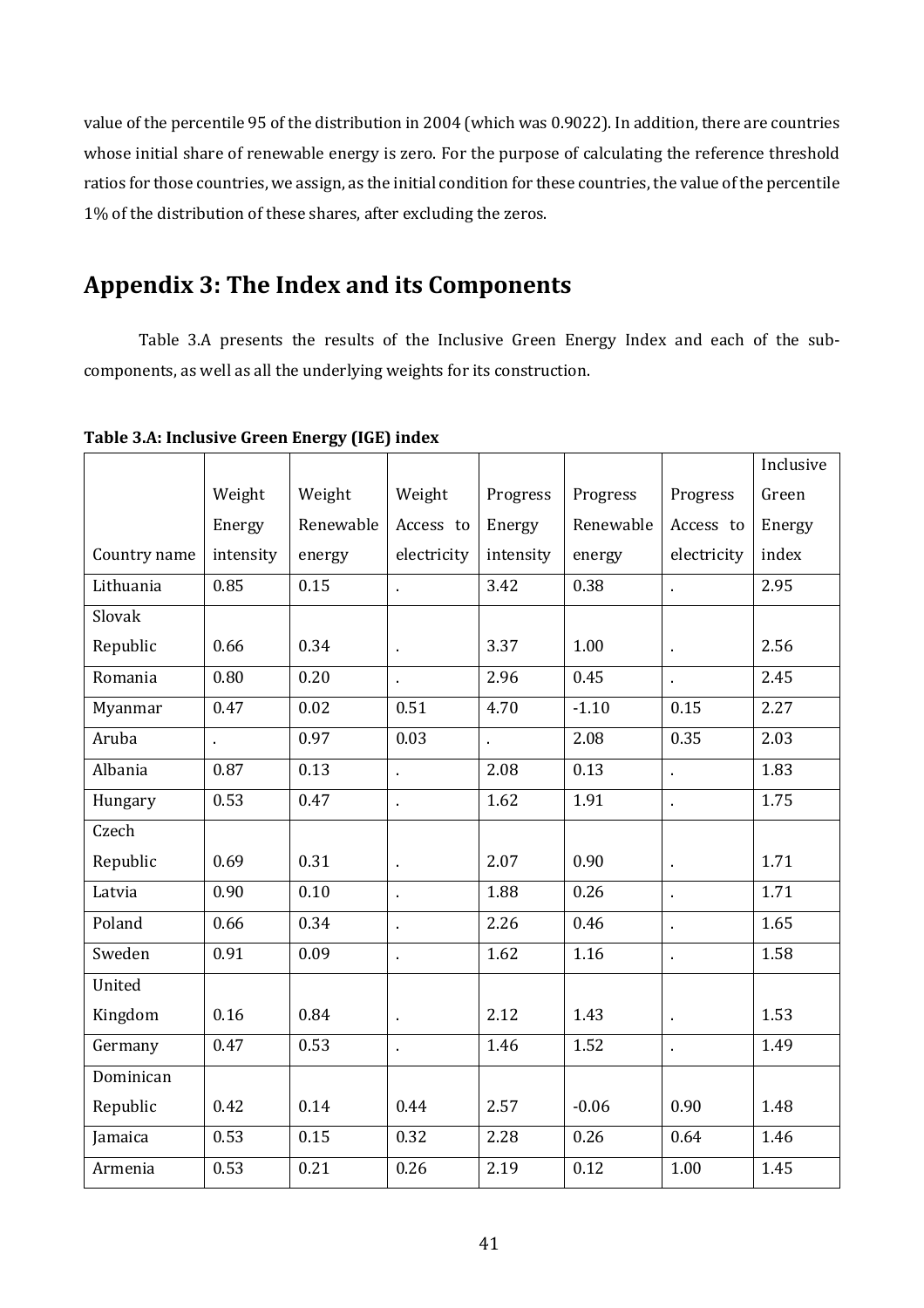| Tajikistan           | 0.71 | 0.03 | 0.26           | 1.71     | $-1.98$ | 1.00           | 1.43 |
|----------------------|------|------|----------------|----------|---------|----------------|------|
| Philippines          | 0.45 | 0.07 | 0.48           | 2.62     | $-0.43$ | 0.50           | 1.39 |
| Georgia              | 0.62 | 0.04 | 0.34           | 1.99     | $-5.39$ | 1.00           | 1.36 |
| Macedonia,           |      |      |                |          |         |                |      |
| <b>FYR</b>           | 0.55 | 0.12 | 0.33           | 1.80     | 0.22    | 1.00           | 1.35 |
| Sri Lanka            | 0.37 | 0.04 | 0.59           | 2.56     | $-0.82$ | 0.67           | 1.31 |
| Indonesia            | 0.52 | 0.05 | 0.43           | 1.94     | $-0.49$ | 0.73           | 1.29 |
| <b>Denmark</b>       | 0.64 | 0.36 |                | 1.37     | 1.13    | $\blacksquare$ | 1.28 |
| <b>Bulgaria</b>      | 0.78 | 0.22 | $\blacksquare$ | 1.34     | 0.80    |                | 1.22 |
| Estonia              | 0.87 | 0.13 | $\blacksquare$ | 1.23     | 1.04    | $\blacksquare$ | 1.20 |
| Croatia              | 0.85 | 0.15 | $\blacksquare$ | 1.30     | 0.69    | $\blacksquare$ | 1.20 |
| Serbia               | 0.89 | 0.11 | ×,             | 1.32     | 0.07    | $\blacksquare$ | 1.18 |
| Spain                | 0.59 | 0.41 |                | 1.38     | 0.85    | $\blacksquare$ | 1.17 |
| Switzerland          | 0.70 | 0.30 |                | 1.57     | 0.20    |                | 1.16 |
| Portugal             | 0.77 | 0.23 | $\cdot$        | 1.09     | 1.37    | $\blacksquare$ | 1.15 |
| Ghana                | 0.41 | 0.03 | 0.57           | 2.47     | $-4.38$ | 0.46           | 1.15 |
| <b>United States</b> | 0.61 | 0.39 | ä,             | 1.52     | 0.57    | í,             | 1.15 |
| Belgium              | 0.31 | 0.69 | ä,             | 1.45     | 1.00    | $\blacksquare$ | 1.14 |
| Italy                | 0.45 | 0.55 | $\blacksquare$ | 0.71     | 1.48    | $\blacksquare$ | 1.13 |
| Ireland              | 0.25 | 0.75 | ä,             | 2.43     | 0.70    | ä,             | 1.12 |
| India                | 0.50 | 0.04 | 0.46           | 1.81     | $-0.91$ | 0.48           | 1.10 |
| Finland              | 0.91 | 0.09 |                | 1.11     | 1.00    |                | 1.10 |
| Sudan                | 0.35 | 0.02 | 0.63           | $3.01\,$ | $-2.83$ | $0.11\,$       | 1.09 |
| Azerbaijan           | 0.46 | 0.39 | 0.15           | 1.95     | 0.06    | 1.00           | 1.07 |
| Slovenia             | 0.79 | 0.21 |                | 1.25     | 0.34    | ¥,             | 1.06 |
| Paraguay             | 0.53 | 0.04 | 0.43           | 1.29     | $-1.08$ | 0.88           | 1.02 |
| Cameroon             | 0.43 | 0.02 | 0.56           | 2.19     | $-1.46$ | 0.21           | 1.02 |
| El Salvador          | 0.52 | 0.05 | 0.43           | 1.51     | $-1.52$ | 0.62           | 0.98 |
| Panama               | 0.39 | 0.08 | 0.53           | 2.16     | $-1.41$ | 0.44           | 0.96 |
| Nigeria              | 0.54 | 0.02 | 0.45           | 1.61     | 0.39    | 0.16           | 0.95 |
| Malta                | 0.01 | 0.99 |                | 1.23     | 0.94    |                | 0.94 |
| Angola               | 0.28 | 0.02 | 0.71           | 3.15     | $-3.69$ | 0.16           | 0.94 |
| New Zealand          | 0.88 | 0.12 | ä,             | 1.01     | 0.27    | ä,             | 0.92 |
| Pakistan             | 0.51 | 0.04 | 0.44           | 1.16     | $-0.25$ | 0.73           | 0.91 |
| France               | 0.66 | 0.34 |                | 1.18     | 0.36    | $\blacksquare$ | 0.90 |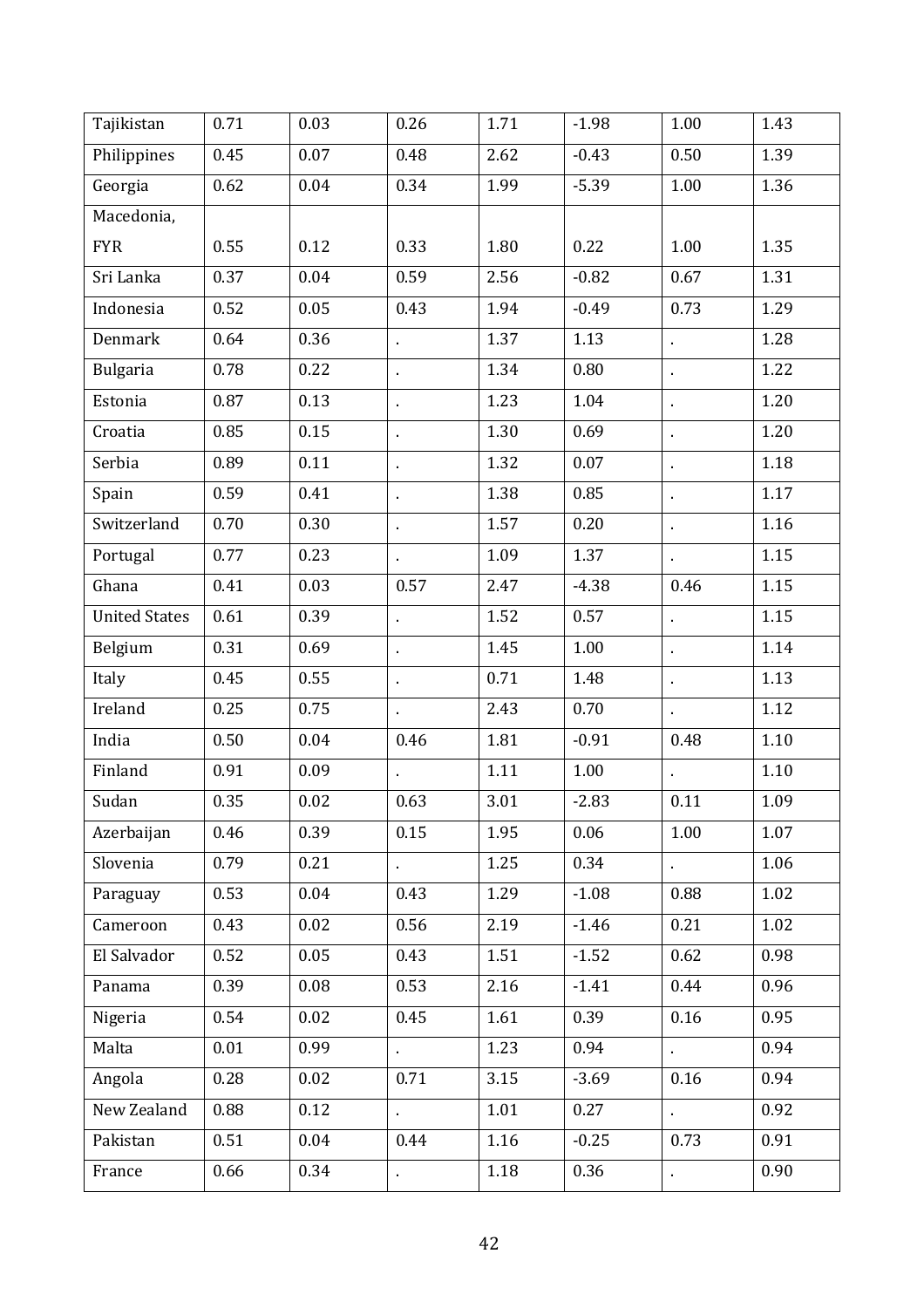| Chile          | 0.50           | 0.08     | 0.42           | 1.02           | $-0.44$ | 1.00           | 0.90 |
|----------------|----------------|----------|----------------|----------------|---------|----------------|------|
| Colombia       | 0.39           | 0.11     | 0.50           | 1.59           | $-0.39$ | 0.61           | 0.89 |
| Lebanon        | 0.55           | 0.45     | $\blacksquare$ | 1.76           | $-0.18$ | $\blacksquare$ | 0.89 |
| <b>Belarus</b> | 0.75           | 0.25     | ä,             | 1.03           | 0.25    | ä,             | 0.83 |
| Australia      | 0.68           | 0.32     |                | 1.17           | 0.10    |                | 0.83 |
| Moldova        | 0.63           | 0.20     | 0.17           | 0.72           | 0.97    | 1.00           | 0.82 |
| Austria        | 0.81           | 0.19     | ä,             | 0.69           | 1.27    | $\mathbf{r}$   | 0.81 |
| Cambodia       | 0.29           | 0.01     | 0.70           | 2.11           | $-2.21$ | 0.31           | 0.80 |
| Cyprus         | 0.35           | 0.65     | ¥.             | 1.39           | 0.48    | $\mathbf{r}$   | 0.80 |
| Argentina      | 0.45           | 0.19     | 0.36           | 1.03           | $-0.13$ | 1.00           | 0.80 |
| Venezuela, RB  | 0.55           | 0.14     | 0.31           | 1.04           | $-0.05$ | 0.71           | 0.78 |
| Japan          | 0.45           | 0.55     | $\epsilon$     | 1.36           | 0.29    | $\mathbf{r}$   | 0.77 |
| Samoa          | ä,             | 0.11     | 0.89           | ¥,             | $-0.30$ | 0.90           | 0.76 |
| Turkey         | 0.40           | 0.16     | 0.44           | 0.84           | $-0.21$ | 1.00           | 0.75 |
| Canada         | 0.89           | 0.11     | $\epsilon$     | 0.81           | 0.13    | $\epsilon$     | 0.73 |
| Tunisia        | 0.43           | 0.17     | 0.39           | 0.80           | $-0.08$ | 1.00           | 0.73 |
| Nepal          | 0.44           | 0.01     | 0.55           | 0.83           | $-3.12$ | 0.71           | 0.71 |
| Greece         | 0.55           | 0.45     | $\epsilon$     | 0.52           | 0.89    | $\epsilon$     | 0.68 |
| China          | 0.68           | 0.06     | 0.26           | 0.76           | $-1.88$ | 1.00           | 0.66 |
| Luxembourg     | 0.33           | 0.67     | ä,             | 1.44           | 0.27    | ä,             | 0.66 |
| Netherlands    | 0.28           | 0.72     | $\blacksquare$ | 1.13           | 0.46    |                | 0.65 |
| Ecuador        | 0.42           | 0.14     | 0.44           | 0.80           | $-0.26$ | 0.76           | 0.63 |
| Afghanistan    |                | $0.01\,$ | 0.99           |                | $-2.40$ | 0.64           | 0.62 |
| Israel         | 0.56           | 0.44     |                | 1.23           | $-0.18$ |                | 0.61 |
| Jordan         | 0.26           | 0.56     | 0.18           | 1.35           | 0.15    | 1.00           | 0.61 |
| Costa Rica     | 0.42           | 0.09     | 0.49           | 0.18           | 0.54    | 0.98           | 0.60 |
| Botswana       | 0.24           | 0.04     | 0.72           | 1.55           | $-0.52$ | 0.35           | 0.60 |
| Nicaragua      | 0.53           | 0.04     | 0.44           | 1.00           | $-1.08$ | 0.25           | 0.60 |
| Dominica       | $\blacksquare$ | 0.33     | 0.67           | $\blacksquare$ | $-0.13$ | 0.92           | 0.57 |
| Cuba           |                | 0.15     | 0.85           | $\blacksquare$ | $-1.78$ | 1.00           | 0.57 |
| Uzbekistan     | 0.66           | 0.34     | ¥.             | 0.73           | 0.26    | $\epsilon$     | 0.57 |
| Fiji           | ä,             | 0.10     | 0.90           | k,             | $-1.04$ | 0.73           | 0.56 |
| Korea, Rep.    | 0.19           | 0.81     | ä,             | 0.92           | 0.47    | í,             | 0.56 |
| Ukraine        | 0.50           | 0.50     |                | 0.54           | 0.54    |                | 0.54 |
| Peru           | 0.33           | 0.08     | 0.59           | 0.53           | $-0.63$ | 0.70           | 0.54 |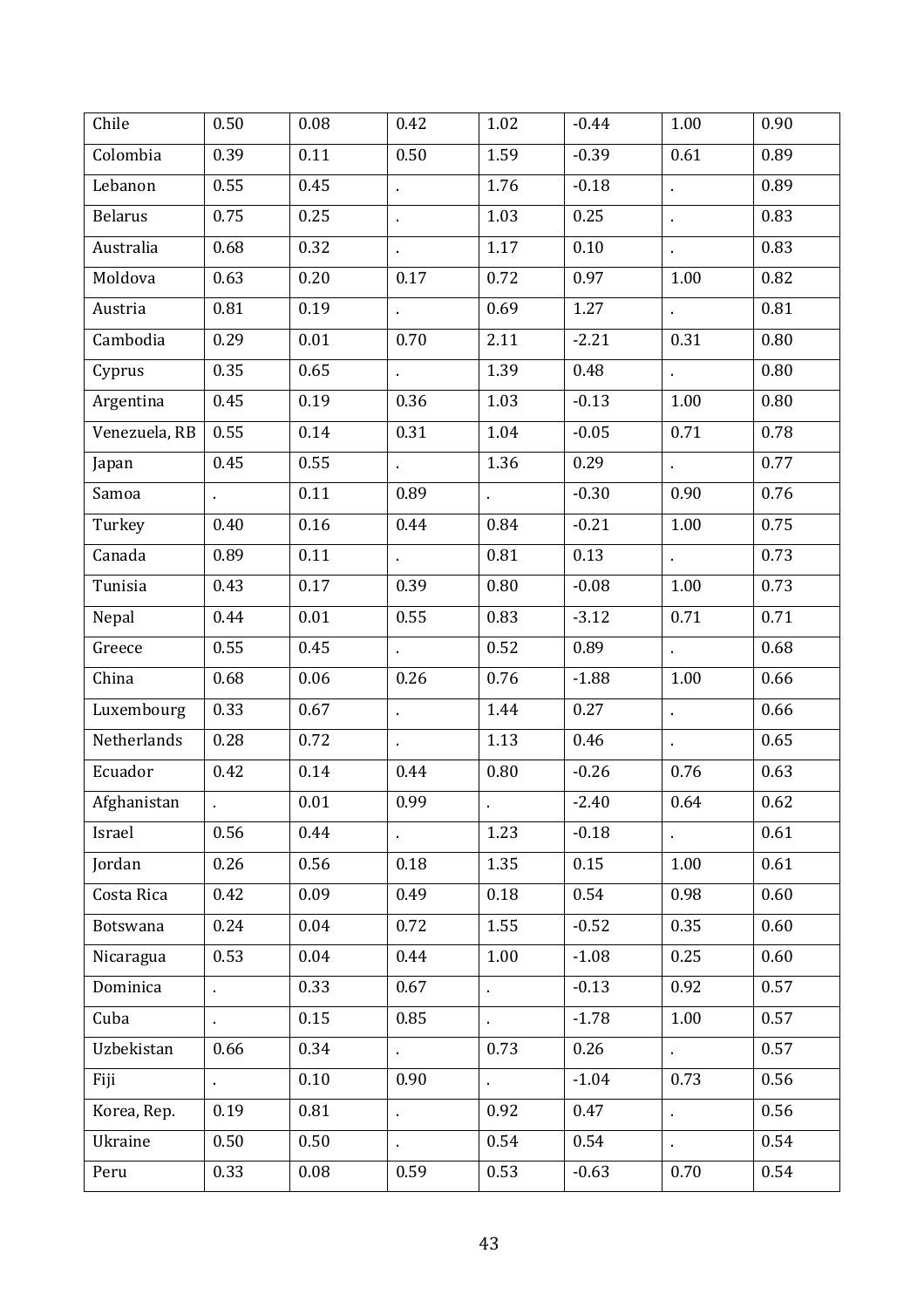| Mongolia       | 0.49           | 0.22                 | 0.29    | 1.14                  | $-0.39$ | 0.22 | 0.53 |
|----------------|----------------|----------------------|---------|-----------------------|---------|------|------|
| Cabo Verde     | $\mathbf{r}$   | 0.11                 | 0.89    | ä,                    | $-0.74$ | 0.66 | 0.50 |
| <b>Brazil</b>  | 0.47           | 0.06                 | 0.46    | 0.07                  | 0.03    | 1.00 | 0.50 |
| Morocco        | 0.35           | 0.14                 | 0.51    | 0.28                  | $-0.25$ | 0.84 | 0.49 |
| Mexico         | 0.41           | 0.21                 | 0.38    | 0.39                  | $-0.14$ | 0.94 | 0.49 |
| Lao PDR        | $\epsilon$     | 0.04                 | 0.96    | $\mathbf{r}^{\prime}$ | $-3.19$ | 0.61 | 0.47 |
| Uruguay        | 0.40           | 0.08                 | 0.52    | $-0.35$               | 0.98    | 1.00 | 0.46 |
| Russian        |                |                      |         |                       |         |      |      |
| Federation     | 0.63           | 0.37                 | $\cdot$ | 0.75                  | $-0.02$ | ¥,   | 0.46 |
| Malaysia       | 0.41           | 0.30                 | 0.29    | 0.57                  | $-0.22$ | 1.00 | 0.46 |
| Comoros        | ä,             | 0.06                 | 0.94    | $\hat{\mathbf{r}}$    | 0.04    | 0.48 | 0.45 |
| Marshall       |                |                      |         |                       |         |      |      |
| Islands        | $\blacksquare$ | 0.19                 | 0.81    | $\blacksquare$        | $-0.33$ | 0.63 | 0.44 |
| Eswatini       | $\epsilon$     | 0.04                 | 0.96    | $\blacksquare$        | 1.13    | 0.41 | 0.44 |
| Bank<br>West   |                |                      |         |                       |         |      |      |
| and Gaza       | $\epsilon$     | 0.24                 | 0.76    | $\blacksquare$        | $-1.37$ | 1.00 | 0.44 |
| St.<br>Vincent |                |                      |         |                       |         |      |      |
| the<br>and     |                |                      |         |                       |         |      |      |
| Grenadines     |                | 0.45                 | 0.55    |                       | $-0.09$ | 0.86 | 0.43 |
| Ethiopia       | 0.53           | $\ddot{\phantom{0}}$ | 0.47    | 0.62                  | t,      | 0.20 | 0.42 |
| Vietnam        | 0.56           | 0.04                 | 0.40    | 0.12                  | $-1.09$ | 0.99 | 0.41 |
| Zambia         | 0.36           | 0.01                 | 0.63    | 0.98                  | $-0.55$ | 0.09 | 0.41 |
| Kenya          | 0.29           | 0.01                 | 0.70    | 0.80                  | $-0.82$ | 0.21 | 0.37 |
| Bangladesh     | 0.26           | 0.03                 | 0.71    | 0.74                  | $-4.12$ | 0.42 | 0.37 |
| Thailand       | 0.50           | 0.11                 | 0.39    | $-0.15$               | 0.45    | 1.00 | 0.36 |
| South Africa   | 0.63           | 0.08                 | 0.30    | 0.40                  | $-0.07$ | 0.39 | 0.36 |
| Iraq           | 0.06           | 0.89                 | 0.05    | 0.64                  | 0.30    | 0.92 | 0.35 |
| Solomon        |                |                      |         |                       |         |      |      |
| Islands        | ¥,             | 0.01                 | 0.99    | k,                    | $-0.58$ | 0.35 | 0.34 |
| Namibia        | 0.27           | 0.05                 | 0.68    | 0.90                  | $-0.50$ | 0.17 | 0.33 |
| Timor-Leste    | ¥.             | 0.03                 | 0.97    | k,                    | $-1.63$ | 0.39 | 0.33 |
| Honduras       | 0.50           | 0.04                 | 0.46    | 0.09                  | 0.08    | 0.59 | 0.32 |
| Korea, Dem.    |                |                      |         |                       |         |      |      |
| People's Rep.  | $\mathbf{r}$   | 0.10                 | 0.90    | ¥,                    | 1.07    | 0.22 | 0.30 |
| Singapore      | 0.09           | 0.91                 | ¥,      | 3.11                  | 0.01    |      | 0.29 |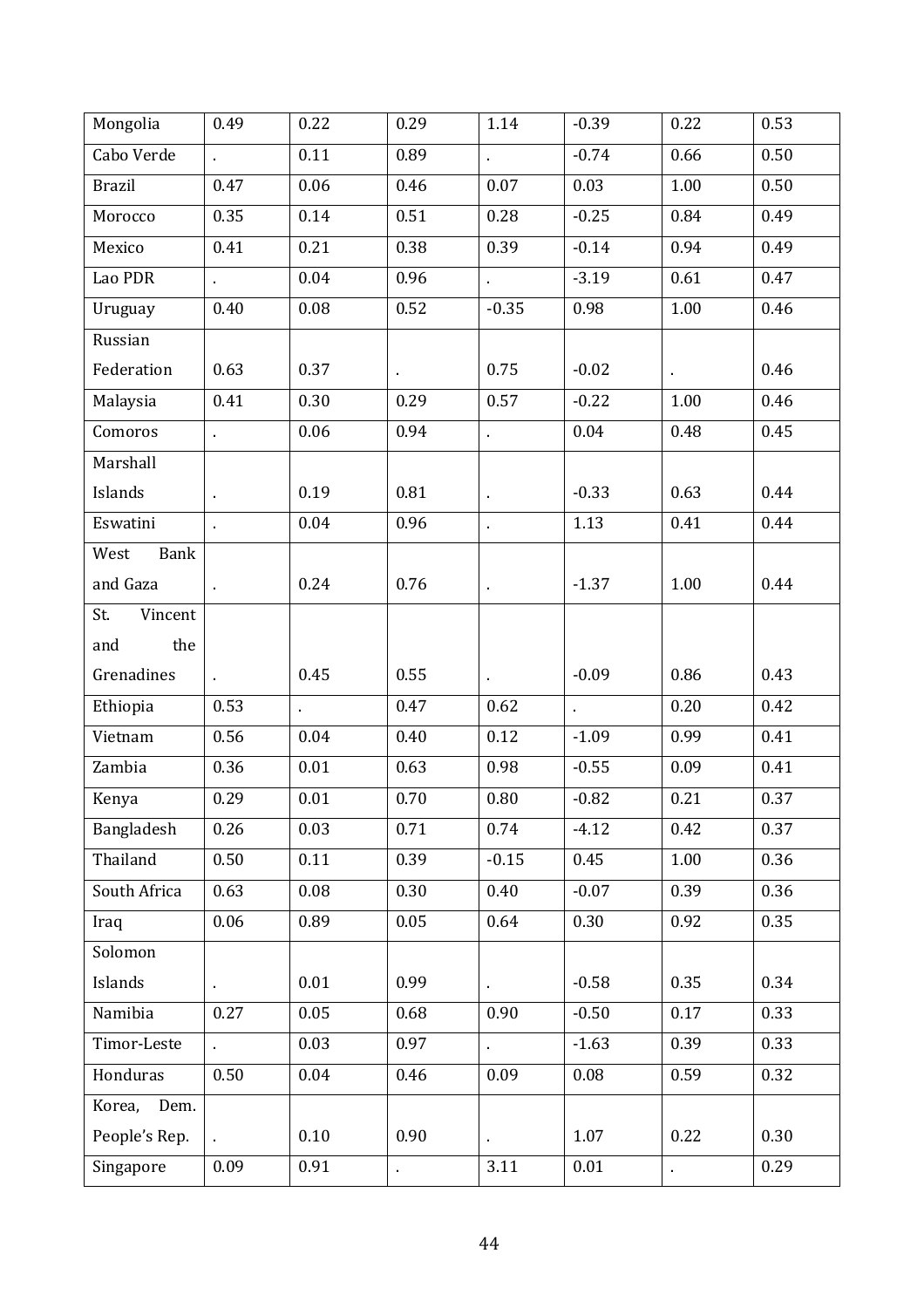| Mozambique     | 0.36               | ä,   | 0.64           | 0.47               | ä,      | 0.14           | 0.26 |
|----------------|--------------------|------|----------------|--------------------|---------|----------------|------|
| Kazakhstan     | 0.40               | 0.43 | 0.16           | 0.36               | $-0.12$ | 1.00           | 0.26 |
| Eritrea        | 0.30               | 0.02 | 0.69           | 0.39               | 1.12    | 0.17           | 0.25 |
| Seychelles     | t.                 | 0.92 | 0.08           | ä,                 | 0.19    | 0.82           | 0.24 |
| Kong<br>Hong   |                    |      |                |                    |         |                |      |
| SAR, China     | 0.06               | 0.94 | $\blacksquare$ | 2.49               | 0.09    | $\blacksquare$ | 0.24 |
| Bahamas, The   |                    | 0.88 | 0.12           | $\mathbf{r}$       | 0.13    | 1.00           | 0.23 |
| Arab<br>Egypt, |                    |      |                |                    |         |                |      |
| Rep.           | 0.34               | 0.30 | 0.36           | $-0.19$            | $-0.23$ | 1.00           | 0.23 |
| Grenada        | ¥.                 | 0.35 | 0.65           | $\epsilon$         | 0.05    | 0.32           | 0.23 |
| Tanzania       | 0.24               | t,   | 0.76           | 0.59               | l,      | 0.09           | 0.21 |
| Syrian<br>Arab |                    |      |                |                    |         |                |      |
| Republic       | ä,                 | 0.74 | 0.26           | $\epsilon$         | $-0.02$ | 0.83           | 0.21 |
| Kiribati       | ¥.                 | 0.45 | 0.55           | $\epsilon$         | $-0.17$ | 0.51           | 0.20 |
| Kosovo         | 0.62               | 0.07 | 0.30           | 1.34               | $-0.59$ | $-1.93$        | 0.20 |
| Lesotho        | ×,                 | 0.01 | 0.99           | $\blacksquare$     | $-0.90$ | 0.20           | 0.20 |
| Vanuatu        | ä,                 | 0.03 | 0.97           | $\epsilon$         | $-1.00$ | 0.22           | 0.19 |
| Belize         | ä,                 | 0.15 | 0.85           | ä,                 | 0.36    | 0.15           | 0.19 |
| Mauritania     |                    | 0.03 | 0.97           | $\blacksquare$     | $-0.76$ | 0.20           | 0.17 |
| St. Lucia      | ä,                 | 0.69 | 0.31           | $\epsilon$         | $-0.04$ | 0.62           | 0.16 |
| Micronesia,    |                    |      |                |                    |         |                |      |
| Fed. Sts.      | $\blacksquare$     | 0.76 | 0.24           | $\blacksquare$     | 0.08    | 0.40           | 0.16 |
| Guyana         |                    | 0.10 | 0.90           | $\hat{\mathbf{r}}$ | $-1.11$ | 0.30           | 0.15 |
| Mali           | ä,                 | 0.01 | 0.99           | $\epsilon$         | $-4.72$ | 0.20           | 0.15 |
| Maldives       |                    | 0.75 | 0.25           | ä,                 | $-0.12$ | 0.98           | 0.15 |
| Sao Tome and   |                    |      |                |                    |         |                |      |
| Principe       | $\hat{\mathbf{r}}$ | 0.06 | 0.94           | $\blacksquare$     | $-0.74$ | 0.20           | 0.15 |
| Gambia, The    | ä,                 | 0.03 | 0.97           | Ŷ.                 | $-1.56$ | 0.18           | 0.12 |
| St. Kitts and  |                    |      |                |                    |         |                |      |
| Nevis          | $\blacksquare$     | 0.19 | 0.81           | $\hat{\mathbf{r}}$ | $-3.35$ | 0.94           | 0.12 |
| Rwanda         | ä,                 | 0.01 | 0.99           | k.                 | 0.52    | 0.12           | 0.12 |
| Guinea         |                    | 0.01 | 0.99           |                    | $-1.29$ | 0.13           | 0.11 |
| Yemen, Rep.    | 0.09               | 0.69 | 0.22           | $-0.17$            | 0.07    | 0.35           | 0.11 |
| Tonga          | ä,                 | 0.70 | 0.30           | $\mathbf{r}$       | $-0.12$ | 0.60           | 0.10 |
| Niger          | 0.14               | 0.01 | 0.86           | 0.38               | $-3.51$ | 0.07           | 0.09 |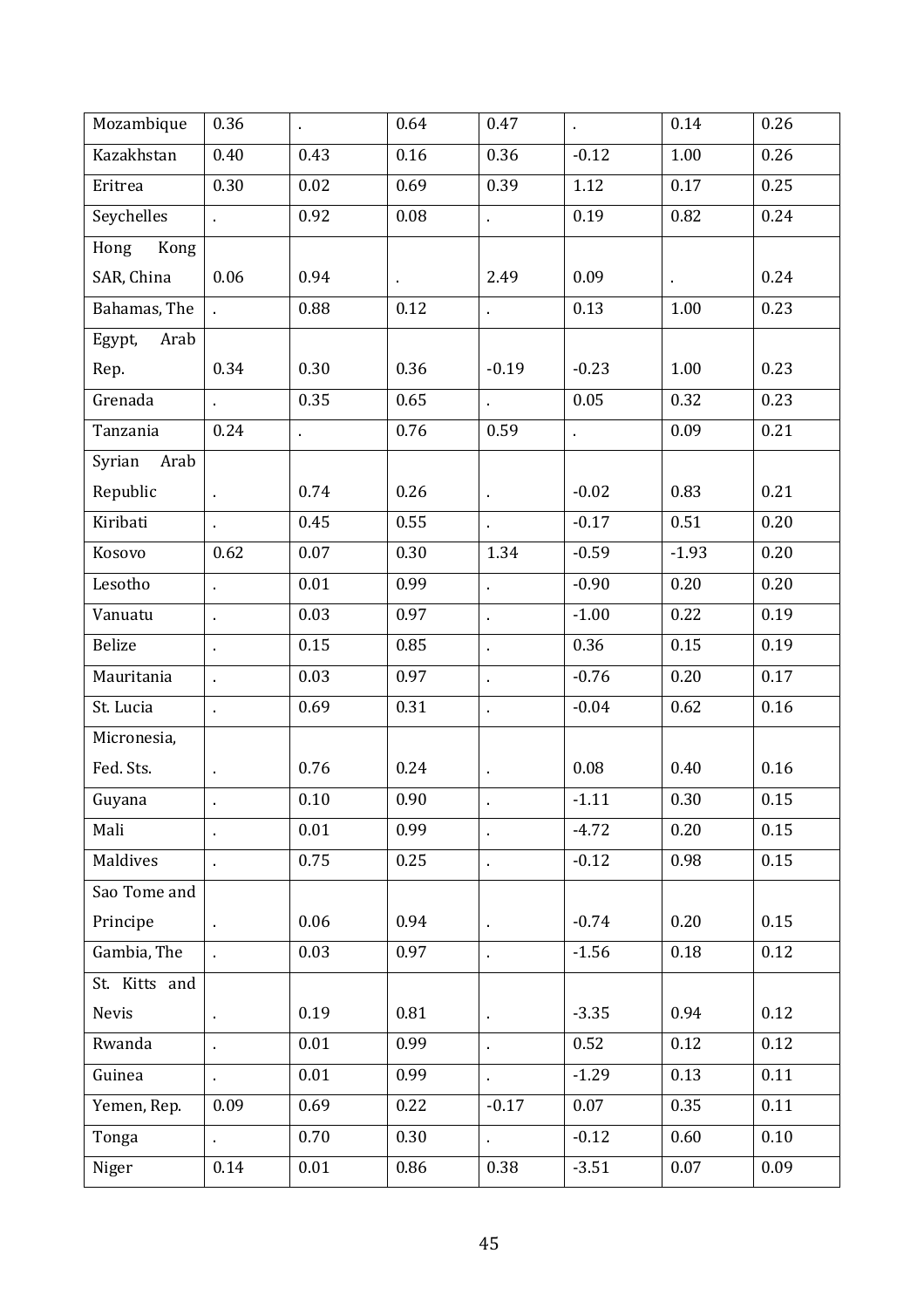| Congo,<br>Dem.      |                |                |      |                |                |                |         |
|---------------------|----------------|----------------|------|----------------|----------------|----------------|---------|
| Rep.                | 0.32           | $\blacksquare$ | 0.68 | 0.10           | $\blacksquare$ | 0.08           | 0.09    |
| <b>Bolivia</b>      | 0.45           | 0.08           | 0.48 | $-0.36$        | $-1.11$        | 0.66           | 0.07    |
| Togo                | 0.45           | 0.01           | 0.54 | $-0.14$        | $-1.27$        | 0.26           | 0.07    |
| <b>Burkina Faso</b> | $\mathbf{r}$   | 0.01           | 0.99 | k,             | $-0.81$        | 0.07           | 0.07    |
| Norway              | 0.91           | 0.09           | ¥,   | 0.10           | $-0.27$        | $\blacksquare$ | 0.07    |
| New<br>Papua        |                |                |      |                |                |                |         |
| Guinea              | $\mathbf{r}$   | 0.01           | 0.99 |                | $-1.76$        | 0.09           | 0.06    |
| Senegal             | 0.37           | 0.04           | 0.59 | $-0.26$        | 0.14           | 0.26           | 0.06    |
| Central             |                |                |      |                |                |                |         |
| African             |                |                |      |                |                |                |         |
| Republic            |                | 0.00           | 1.00 | $\blacksquare$ | $-1.46$        | 0.06           | 0.05    |
| Qatar               | 0.02           | 0.98           |      | 2.01           | 0.00           | $\blacksquare$ | 0.04    |
| Malawi              | ä,             | 0.00           | 1.00 | $\mathbf{r}$   | $-0.24$        | 0.04           | 0.04    |
| Turkmenistan        | 0.09           | 0.91           | ä,   | 0.53           | $-0.01$        | ä,             | 0.04    |
| Kyrgyz              |                |                |      |                |                |                |         |
| Republic            | 0.92           | 0.08           | ä,   | 0.10           | $-0.76$        | $\blacksquare$ | 0.03    |
| Islamic<br>Iran,    |                |                |      |                |                |                |         |
| Rep.                | 0.13           | 0.79           | 0.08 | $-1.12$        | 0.12           | 1.00           | 0.03    |
| Madagascar          | ä,             | 0.01           | 0.99 | ¥,             | $-0.87$        | 0.02           | 0.01    |
| Tuvalu              | ä,             | 0.99           | 0.01 | k,             | 0.00           | 0.74           | 0.01    |
| Bahrain             | 0.03           | 0.97           | l,   | 0.23           | 0.00           | l,             | 0.01    |
| Antigua<br>and      |                |                |      |                |                |                |         |
| Barbuda             | $\blacksquare$ | 0.99           | 0.01 |                | 0.00           | 0.57           | 0.01    |
| Sierra Leone        | ä,             | 0.01           | 0.99 | k,             | $-2.75$        | 0.03           | 0.01    |
| Palau               |                | 0.99           | 0.01 | ä,             | 0.00           | 0.44           | 0.00    |
| Turks<br>and        |                |                |      |                |                |                |         |
| Caicos Islands      | $\mathbf{r}$   | 0.90           | 0.10 | ×,             | $-0.02$        | 0.21           | 0.00    |
| Kuwait              | 0.01           | 0.99           | ä,   | $-0.23$        | 0.00           | ä,             | 0.00    |
| United<br>Arab      |                |                |      |                |                |                |         |
| Emirates            | 0.01           | 0.99           |      | $-1.24$        | 0.01           | $\blacksquare$ | 0.00    |
| Saudi Arabia        | 0.01           | 0.99           | ×,   | $-1.37$        | 0.00           | ä,             | $-0.02$ |
| <b>Brunei</b>       |                |                |      |                |                |                |         |
| Darussalam          | 0.01           | 0.99           | ٠    | $-3.01$        | 0.00           | $\blacksquare$ | $-0.02$ |
| Suriname            | 0.50           | 0.09           | 0.41 | 1.68           | $-0.37$        | $-2.07$        | $-0.05$ |